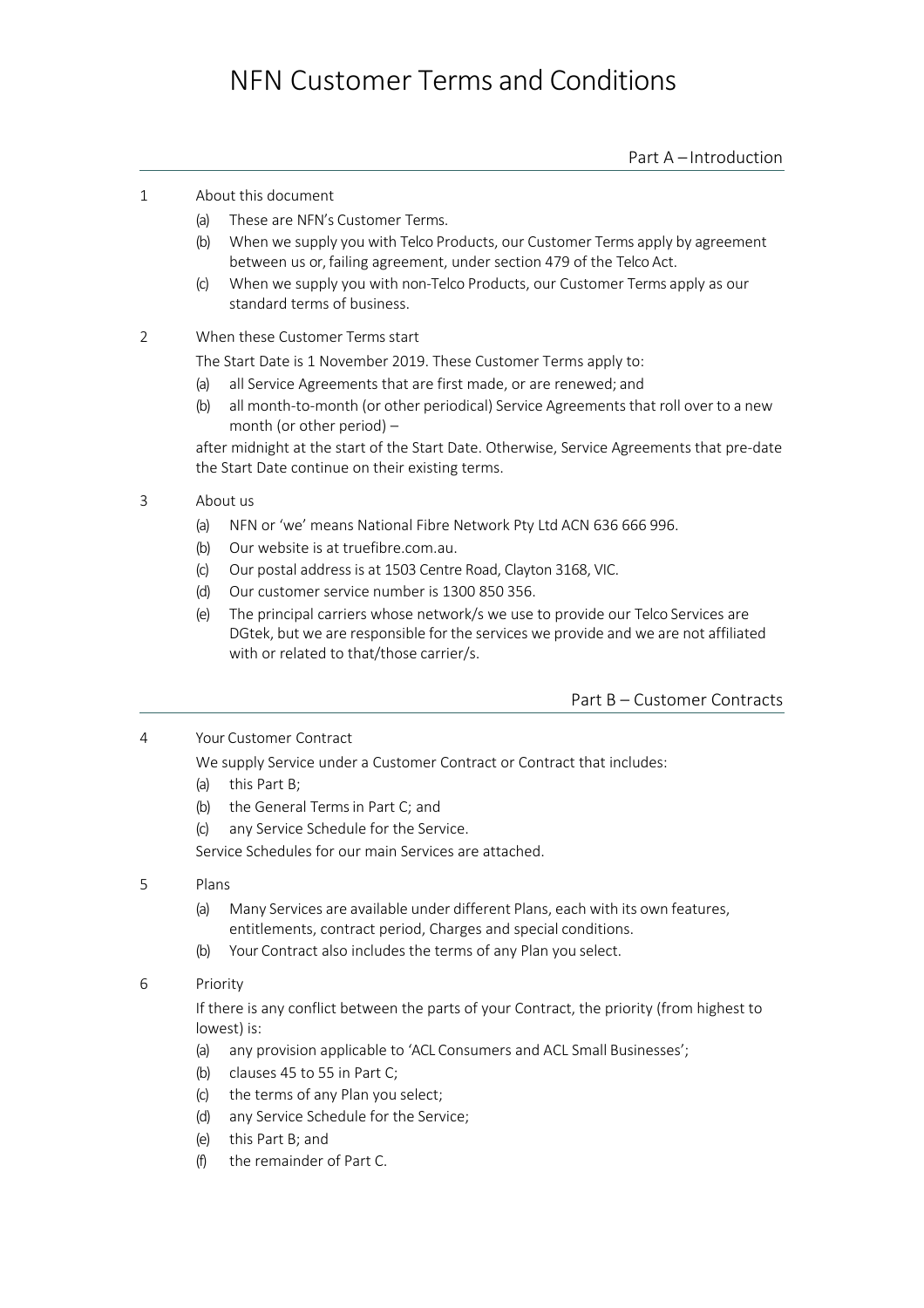- 7 Peak & Off-peak
	- (a) Your Contract may specify certain days and/or times as Peak or Off-peak.
	- (b) Different Charges, entitlements or terms may apply in Peak and Off-peak periods. Your Contract will indicate how that works in each case.
- 8 Periodic Entitlements
	- (a) A Plan may include the right to use a certain amount of a Service during a certain period. We call these Periodic Entitlements.
		- eg An Internet Plan might let you download 500 gigabytes of data each month at no extra cost.
		- eg A local call Plan might let you make 200 local calls each month at no extra cost.
	- (b) Unused Periodic Entitlements do not carry forward and are not redeemable for cash or other credit.
	- (c) If you exceed your Periodic Entitlement, extra Charges may apply or a Service may be limited in some way. Your Plan will give details.

 $\vert$ (d) nbn Satellite customers: Pay careful attention to usage limits imposed by the nbn Fair Use Policy – see clauses 133.11 and 133.12 for more information.

9 Prepaid Plans

For a Prepaid Plan:

- (a) Prepayments are not redeemable for cash or other credit.
- (b) The Plan may specify a Use-by Date ie a period after which any prepaid entitlements that are not used expire without refund. Unless a Plan specifies otherwise, a Use-By Date of one year applies to all Prepaid Plans.
- (c) Prepayments are not transferable between Plans if you change Plans, there is no credit for unused prepaid entitlements (unless the Plan states otherwise).
- (d) We may specify minimum and/or maximum prepayments that you maymake.
- (e) When your prepaid entitlements are used up we may cease providing Service. We are not responsible for the consequences of Service ceasing.
- 10 Non-Prepaid Plans

For a Plan that is not a Prepaid Plan, you may use the Service without paying in advance in full, but:

- (a) We may require partial prepayment for a period of Service.
- (b) We may require a partial prepayment before or after your Service StartDate.
- (c) We may require you to maintain a minimum prepaid balance for a Service.
- (d) We may vary the amount of a required prepayment or minimum prepaid balance from time to time.
- (e) We may apply your prepaid balance to your next Bill or any later Bill/s.
- 11 Acceptable and Fair Use Policies
	- (a) We may publish an Acceptable Use Policy and/or a Fair Use Policy for a Service or Plan.
	- (b) An Acceptable Use Policy or Fair Use Policy will be directed against abusive, antisocial, illegal and/or grossly unreasonable use of a Service and/or our resources.
	- You must comply with an applicable Acceptable Use Policy or Fair Use Policy.

For additional information regarding our Acceptable Use Policies, please visit our website (see clause 3) or alternatively to obtain a copy of the applicable policy – write to our Customer Information and Compliance Officer at our postal address (see clause 3).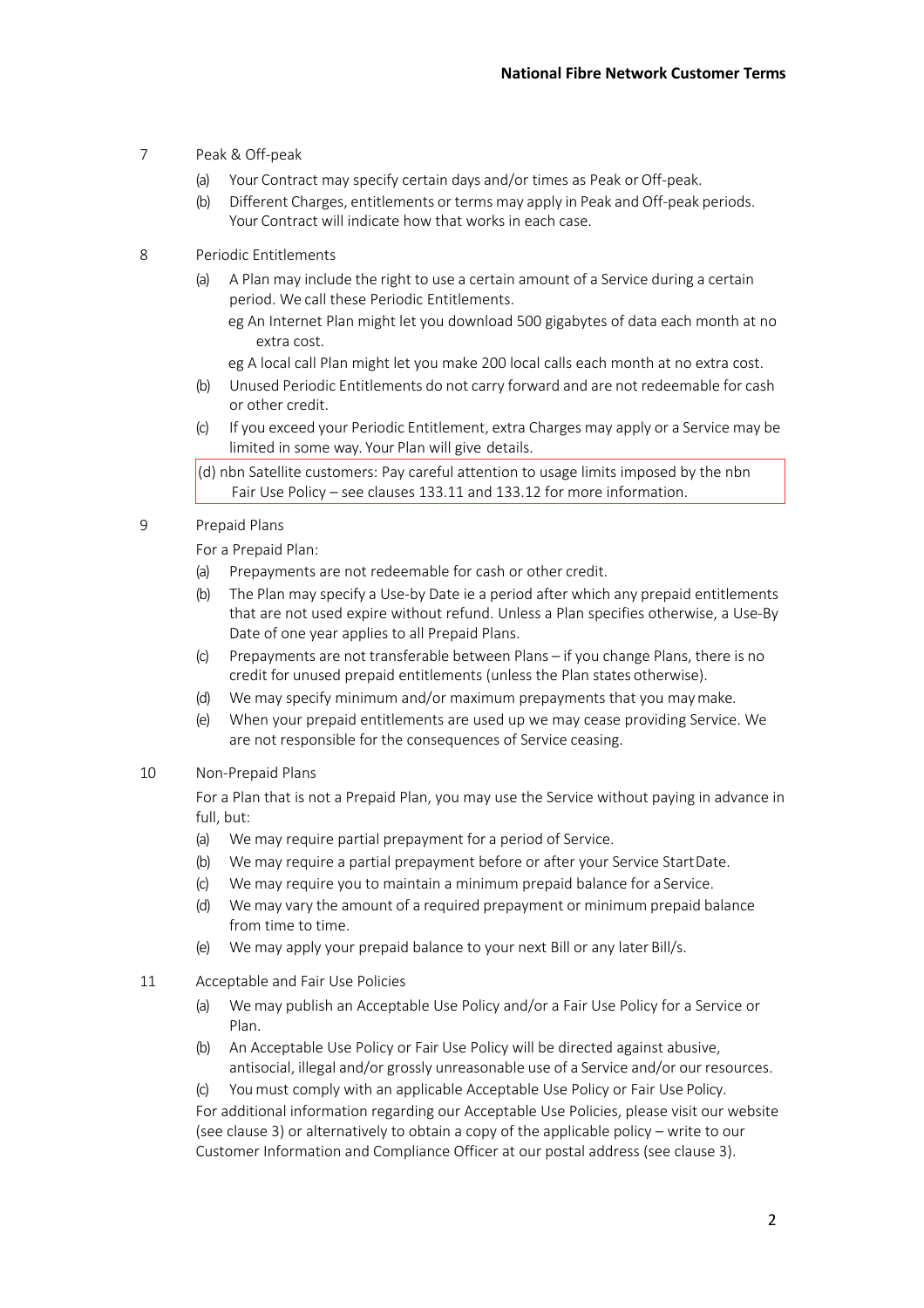- 12 Legal Compliance Policies
	- (a) We may publish a policy directed to ensuring that the use of a Service complies with all Laws.
	- (b) You must comply with such a policy.
- 13 Interacting with our staff
	- (a) You must deal with our staff courteously.
	- (b) You must not be rude to our staff.
	- (c) You must not harass or mislead our staff.
	- (d) If you breach this clause in a serious way, or on more than one occasion:
		- (i) we may make a written request that you comply with it; and
		- (ii) if you breach it again, you are in material breach of your Contract.
- 14 Operational Directions
	- (a) Acting reasonably, we may give Operational Directions about a Service.
	- (b) Operational Directions will be directed to the safety, security or reliability of Facilities, compliance with Laws or dealing with an emergency. We will only give an Operational Direction as and when reasonably necessary.
	- (c) You must comply with an applicable Operational Direction.
- 15 Partner Requirements General
	- (a) Telco services, including many of our Services, are commonly provided by means of Partner Facilities, provided by third party Partners.
	- (b) Partners often have their own Partner Requirementsfor the use of their Facilities and we may only be permitted to provide Service to you subject to such Partner Requirements.
	- (c) You must comply with applicable Partner Requirements we notify.
	- (d) Where a Partner Requirement states that a Partner has a certain right or power:
		- (i) the Partner itself may exercise that right or power; or
		- (ii) we may exercise the right or power on behalf of the Partner.

ACL Consumers and ACL Small Businesses: If a new or amended Partner Requirement is materially detrimental to you, you may have Walk Away Rights under clause 58.

## 16 Fixed terms

A Plan may specify a fixed or minimum term. If it does:

- (a) A Contract for the Plan is a contract for at least that specified term. We or you can terminate it with effect from the end of the fixed or minimum term on at least 30 days notice to the other.
- (b) If a Contract is not terminated under clause 16(a), it becomes a month-to-month Contract.
- 17 Month-to-month, casual or 'no contract' terms

If a Plan or Contract is described as 'month-to-month', 'casual', 'no contract' or similar:

- (a) we may terminate it on at least 30 days' notice; and
- (b) you may terminate it on at least 30 days' notice, taking effect at the end of a Billing Period (eg if you give notice on 26 March, your Contract ends on 30 April next).
- 18 Bundled Equipment
	- (a) Under some of our Plans, you will be supplied with Equipment (eg a mobile handset or modem) without paying its full purchase price on delivery (Bundled Equipment).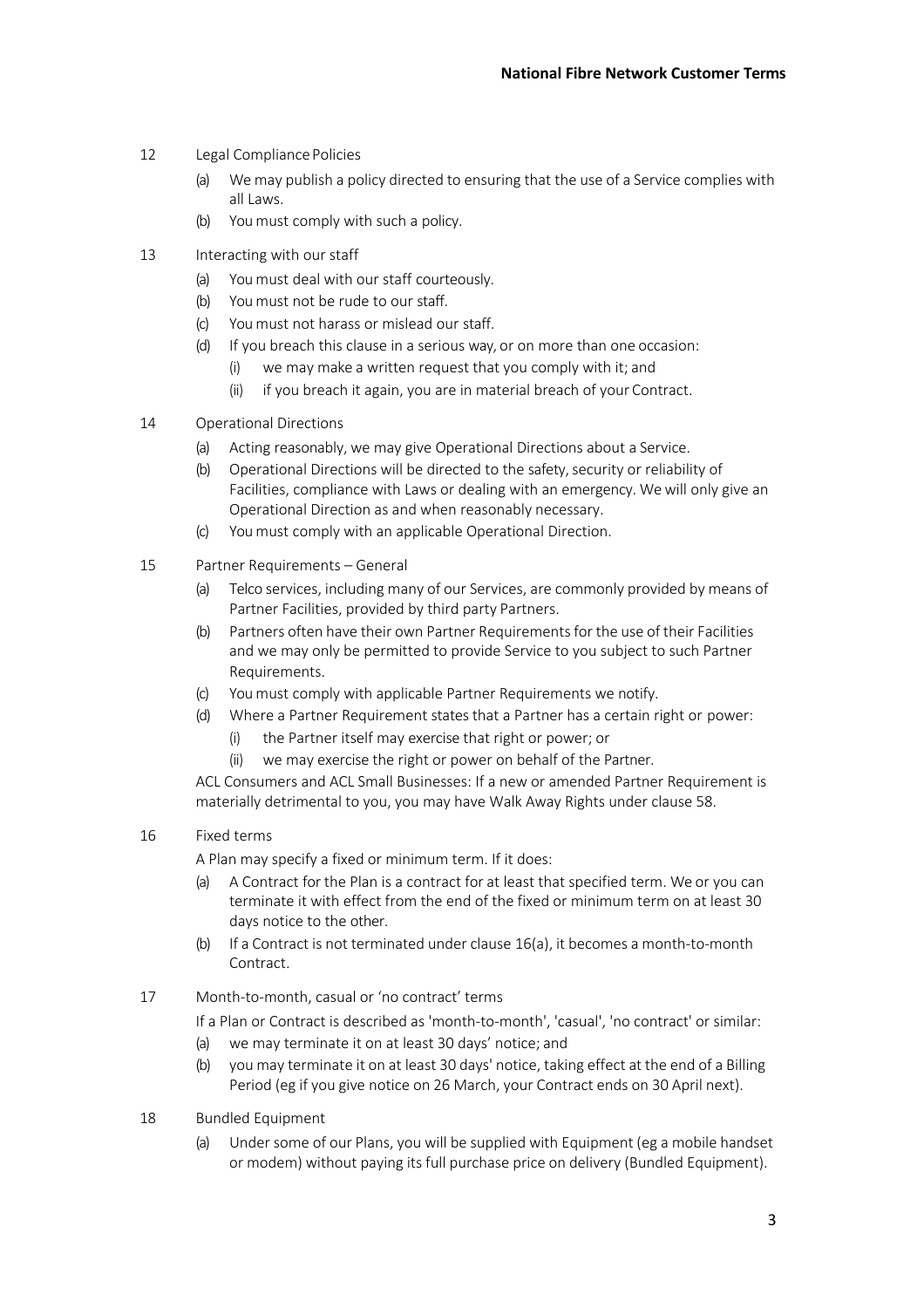- (b) Bundled Equipment may be:
	- (i) free in which case we absorb its full cost;
	- (ii) amortised in which case you pay \$0 up-front and we recoup the cost from you as part of Charges over a minimum term; or
	- (iii) subsidised in which case we absorb part of the cost and pass the balance on to you, either by cash or amortised payment.
- (c) Clause 34(c) explains when ownership of Bundled Equipment passes to you.
- 19 Telecommunications Consumer Protections (TCP) Code
	- (a) The TCP Code applies to consumer and some business customers, called TCP Customers in our Customer Terms. Refer to the Dictionary for the detailed definition.
	- (b) A term or note in our Customer Terms headed 'TCP Customers' applies to you if you are a TCP Customer, but not otherwise.
- 20 Australian Consumer Law (ACL)
	- (a) Some provisions of the ACL apply to:
		- (i) individuals who enter Consumer Contracts (as defined in the ACL). We call those persons ACL Consumers in our Customer Terms. Refer to the Dictionary for the detailed definition; and
		- (ii) businesses that enter Small Business Contracts (as defined in the ACL). We call those persons ACL Small Businesses in our Customer Terms. Refer to the Dictionary for the detailed definition.
	- (b) A term or note in our Customer Terms headed 'ACL Consumers' applies to you if you are an ACL Consumer, but not otherwise.
	- (c) A term or note in our Customer Terms headed 'ACL Small Businesses' applies to you if you are an ACL Small Business, but not otherwise.
- 21 ACL Consumers, ACL Small Businesses and Unfair Contract Terms
	- (a) Our Customer Terms apply to a wide variety of customers and circumstances, and must reasonably protect our interests across that wide variety.
	- (b) If you are an ACL Consumer or an ACL Small Business, and a term of your Contract would (except for this clause) be unfair (within the meaning of section 24 of the ACL) we will not apply or rely on that term without also taking steps to appropriately mitigate any unfairness.
	- (c) Those steps will be tailored to the particular situation, but may include eg offering you Walk Away Rights and a reasonable period to exercise them.
- 22 Consumer Guarantees
	- (a) Under the Australian Consumer Law, consumers (as defined in the ACL) have the benefit of certain Consumer Guarantees:
		- (i) that cannot be excluded; and
		- (ii) where the consumer's rights in case of breach cannot be limited by your Contract, or can only be limited to a certain extent.
	- (b) Your Contract never operates to exclude the Consumer Guarantees (where they apply) or to limit your remedies for breach of them (in a way not permitted by law).
- 23 Understanding and navigating our Customer Terms
	- (a) Expressions used in our Customer Terms are explained in the Dictionary in clause 116.
	- (b) Rules for interpreting other expressions in our Customer Terms are set out in clause 115.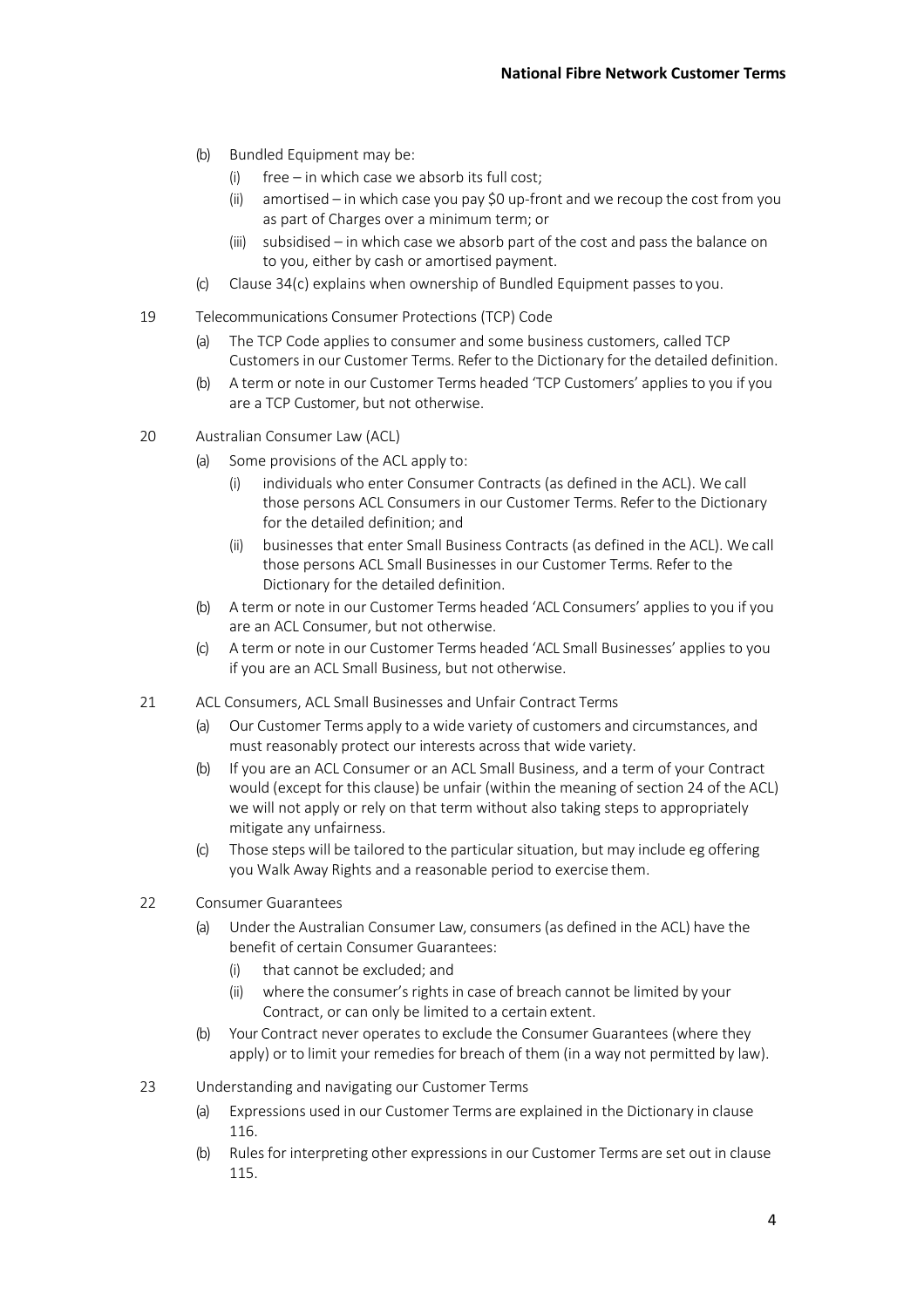(c) The Index is at the end.

Part C – General Terms

- 24 Application for Service
	- (a) You must comply with any application form or process we specify.
	- (b) All information you provide in connection with an application (including Credit Assessment Information) must be true, correct, complete and not misleading.
- 25 Processing an application
	- (a) We do not have to accept an application.
	- (b) Before we confirm that we can and will provide Service, if you take any step (eg terminating a service from another supplier) on the assumption we can or will do so, you do so at your own risk.
	- (c) In processing your application, we may make any relevant enquiries, including obtaining credit information in accordance with clause 69.
- 26 Relevant dates
	- (a) The date when you make an application is the Application Date.
	- (b) The date when we confirm that we can and will provide Service is the Contract Date.
	- (c) The date when we notify you that Service is available for use (or the date you first use the Service, if that is earlier) is the Service Start Date.
- 27 Providing Service
	- (a) We will commence Service as soon as reasonably practicable after the Contract Date, and we may commence billing you as soon as the service is provisioned.
	- (b) We may provide Service using Our Facilities and/or third party Partner Facilities, as we decide from time to time. Together, we call those Facilities our Network.
- 28 Use of Service by others
	- (a) Unless we appoint you in writing as a reseller or wholesale customer, you must not share, resell or resupply a Service for remuneration orreward.
	- (b) Anyone who makes use of a Service with your consent or from your Service Address or using your equipment or log-in credentials is counted as your EndUser.
	- (c) The acts and omissions of your End Users with respect to a Service are deemed to be your acts and omissions.
	- (d) You must ensure that your End Users do not do (or omit to do) anything that would breach your Customer Contract if done (or not done) by you.
- 29 Using a Service
	- (a) When using a Service, you must comply with:
		- (i) your Customer Contract (including any applicable Acceptable Use Policy or Fair Use Policy); and
		- (ii) all Laws.
- (b) You must not use a Service:
	- (i) in breach of any Law;
	- (ii) to breach anyone else's rights;
	- (iii) to infringe copyright;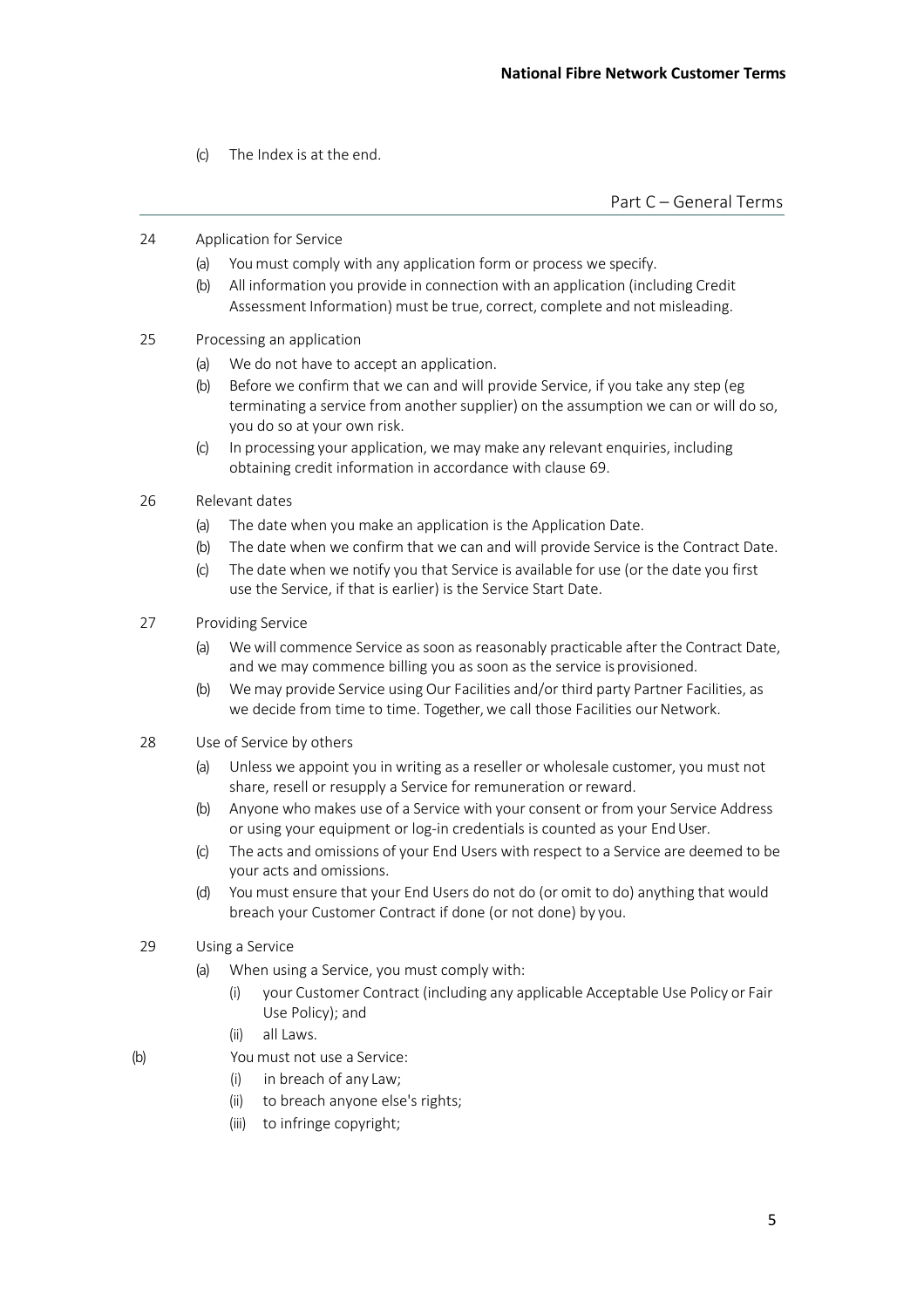- (iv) to create, transmit or communicate communications which are defamatory, obscene, pornographic, discriminatory, offensive, in breach of confidence, illegal or which bring us or any of our Partners into disrepute;
- (v) to host or transmit content which contains viruses or other harmful code or data designed to interrupt, damage, destroy or limit the functionality of any software, hardware or computer or communications equipment;
- (vi) to send, allow to be sent, or assist in the sending of Spam, to use or distribute email harvesting software, or otherwise breach the Spam Act;
- (vii) in a way that is misleading or deceptive, where that is contrary toLaw;
- (viii) in a way that results, or is likely to result, in damage to property or injury to any person; or
- (ix) in any way that damages or interferes with our Services to our other customers, our Partners or any Facilities, or exposes us to liability.
- 30 Exploitative Use
	- (a) 'Exploitative Use' means:
		- (i) using an unlimited mobile telephone Service to generate mobile terminating access or SMS message terminating access payments (for example, by using SIM boxing);
		- (ii) using a Service to transit, refile or aggregate domestic or international traffic on Our Network;
		- (iii) using a Service with devices that switch or reroute callsto or from Our Network without our consent;
		- (iv) using a Service in a manner similar to the kinds described in clauses  $30(a)(i)$ , (ii) or (iii); or
		- (v) any other use of a Service in a manner that cannot reasonably be considered to be within the range of uses for which the Service are ordinarily supplied– provided that use of a Service is not Exploitative Use merely because it is high volume use.
	- (b) You must not engage in Exploitative Use.
- 31 Telephone numbers
	- (a) In connection with a Service, you may be allocated with telephonenumbers.
	- (b) We must comply with the Numbering Plan which sets out rules for issuing, transferring and changing telephone numbers.
	- (c) You have no claim against us arising from anything we do in compliance with the Numbering Plan, including changing or withdrawing a previously allocated number.
	- (d) You must not:
		- (i) do anything that causes us to breach the Numbering Plan orwhich makes it more difficult for us to comply with it; or
		- (ii) relocate, reassign or transfer the number for any Service except in accordance with our published procedures, or otherwise as the Law permits.
	- (e) You do not own any number allocated to you, and (except where Law permits you to transfer your telephone service and its number to another service provider) you have no right to retain a particular number when your Contract ends.
- 32 IP addresses, email addresses and domainnames
	- (a) In connection with a Service, you may be allocated IP addresses, email addresses, domain names or Internet identifiers.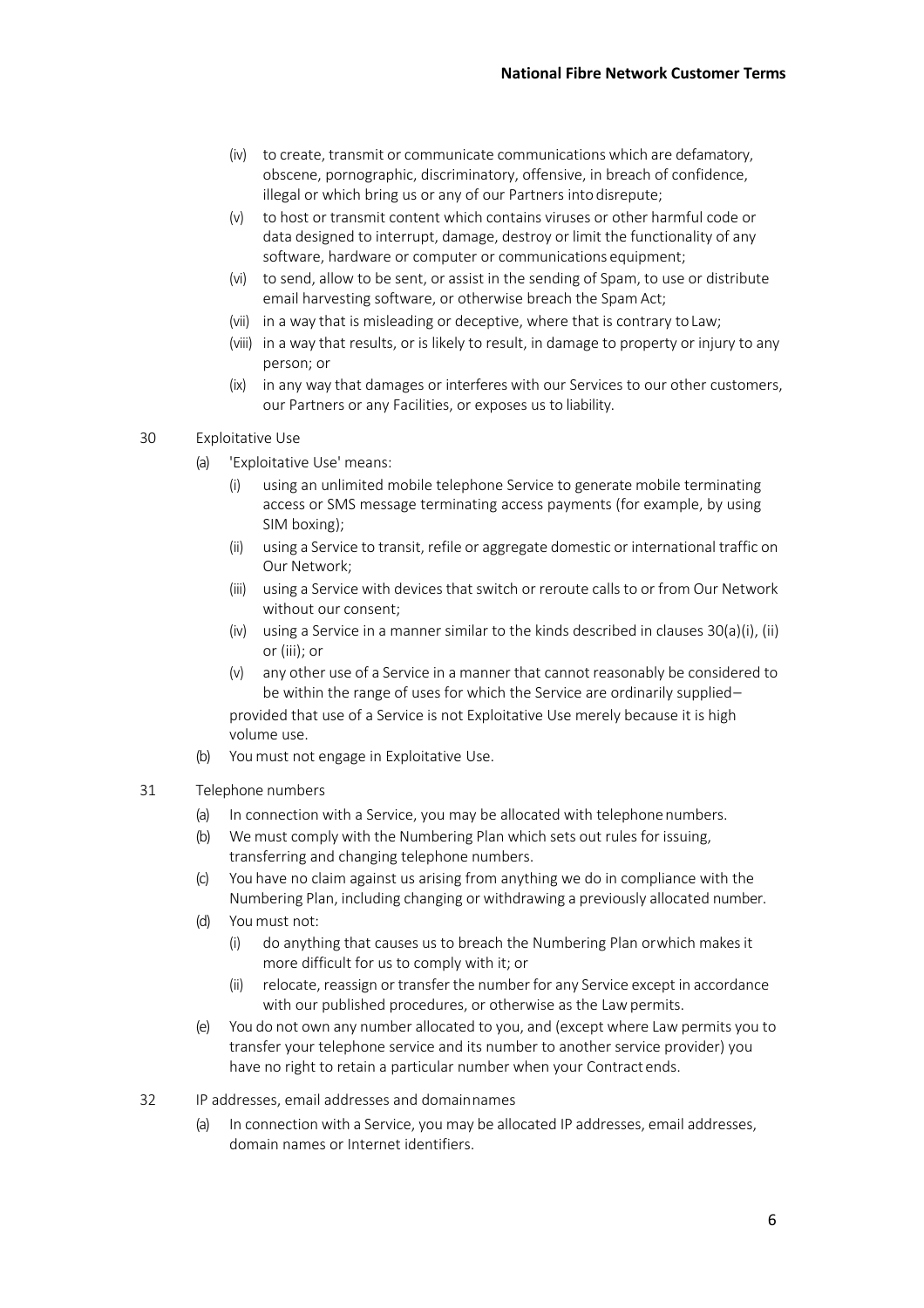- (b) These Internet identifiers are licensed, controlled and administered not by us but by independent authorities. These authorities make, and may change, their own rules and regulations that bind us and you.
- (c) We are not responsible for anything done, or required to be done, by these authorities.
- (d) You do not own any Internet identifier allocated to you, and (except where rules of the relevant authority permit you to transfer an Internet identifier to another service provider) you have no right to retain them when your Contract ends.
- (e) An IP address allocated to you:
	- (i) may be managed using Network Address Translation (NAT);
	- (ii) may not be 'globally routable' ie directly reachable by all other Internet users; and
	- (iii) may therefore not support applications or services that require inbound connections to be established (eg a Virtual Private Network).

This reflects common industry architecture and is not a defect in your Service.

- (f) We may allocate you with a globally routable IP address, if you request it or applicable Service Terms provide for it, subject to:
	- (i) availability;
	- (ii) Service Terms;
	- (iii) our current allocation policy at the time of request; and
	- (iv) payment of an additional Charge.
- 33 Dynamic IP addresses
	- (a) Unless your Internet Service specifies that we shall provide you with a static (ie nonchanging) IP address, we may provide it using dynamic IP addresses (that change periodically).
	- (b) The periodic changing of dynamic IP addresses is normal network behaviour and not a fault.
	- (c) It may be difficult or impossible to operate an Internet server (eg a mail server or a web server) using an Internet Service with a dynamic IP address. If you intend to operate such a server you should use an Internet Service with a static IP address.

## 34 Supplied Equipment

- (a) This clause applies if we supply Equipment to you.
- (b) You assume risk in Equipment upon delivery.
- (c) We or our Partners retain title to Equipment:
	- (i) for Equipment rented or loaned to you  $-$  at all times;
	- (ii) for Bundled Equipment until completion of the minimum term; and

(iii) for any other Equipment – until full payment has been made – each a Security Period.

- (d) While we or our Partners retain title to Equipment, you hold it in a fiduciary capacity as bailee for us.
- (e) We or our Partners retain all intellectual property rights in any software, manuals or user documentation supplied with Equipment.
- (f) If you use in connection with a Service any Equipment we have not approved or provided:
	- (i) it must comply with all applicable Laws, and technical standards and requirements including those set by its supplier or the manufacturer;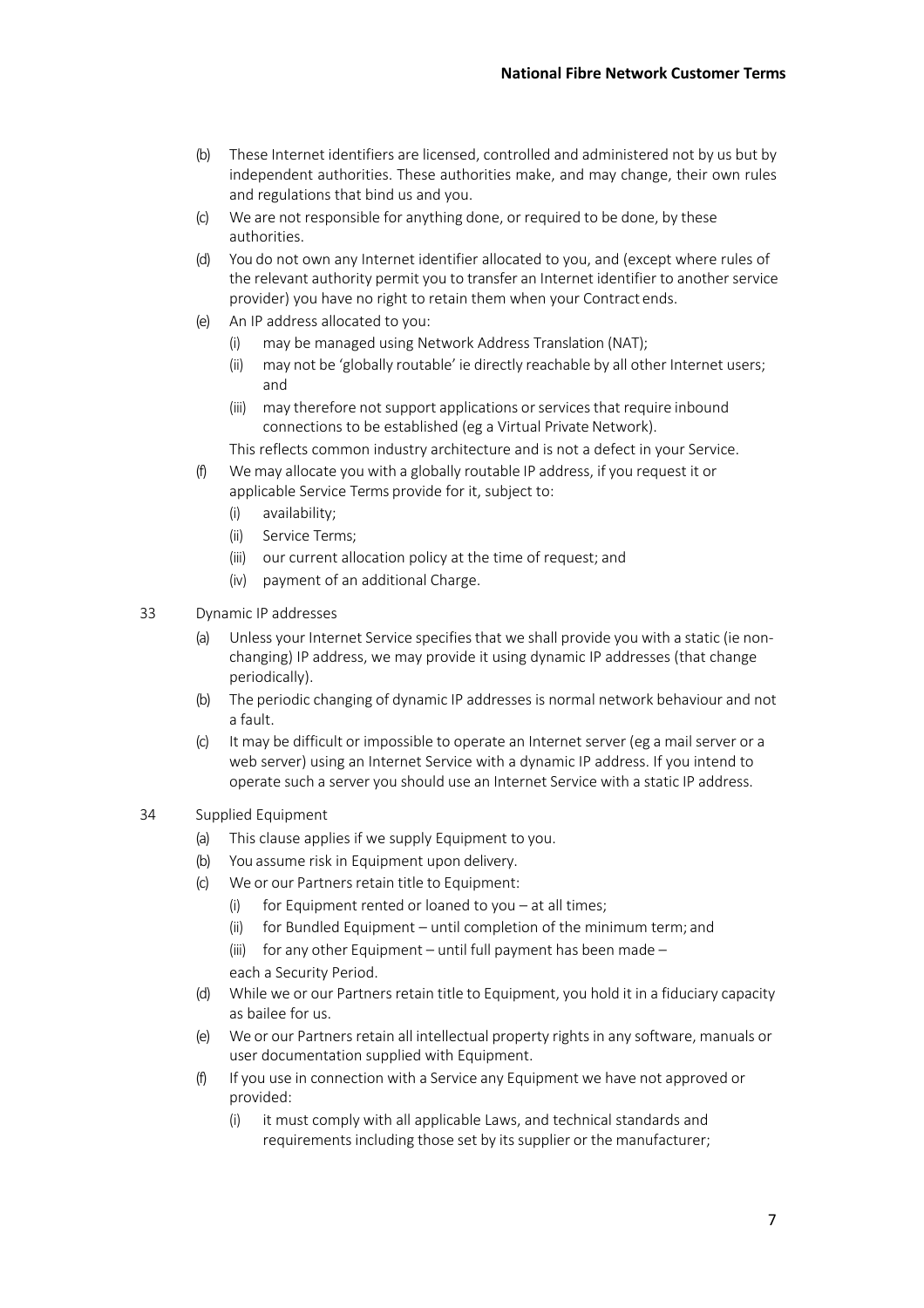- (ii) you are responsible for ascertaining what those technical standards and requirements are, since we will not be familiar with the Equipment; and
- (iii) we will not be liable to you for any losses or expenses you incur in relation to your use of the Equipment, except to any extent we cause or contribute to it by: (A) our negligence, or
	- (B) our breach of the Consumer Guarantees.
- 35 Substituted Equipment
	- (a) On occasions, stock of advertised Equipment may become unexpectedly unavailable. In that event we may supply substitute Equipment that is substantially equivalent to the advertised Equipment.
	- (b) On occasions, advertised Equipment may not be technically suitable for your situation. In that event we may supply substitute or modified Equipment that is more suitable.
- 36 Delivery of Equipment
	- (a) We will try to deliver Equipment to you on the delivery date (Delivery Date) and at the address (Site) indicated on your Application during normal business hours in that area.
	- (b) Variations at your request to Delivery Date or Site:
		- (i) are at our discretion; and
		- (ii) may be subject to conditions, including extra Charges.
- 37 Installation and connection of Equipment
	- (a) This clause only applies if we expressly agree to install or connect Equipment.
	- (b) We will install the Equipment at the Site within a reasonable time after the Delivery Date to connect you to the Service during normal business hours in that area. You must provide us with safe access.
	- (c) You must prepare the Site for the installation (in accordance with any directions or specifications we issue) at your own expense, including providing:
		- (i) appropriate electricity supply;
		- (ii) appropriate electrical and mechanical fittings;
		- (iii) appropriate environmental conditions;
		- (iv) a secure location for the Equipment, including if applicable a suitable point for mounting an external satellite dish without obstructions;
		- (v) all necessary facilities for the location of the Equipment;
		- (vi) access to all necessary personnel including your technical personnel;
		- (vii) where relevant, permission for us and our representatives and agents to enter the Site and install the Equipment including making any minor physical modifications reasonably necessary for the purpose.
	- (d) You warrant to us that as at the date of installation and connection to the Service, you will have notified any relevant parties and obtained all relevant consents for us to enter onto the Site, install Equipment and connect you to theService.
	- (e) You must indemnify us against any Claim made against us, or Loss incurred by us (including legal costs on a full indemnity basis) in connection with such entry and installation, except to the extent that we caused or contributed to the Claim or Loss by our negligence, breach of any Law or breach of your Contract.
	- (f) You must obtain and maintain, at your expense, any permits, licences, approvals, authorisations, including local council planning approval required for the installation and operation of the Equipment and connection to the Service.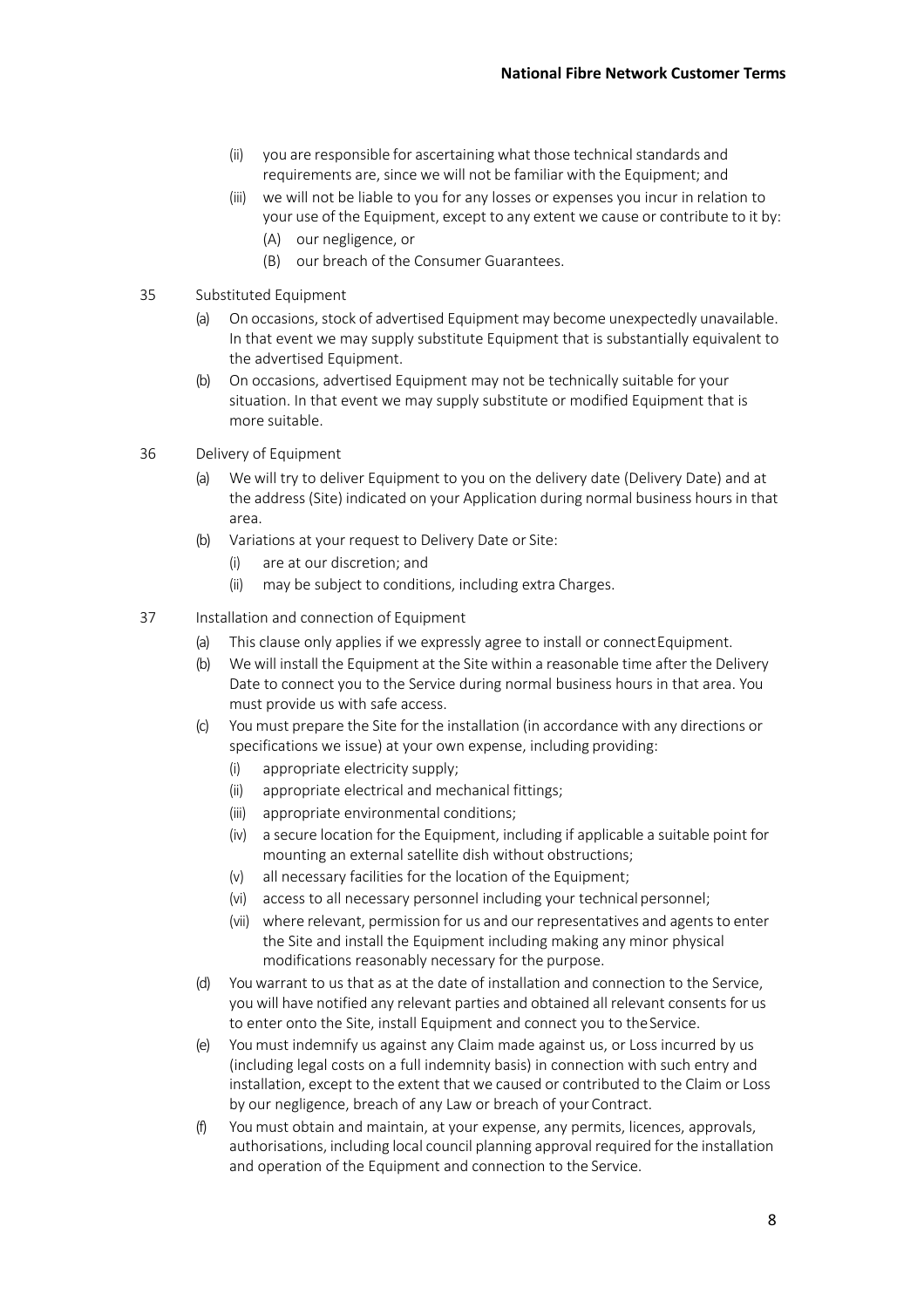- (g) If installation must be rescheduled because you breach this clause, we may make a reasonable Charge for our additional costs.
- 38 Installation Charges
	- (a) We will charge you installation Charges as stated in (or indicated by) your Contract.
	- (b) We will try to inform you in advance of any installation feesthat may be charged by our Partners.
	- (c) If we find that installation will be more costly because of factors beyond our reasonable control, we may decline to proceed with installation unless you agree to revised Charges.
- 39 Additional Equipment services
	- (a) You may ask us to supply additional services in relation to Equipment egrepairs.
	- (b) If we agree to provide additional services, we will charge on a time and materials basis at our standard rates at the time (which may include materials supplied by our Partners at rates they determine).
- 40 Lost, stolen and damaged Equipment
	- (a) You are responsible for any lost, stolen and damaged Equipment that is owned by us or our Partner and is in your possession, under your control or on your property, except if it is caused by us, our personnel or our Partner (includingnbn).
	- (b) You must pay for the replacement or (if reasonable) repair of such Equipment, except if the loss, theft or damage is caused by us, our personnel or our Partner (including nbn).
- 41 Return of Equipment
- *41.1 Loan equipment*

If:

- (a) your Contract terminates for any reason (except our fault); and
- (b) you hold any Equipment we have loaned you  $-$
- you must return it to us at your cost within ten days, failing which we may:
- (c) take steps to recover it; or
- (d) charge you for its replacement value.
- *41.2 Sale equipment*

If:

- (a) your Contract terminates for any reason (except our fault); and
- (b) you hold any Equipment we have sold you, but you haven't yet fully paid for  $$ we may:
- (c) charge you for the unpaid balance of the price of Equipment; or
- (d) require you to return it to us at your cost within ten days, failing which we may:
- (e) take steps to recover it; or
- (f) charge you for its replacement value.
- 42 PPS Law
- *42.1 Application of clause*
	- (a) This clause 42 applies to the extent that your Customer Contract providesfor or contains a 'security interest' for the purposes of the PPS Law (or part ofit).
	- (b) The security interest granted to us is a 'purchase money security interest' to the extent that it can be under section 14 of the PPS Law.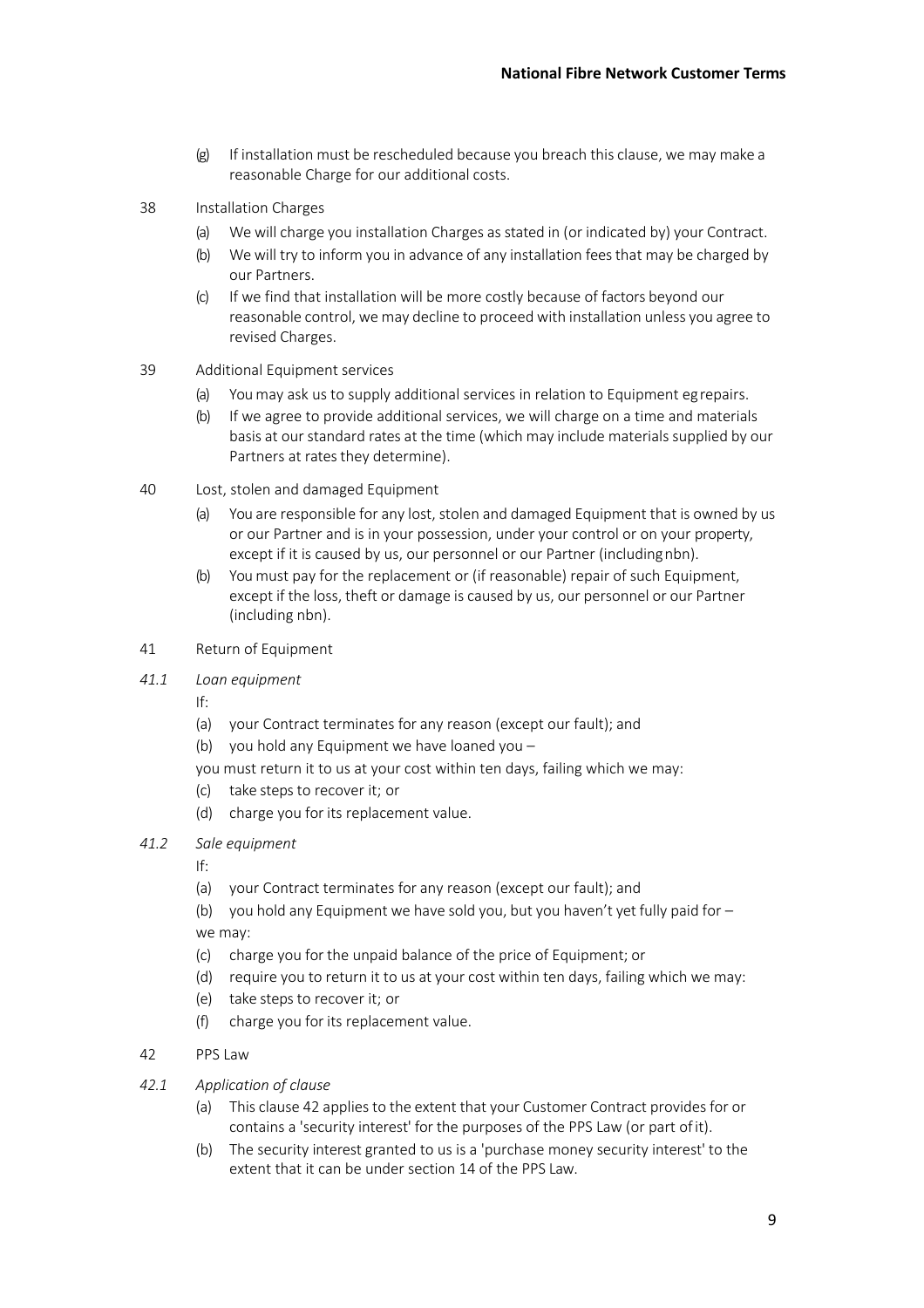# *42.2 Registration and rights*

- (a) We may register our security interest. You must do anything (such as obtaining consents and signing documents) which we require for the purposesof:
	- (i) ensuring that our security interest is enforceable, perfected and otherwise effective under the PPS Law;
	- (ii) enabling us to gain first priority (or any other priority agreed to us in writing) for our security interest; and
	- (iii) enabling us to exercise rights in connection with the security interest.
- (b) Our rights under your Customer Contract are in addition to and not in substitution for our rights under other law (including the PPS Law) and we may choose whether to exercise rights under our agreement and/or under such other law, as we see fit.
- *42.3 PPS Law exclusions and waivers*
	- (a) The following provisions of the PPS Law do not apply and, for the purposes of section 115 of the PPS Law are 'contracted out' of your Customer Contract in respect of goods that are not used predominantly for personal, domestic or household purposes:
		- (i) section 95 (notice of removal of accession to the extent it requires us to give a notice to you);
		- (ii) section 96 (retention of accession);
		- (iii) section 125 (obligations to dispose of or retain collateral);
		- (iv) section 130 (notice of disposal to the extent it requires us to give a notice to you);
		- (v) section 132(3)(d) (contents of statement of account afterdisposal);
		- (vi) section 132(4) (statement of account if no disposal);
		- (vii) section 135 (notice of retention);
		- (viii) section 142 (redemption of collateral); and
		- (ix) section 143 (reinstatement of security agreement).
	- (b) The following provisions of the PPS Law:
		- (i) section 123 (seizing collateral);
		- (ii) section 126 (apparent possession);
		- (iii) section 128 (secured party may dispose of collateral);
		- (iv) section 129 (disposal by purchase);and
		- (v) section 134(1) (retention of collateral) –

confer rights on us. You agree that in addition to those rights, we shall, if there is default by you, have the right to seize, purchase, take possession or apparent possession, retain, deal with or dispose of any Equipment during its Security Period, not only under those sections but also, as additional and independent rights, under your Customer Contract and you agree that we may do so in any manner we see fit including (in respect of dealing and disposal) by private or public sale, lease or licence.

- (c) Youwaive your rights to receive a verification statement in relation to registration events in respect of commercial property under section 157 of the PPSLaw.
- *42.4 Non-disclosure*

We and you agree not to disclose information of the kind that can be requested under section 275(1) of the PPS Law. You must do everything necessary on your part to ensure that section 275(6)(a) of the PPS Law continues to apply. The agreement in this clause is made solely for the purpose of allowing to us the benefit of section 275(6)(a) and we shall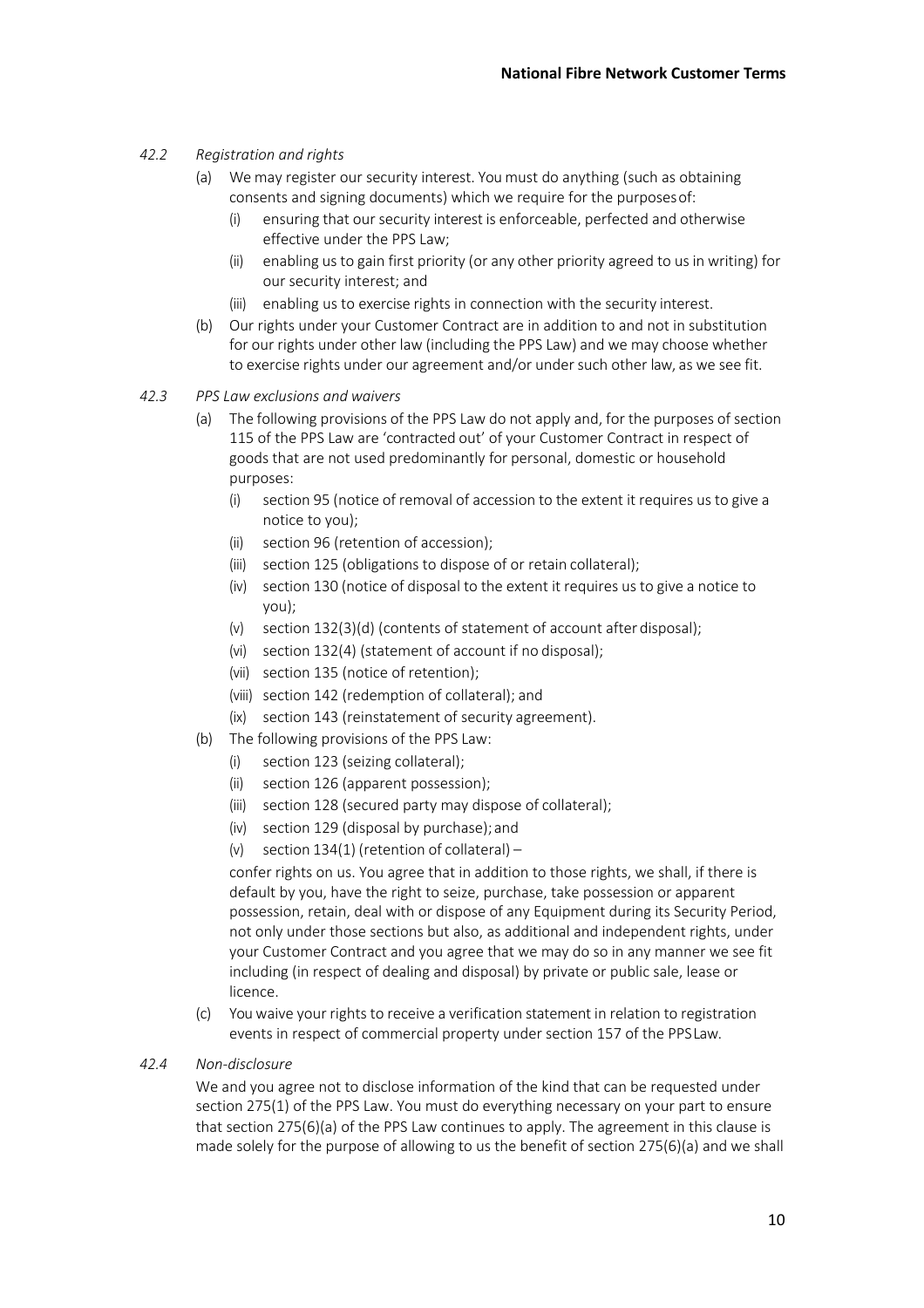not be liable to pay damages or any other compensation or be subject to injunction if we breach this clause.

*42.5 No competing security interest*

You must not create, purport to create or permit to be created any 'security interest' (as defined in PPS Law) in Equipment during its Security Period other than with our express written consent.

- *42.6 Sub-hiring Equipment during Security Period*
	- (a) You must not lease, hire, bail or give possession of (sub-hire) the equipment to anyone else unless we (in our absolute discretion) first consent in writing. Any such sub-hire must be in writing in a form acceptable to us and must be expressed to be subject to our rights under our agreement with you.
	- (b) You must take all steps including registration under PPS Law as may be requiredto:
		- (i) ensure that any security interest arising under or in respect of the sub-hire is enforceable, perfected and otherwise effective under the PPS Law;
		- (ii) enable us to gain (subject alwaysto our rights) first priority (or any other priority we agree to in writing) for the security interest; and
		- (iii) enable each of us to exercise our respective rights in connection withthe security interest.
- *42.7 Costs*

We may recover from you the cost of doing anything under this clause 42, including registration fees and the costs of notification.

#### 43 TCP Customers and Authorised Representatives

- (a) If you are a TCP Customer, you can appoint an Authorised Representative to act on your behalf if you require.
- (b) To be effective, we require that any such appointment:
	- (i) is in writing;
	- (ii) is signed by you (unless you are incapable of signing, in which case we shall work out a feasible and mutually acceptable alternative withyou);
	- (iii) is verified by you in person or by telephone, including reasonable evidence of your identity (unless you are incapable of communicating with us in person or by telephone, in which case we shall work out a feasible and mutually acceptable alternative with you); and
	- (iv) states any limitations on the authority of your Authorised Representative (eg time limit; limit on access to your account or personal information; limit on authority to incur expense on your behalf).
- (c) If your appointment does not state any limitations, your Authorised Representative has the power to act on your behalf as if they are you.
- (d) If your appointment states any limitations, your Authorised Representative has powers, including accessto your information, in accordance with your appointment and those limitations.
- 44 TCP Customers and Advocates
	- (a) You can use an Advocate to communicate with us if you require.
	- (b) We presume that an Advocate is not authorised to establish or make changes to your account or Services, unless the Advocate is also your Authorised Representative under clause 43.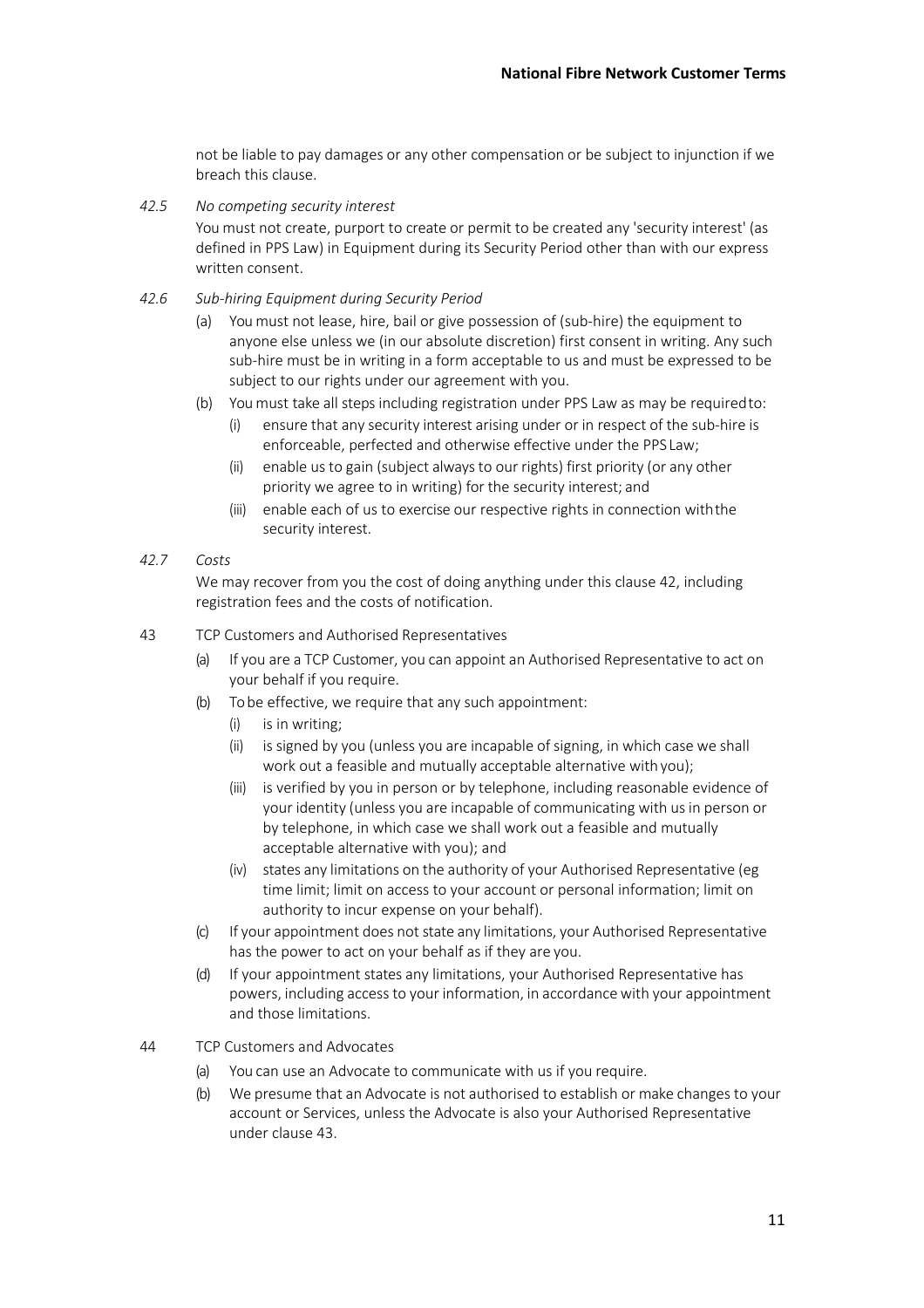- (c) A person acting as your Advocate has no power to act on your behalf and has no access to your information without you being present and agreeing to such action.
- 45 Rights and remedies for PDH goods and services

Important consumer information: Full details of the consumer rights and remedies referred to in clauses 45 and 46 can be obtained from the Australian Competition and Consumer Commission (ACCC) at www.accc.gov.au or from a local consumer protection agency.

- (a) If we supply you with goods or services of a kind ordinarily acquired for personal, domestic or household (PDH) use or consumption you have important rights under the Australian Consumer Law (ACL) including Consumer Guarantees and remedies. Nothing in your Contract limits those rights and remedies in anyway.
- (b) If we supply you with PDH Goods or Services, and you are told they come with a 'manufacturer's warranty' or 'one year product assurance' or similar, those rights are in addition to, and not instead of, your rights under the ACL.
- 46 Rights and remedies for non-PDH goods costing no more than \$40,000

If we supply you with goods or services that are not of a kind ordinarily acquired for personal, domestic or household use or consumption and cost no more than \$40,000 you have important rights under the ACL including Consumer Guarantees and remedies but:

- (a) in relation to these goods, our liability for failure to comply with a Consumer Guarantee (other than certain guarantees about ownership and undisturbed use) is limited to:
	- (i) replacing the goods or supplying equivalent ones;
	- (ii) repairing the goods;
	- (iii) paying the cost of replacing the goods or of acquiring equivalent ones;or
	- (iv) paying the cost of having the goods repaired; and
- (b) in relation to these services, our liability for failure to comply with a Consumer Guarantee is limited to:
	- (i) supplying the services again; or
	- (ii) paying the cost of having the services supplied again.
- (c) If we supply you with non-PDH Goods or Services that cost no more than \$40,000, and you are told they come with a 'manufacturer's warranty' or 'one year product assurance' or similar, those rights are in addition to, and not instead of, your rights under the ACL.
- 47 Personal injury or death

To the extent that our negligence causes personal injury or death, we accept liability on normal principles of law.

48 Service Level Agreements

If a Service or a Plan includes a Service Level Agreement (SLA):

- (a) we are liable for any remedy or rebate specified by the SLA; and
- (b) subject to clauses 45 to 47, and to the express terms of the SLA, our liability for breach of the SLA is limited to such remedy or rebate.
- 49 Exclusion of implied terms

Important consumer information: Nothing in this clause 49 limits the consumer rights and remedies referred to in clauses 45 and 46. Subject to clauses 45, 46, 47 and 48: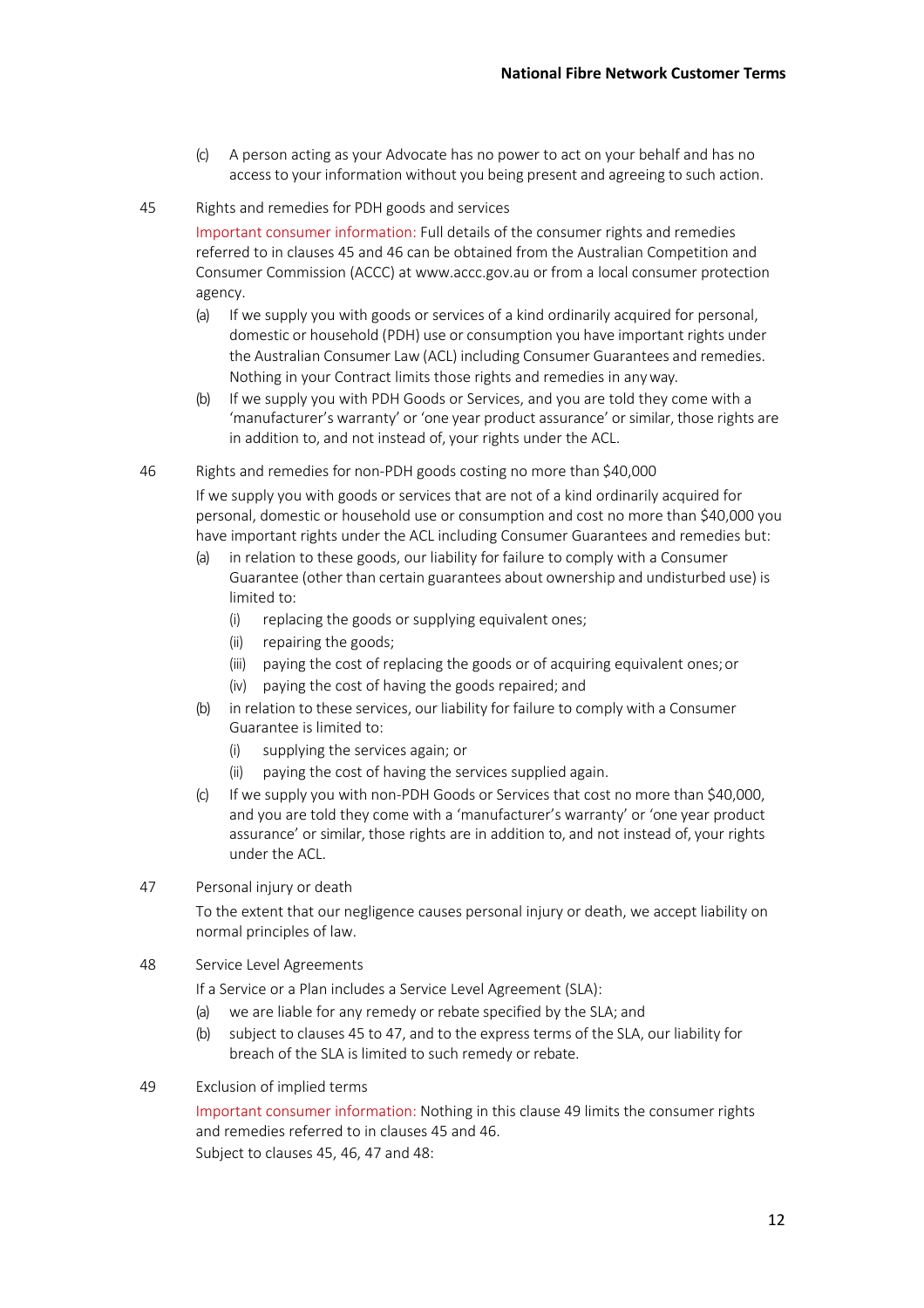- (a) Any representation, warranty, condition or undertaking (whether in favour of you or of us) that would be implied in your Contract by legislation, common law, equity, trade custom or usage or otherwise is excluded from your Contract to the fullest extent permitted by law.
- (b) We do not warrant or represent the performance, accuracy, reliability or continued availability of the Services or Facilities or that the Services or Facilities will operate free from faults, errors or interruptions.
- 50 Limitation of liability General

Important consumer information: Nothing in this clause 50 limits the consumer rights and remedies referred to in clauses 45 and 46.

Subject to clauses 45, 46, 47, 48 and 51, we are never liable to you for, and you release us from any Claim for, any Loss.

51 Limitation of liability – ACL Consumers and ACL Small Businesses Important consumer information: Nothing in this clause 51 limits the consumer rights and remedies referred to in clauses 45 and 46.

If:

- (a) you are an ACL Consumer or an ACL Small Business; and
- (b) clause 50 is determined by a court or tribunal to be Unfair –

then:

- (c) clause 50 will not apply but:
	- (i) neither of us is liable to the other for economic loss, business interruption, loss of revenue, profits, actual or potential business opportunities or contracts, anticipated savings, loss of profits, loss of data, indirect or consequential loss, an obligation to indemnify another person, or an obligation to contribute to the compensation of loss or damage suffered by another person; and
	- (ii) except for liability under clauses 52(a), (b) or (c), 54 or 55 the liability of each of us to the other for any Loss is limited to \$1,000 in aggregate in respect of the Term.
- 52 Liability General
	- (a) You must pay us all Charges and other amounts due under your Contract.
	- (b) You must pay us the fair value of any Equipment that you fail to return to us if and when required (less any amounts you may already have paid for the Equipment). You must also pay us fair compensation for any damage to such Equipment before it is returned. Fair wear and tear does not count as damage.
	- (c) You must indemnify us for any Loss we suffer as a result of or in connection with:
		- (i) your breach of your Contract;
		- (ii) your use of a Service or Equipment; or

(iii) a Claim against us by an End User in relation to a Service we supply to you – except to the extent that we caused or contributed to the Loss by our negligence, breach of any Law or breach of your Contract.

TCP Customers: We will not impose Credit Management Charges unless the Charges are a reimbursement of our costs and you are advised of their amount or method of calculation.

(d) You indemnify us for any Loss we suffer in connection with any Claim made against us by a third party arising out of or in relation to your use of Services or Equipment except to the extent that we caused or contributed to the Loss by our negligence, breach of any Law or breach of your Contract.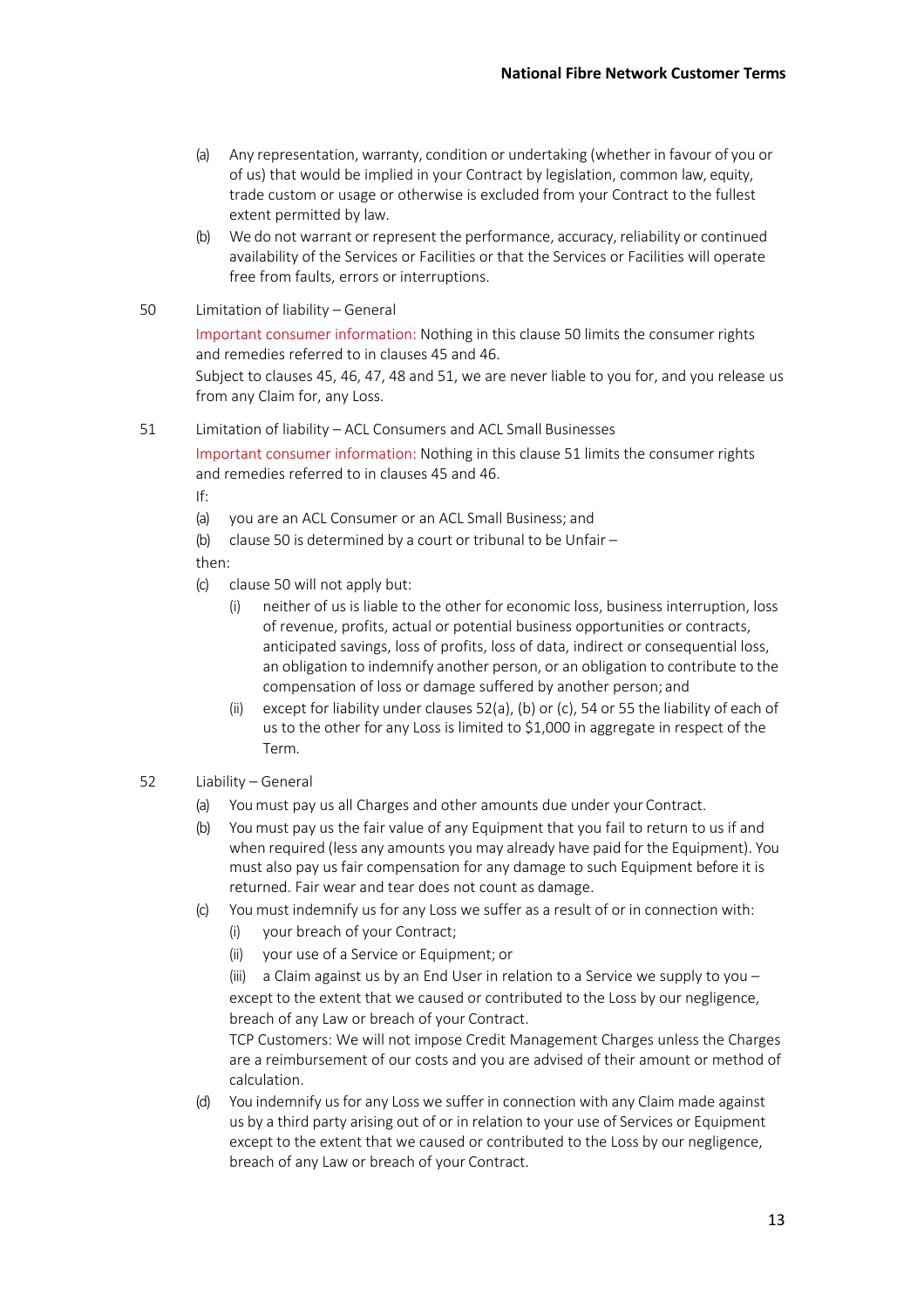- (e) Your obligations under this clause survive termination of your Contract.
- 53 Liability legal requests,etc
	- (a) This clause applies where we reasonably incur expenses as a result of or in connection with:
		- (i) a police request for information or evidence in relation to you or your use of a Service; or
		- (ii) a Court or other competent authority's direction for provision of information or evidence in relation to you or your use of a Service; or
		- (iii) a demand from a legal practitioner for information or evidence in relation to you or your use of a Service.
	- (b) You must reimburse our expenses on request.
- 54 Your liability to us (alleged) illegal use, etc
	- (a) This clause applies where:
		- (i) your Service is actually or allegedly used in a way that breaches any law or infringes the rights of any third party; and
		- (ii) we suffer Loss or reasonably incur expenses as a result.
	- (b) You must make good our Loss and reimburse our expenses on request.
- 55 Liability and our Partners
- *55.1 No Claims against a Partner*
	- If:
	- (a) except for this clause, you would have a Claim against a Partner arising out of or in connection with your Service or their role in its supply; and
	- (b) our Partner has required us to exclude the Claim and/or we are liable to indemnify it against the Claim –

then:

- (c) you must not make the Claim;
- (d) you release our Partner from the Claim; and
- (e) you indemnify us and our Partner against any Loss we suffer if you do make the Claim.
- *55.2 Partner indemnity*

If we are liable to indemnify a Partner against any Claim or Loss arising out of or in connection with your Service or their role in its supply, you must indemnify us against our liability to the Partner except to the extent that we caused or contributed to the Claim or Loss by our negligence, breach of any Law or breach of your Contract.

*55.3 No application where Unfair*

If:

- (a) you are an ACL Consumer or an ACL Small Business; and
- (b) clause 55.1 or 55.2 is determined by a court or tribunal to be Unfair  $$ it will not apply.
- 56 Maintenance and faults
- *56.1 Maintenance*

From time to time, the Network requires maintenance that may interfere with your Service. We will provide you with notice of any scheduled maintenance where reasonably possible.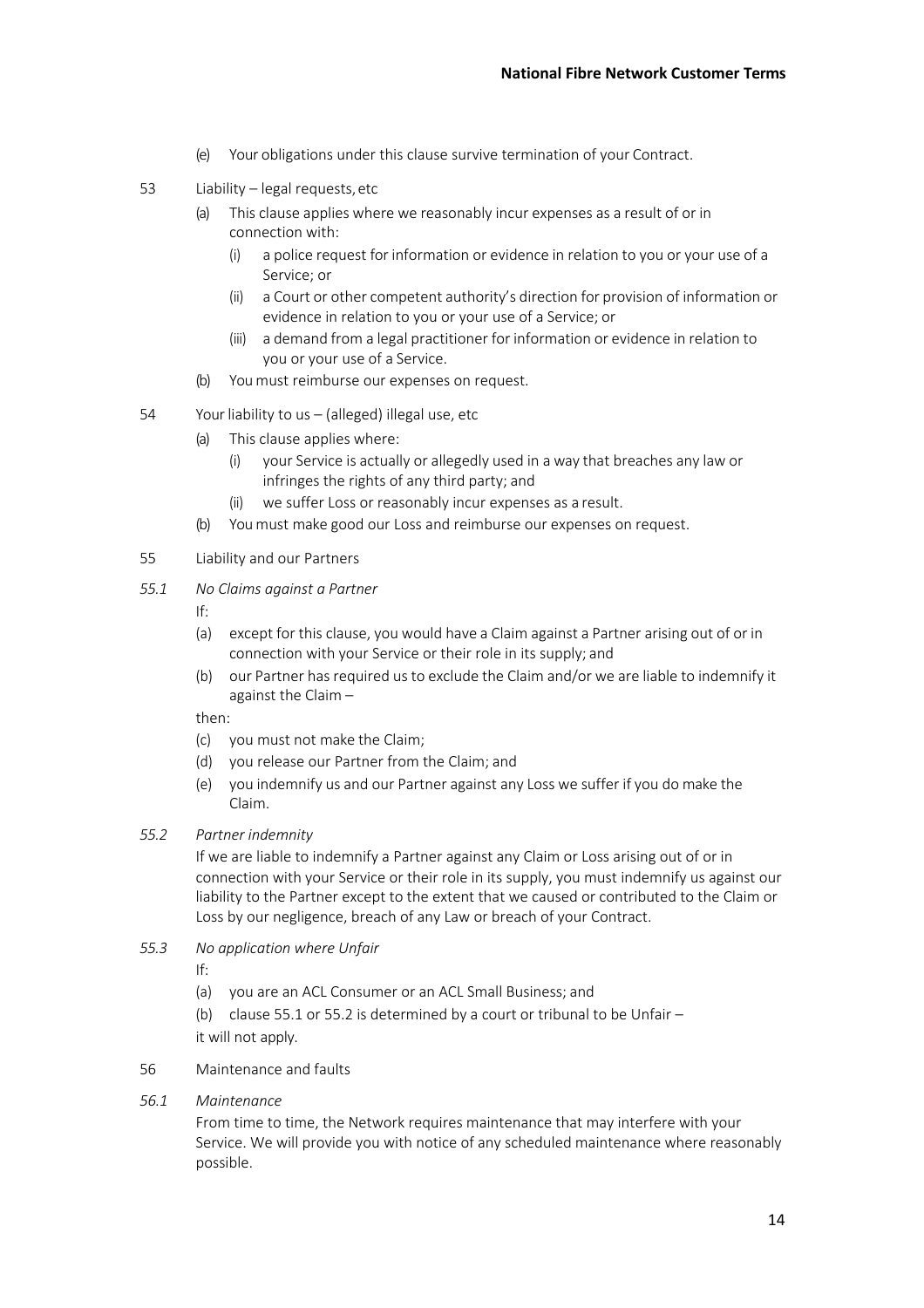## *56.2 Reporting faults*

- (a) You may report faults in relation to a Service or the Network by contacting our help line during its operating hours.
- (b) Before reporting a fault, you must take all reasonable steps to ensure that the fault is not caused by equipment which is not part of the Network.
- (c) You must not report a fault directly to one of our Partners unless we ask you to do so.
- (d) If you report a fault that turns out to be a 'false alarm', or not to relate to the Network, we may make a reasonable charge for our effort and expenses in responding to your report.
- *56.3 Repairing faults*
	- (a) We will use reasonable efforts to repair faults in Our Facilities within a reasonable period.
	- (b) We will use reasonable efforts to have our Partners repair faults in Partner Facilities within a reasonable period.
	- (c) You are responsible for maintaining and repairing your own equipment (except where we supplied it and you have warranty rights in relation to a fault).
- *56.4 Cost of repairs*

If you cause a fault or damage to the Network, we may charge you the reasonable cost of repairing it.

57 General power to vary your Contract

We may vary your Contract from time to time on notice to you but variations do not have retrospective effect.

ACL Consumers and ACL Small Businesses: Subject to clause 58.2, we shall give you reasonable notice, having regard to:

- (a) the nature of the variation; and
- (b) the means by which notice is to be provided; and
- (c) the length of time remaining before the variation is to occur; and
- (d) any other matter that is reasonably relevant –

and we may also give you Walk Away Rights as explained in clause 58.

58 ACL Consumers, ACL Small Businesses and Contract variations

This clause only applies to ACL Consumers and ACL Small Businesses.

*58.1 Reminder about ACL Consumers and ACL Small Businesses* 'ACL Consumers' means individuals who enter certain kinds of contracts. 'ACL Small Businesses' means certain businesses that enter certain kinds of contracts. Refer to the Dictionary for the detailed definitions.

*58.2 Beneficial or minor negative impact*

If a Contract variation will have a beneficial or only a minor negative impact on you:

- (a) we will not give you notice; and
- (b) we will not give you Walk Away Rights.
- *58.3 Variations arising from amendments by a Partner*

If:

- (a) a Partner supplies a service (Resupply Service) to us; and
- (b) we resupply the Resupply Service to you (either as a separate service or as part of another service); and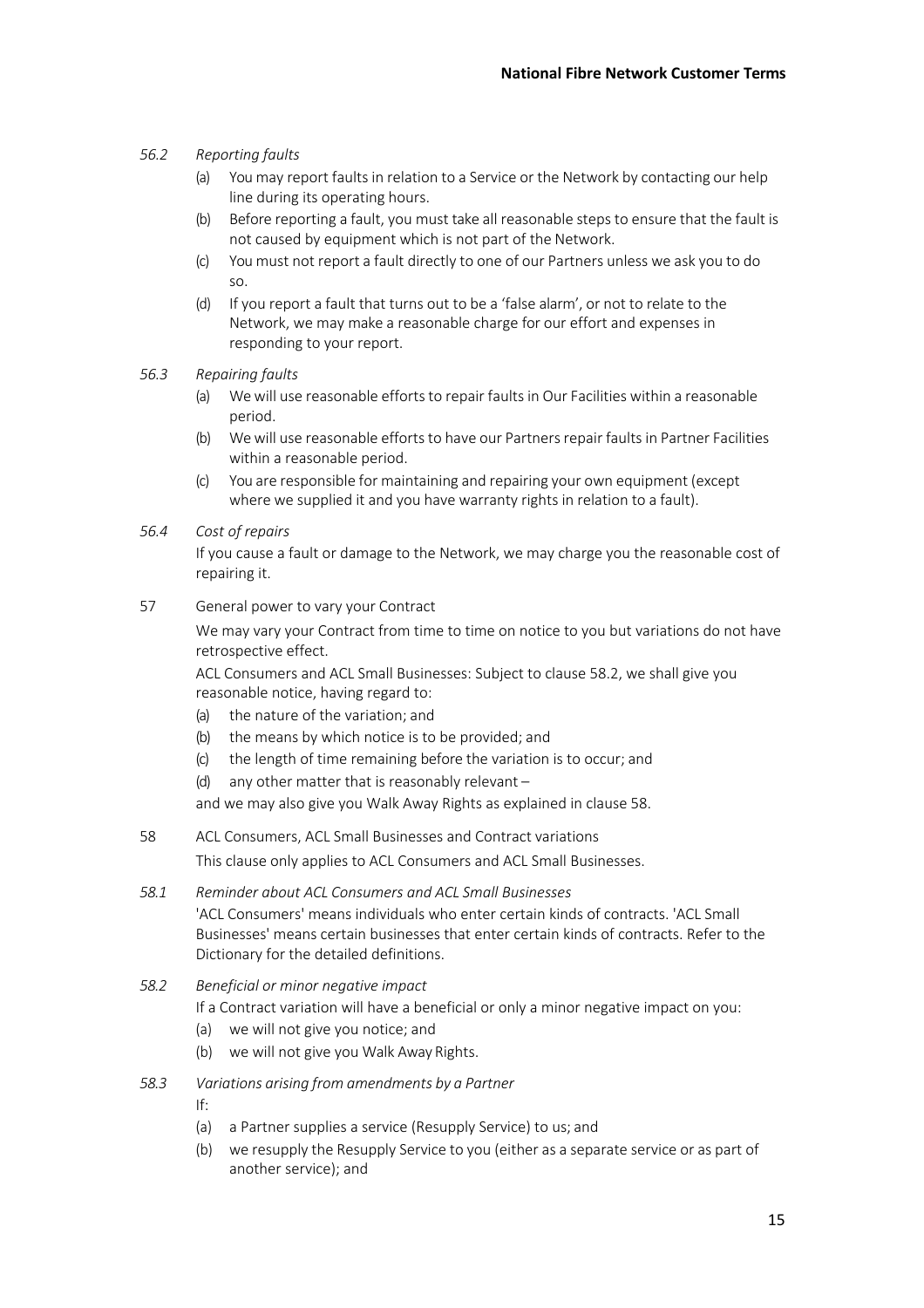(c) the Partner exercises a legal right to vary its terms of supply of the Resupply Service –

then:

- (d) we may vary your Contract in accordance with the Partner's variation;
- (e) we will give you notice of the variation; and
- (f) we will give you Walk Away Rights if you also pay any costs (eg early termination fee or similar) that we will have to pay for cancelling the Resupply Service with the Partner.
- *58.4 Other variations*

In any other case:

- (a) We will give you notice of the variation.
- (b) We will also offer you the right to terminate your Contract within 14 days of the date of the notice without incurring charges other than:
	- (i) usage or network access charges to the date your Contract ends; and
	- (ii) outstanding amounts for installation of Equipment; and
	- (iii) outstanding amounts for Equipment that is compatible with other suppliers' services; and
	- (iv) where applicable, any amount under clause 58.3 (Walk Away Rights).
- 59 When variations take effect

Contract variations takeeffect:

- (a) at the end of any applicable notice period; or
- (b) if no notice period applies, immediately.
- 60 Customer transfers to us
- *60.1 Obligations to your current supplier*

If you wish to transfer from another supplier to us, you must first check whether your contract with your current supplier imposes any restrictions or costs of doing so.

- *60.2 Where we manage the churn process*
	- (a) In some cases, there is an industry process under which we initiate and manage the transfer of your Service from another supplier to us (Industry ChurnProcess).
	- (b) Where we notify you that an Industry Churn Process is in place, by making an application for Service, you instruct and authorise us to arrange with your current supplier to transfer the Service to us, and authorise us to act on your behalf with your current supplier to transfer the Services to us.
- *60.3 Where there is no Industry Churn Process*

Unless we notify you that there is an Industry Churn Process in place, you are solely responsible for terminating your contract with and any services from your current supplier in accordance with your contract with it, which might continue to charge you until you have done so.

- *60.4 Charges payable to your currentsupplier* You must promptly pay your current supplier all amounts you owe it.
- 61 Transfers from us
	- (a) If you transfer a Service to another supplier, you must pay our Charges that accrue before completion of the transfer.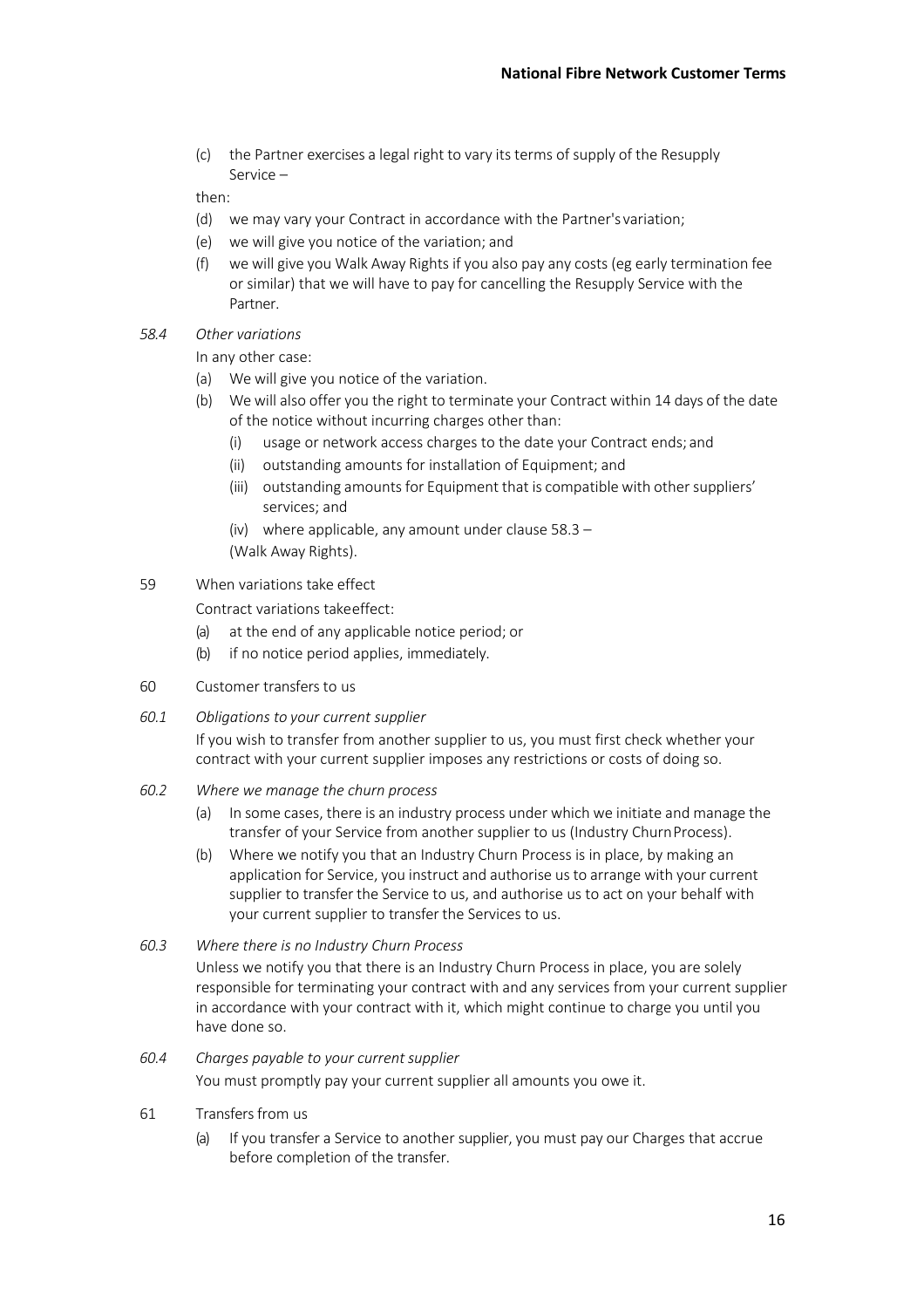- (b) If you transfer a Service to another supplier before the end of any minimum term or fixed term, Early Termination Fees apply – see clause 84.
- 62 Charges & payment (1): kinds of Charge

We have various kinds of Charge, including:

- (a) installation Charges eg for installing Equipment;
- (b) set up Charges eg a one-off Charge when you start on an Internet Service;
- (c) periodic Charges eg a fixed monthly Charge for an ADSL Service;
- (d) usage Charges eg a Charge per call made on a local call Service;
- (e) prepaid Charges eg a Charge for call credit on a mobile telephoneservice;
- (f) call connection Charges eg a Charge incurred when a telephone callconnects;
- (g) miscellaneous Charges eg a Charge for providing a second copy of a bill, and any Charge that an applicable code, regulation, determination or law specifically allows us to make;
- (h) third party Charges eg an amount we must pay to a Partner to install a second telephone line in your Service Address;
- (i) equipment Charges eg the price of a modem we sell to you  $-$

and other Charges stated as part of a Plan.

- 63 Charges & payment (2): Prices
	- (a) Subject to clause 65, our prices are as stated in your Plan.
	- (b) Our current prices at any time are referred to as our 'Price List'.
- 64 Charges & payment (3): spot priced Services
	- (a) We may designate a Service as a spot priced Service.
	- (b) Spot priced Services will consist of resupplied or rebilled Services where our buy price or other third party charges can vary with little or no notice.
	- (c) International telephone calls and international roaming are spot priced Services.
- 65 Varying Charges

We may vary the Charges or add new Charges from time to time in accordance with clauses 57, 58 and 59.

- 66 Special Promotions
	- (a) We may offer Special Promotions to you, on particular terms.
	- (b) The particular terms of the Special Promotion will prevail to the extent of any inconsistency with other parts of your Contract.
- 67 Bundled Plans
	- (a) We may offer a group of Services as a package (bundle) for discounted total Charges (compared to the total Charges that would apply if you acquired the same Services not as a bundle). eg We might offer bundled 'Home phone + Internet Access for \$89.95 a month'

where our Charges for the individual Services would be \$99.95 a month.

- (b) Each Service in a bundle is subject to a separate but dependent Contract.
- (c) If you stop acquiring any Service in a bundle:
	- (i) You have 'broken' the bundle; and
	- (ii) We may bill you non-discounted Charges for the remaining Service/s.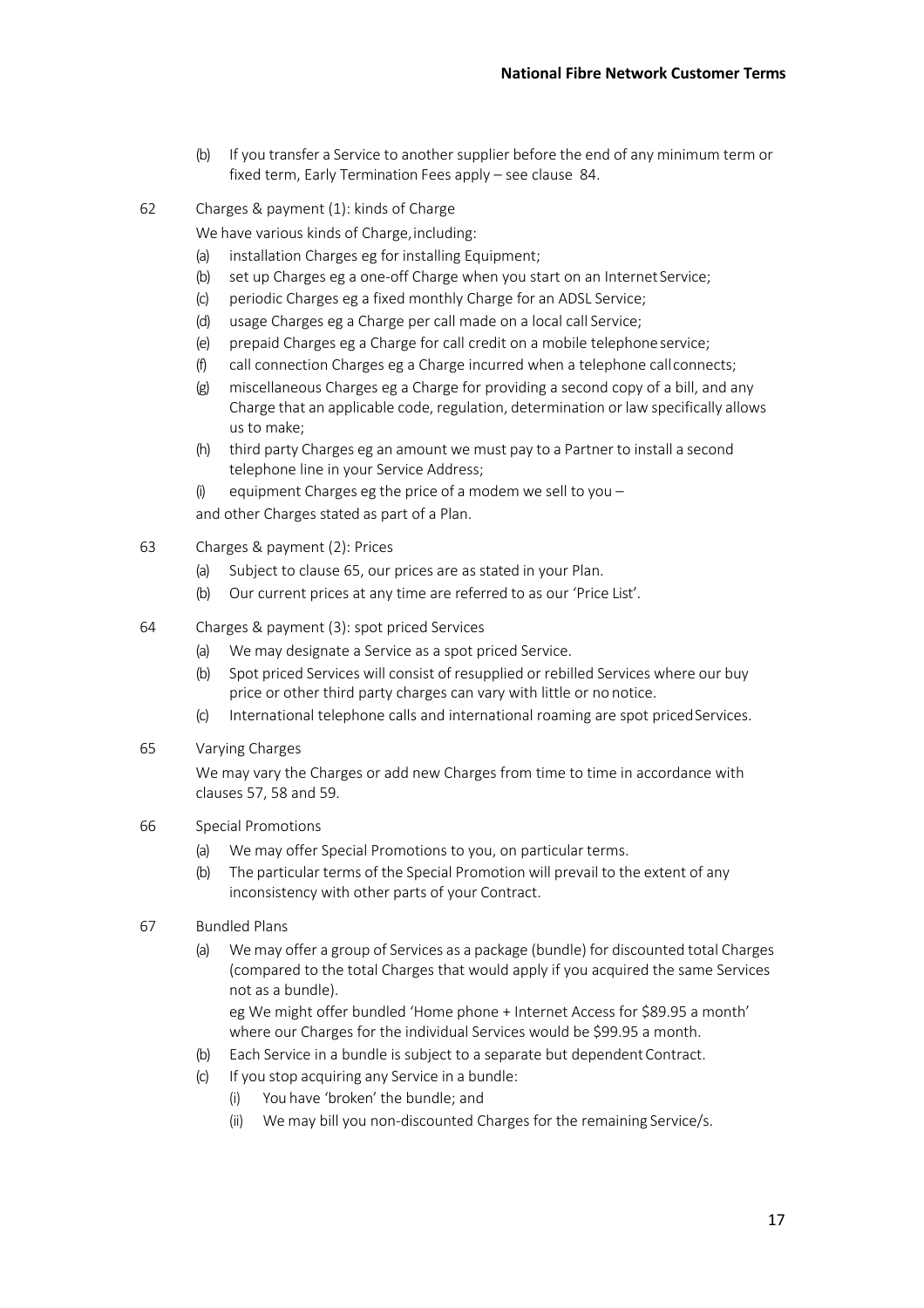- 68 Credit management (1): Guarantees and security
	- (a) We can make supply of Service conditional on you giving us, and maintaining, security and/or third party guarantees to our reasonable satisfaction. TCP Customers: We will base the requirement for a security on the outcome of a credit assessment conducted in relation to you and the Service you acquire.
	- (b) If we become entitled to suspend or terminate Service, we may make the resumption of Service conditional on you giving us, and maintaining, security and/or third party guarantees to our reasonable satisfaction. TCP Customers: We will base the requirement for a security on the outcome of a credit assessment conducted in relation to you and the Service you acquire.
	- (c) We may use a security payment to pay any billed Charge that is overdue, where you have not disputed the Charge. TCP Customers: Before we access a security payment, we will advise you that it will be accessed within 5 working days and provide you an opportunity to pay within that period.
- 69 Credit management (2): Credit checks
- *69.1 Credit checks*
	- (a) At our discretion, we may obtain a credit report about you to help us decide whether to accept your application for service and to help us collect overdueamounts.
	- (b) In the course of a credit check, we may disclose personal information about you to a credit reporting agency or other credit information provider. We may receive a credit report and other information about you, including personalinformation.
	- (c) A credit reporting agency may include the fact that we obtained a credit report about you in its credit information file on you.

## *69.2 Disclosure of information*

We may disclose to a credit reporting agency:

- (a) information in your application;
- (b) details of your account;
- (c) that you have applied for credit with us;
- (d) that we are a current credit provider to you;
- (e) payments that are more than 60 days overdue and are subject to collection processes;
- (f) any cheque of yours for \$100 or more which has been dishonoured more than once;
- (g) any serious credit infringement you have committed;
- (h) that payments are no longer overdue.
- *69.3 Other credit disclosures*

We may disclose information about you and any debt you owe us to:

- (a) a debt collection service we engage; and
- (b) anyone who takes, or is considering taking, an assignment of any debt you oweus.
- *69.4 Your consents*
	- (a) If you are an individual, you agree that we can conduct a credit check and verify your personal details, in accordance with this clause.
	- (b) If you are self-employed, you agree that we can:
		- obtain and use any report or information from a credit reporting agency, which contains information about your commercial activities or commercial credit worthiness;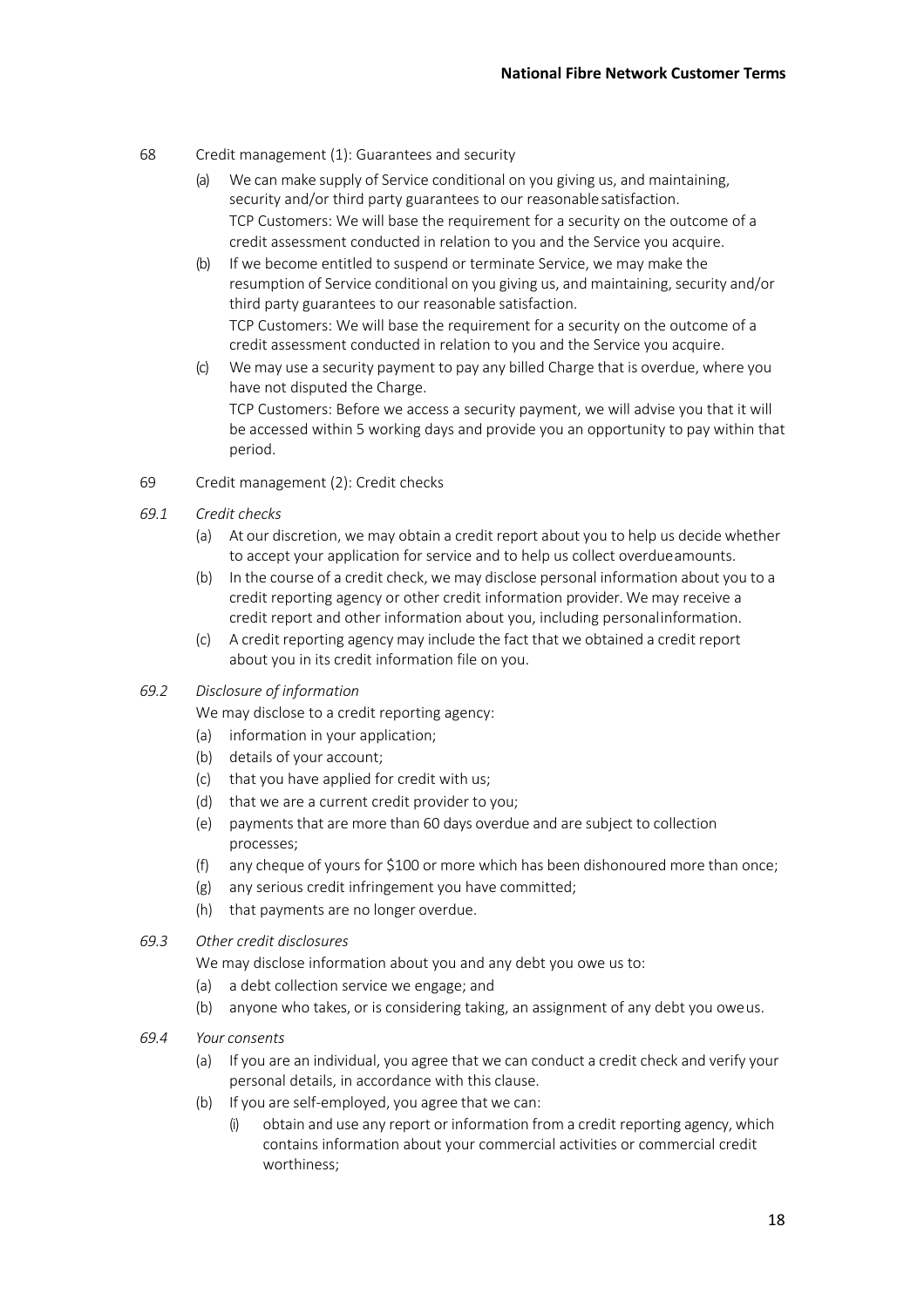- (ii) exchange with your other credit providers, any credit report or other report about your credit worthiness or history, or personal information contained in those reports –
- in accordance with this clause.
- *69.5 Further acknowledgments*
	- You acknowledge that credit and other information about you may be used to:
	- (a) assess your application;
	- (b) assist you to avoid defaulting on your credit obligations;
	- (c) notify other credit providers of a default by you; and
	- (d) assess your creditworthiness.

## 70 Credit management (3): Services you acquire for others

If you enter a Contract where you will not be the main actual user of the Service (eg you arrange an Internet Service for your children):

- (a) You are responsible for all use of the Service and all Charges incurred under the Contract.
- (b) If you give anyone else sufficient information about your Service (eg by giving them your user name, password or other credentials), they may be able to:
	- (i) uncap or unlimit any cap or other limits that apply to it;
	- (ii) change Plans;
	- (iii) disconnect Service; and
	- (iv) do anything else that you could do.
	- You should treat all information that allows control of your Service as secret.
- (c) Internet and telephone Services can be used to buy goods and services from third parties. You may be liable for debts incurred to these third parties.

## 71 When we can bill

- (a) Your 'Billing Period' is the period between bills. Our standard Billing Period is monthly, but we may vary it.
- (b) We may bill a part-period eg to align your Billing Period with the first day of each month.
- (c) Subject to clause 71(d), we may bill for Charges at or after any of the following points:

| Type of Charge:          |                        | may be billed:                                                     |
|--------------------------|------------------------|--------------------------------------------------------------------|
| (i)                      | set up Charge          | when you place an order                                            |
| (ii)                     | periodic Charge        | one Billing Period before the start of the period it<br>relates to |
| (iii)                    | usage Charge           | the end of each Billing Period                                     |
| (iv)                     | prepaid Charge         | when you buy or top up a prepaid Service                           |
| (v)                      | call connection Charge | the end of each Billing Period                                     |
| (vi)                     | miscellaneous Charge   | the end of each Billing Period                                     |
| (vii) third party Charge |                        | when you place an order that will incur the Charge                 |
| (viii) Equipment Charge  |                        | when you place an order                                            |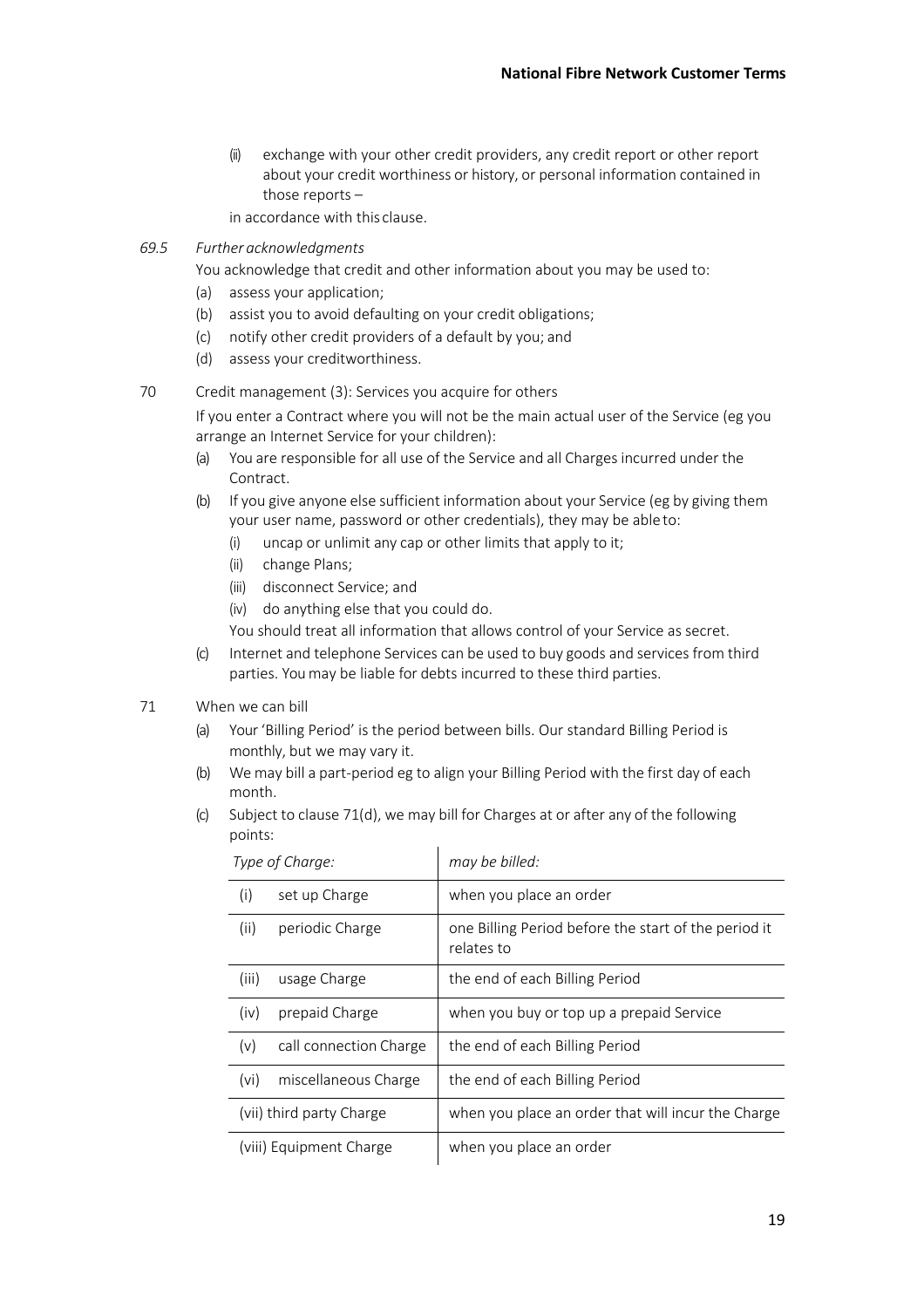- (d) In any case, we may bill you for any Service we have already provided.
- 72 Bills General
	- (a) You agree that you can incur a Charge without us issuing any invoice, statement or Bill.
	- (b) You agree that we need not offer payment by mail as a payment method for any Service, including a Standard Telephone Service.
	- (c) If we do provide an invoice, statement or Bill for a Service, we can send it to you in the same way as any other notice, including via your Account Page.
	- TCP Customers: We will supply a Bill to you for each current Billing Period, except where:
	- (a) you pay by Direct Debit and the Charges for that Billing Period are for a fixed amount in each Billing Period –

and in that case you and we agree that, although a Charge for that fixed amount will be payable by you, a Bill will not be issued unless the total amount payable by you on receipt of that Bill is more than 10% higher than that fixed amount (provided that any Charges you have already paid to us during the relevant Billing Period will not be included for the purposes of determining whether the Bill varies from the fixed amount by more than 10%); or

- (b) your Service is Prepaid.
- 73 Recharge Billing

Where Recharge Billing applies to a Service:

- (a) The Service is supplied on a Direct Debit only basis.
- (b) At the commencement of the Service, we shall Top Up your Recharge Balance.
- (c) Charges that you incur will be billed against your Recharge Balance in accordance with these terms.
- (d) Whenever your Recharge Balance falls below your Top Up Trigger, we shall Top Up your Recharge Balance again.
- (e) You authorise us to Extract funds to make Top Ups in accordance with this clause.
- 74 Extra Charges for bills and information
	- (a) We may charge you an extra Charge if:
		- (i) you request non-standard information about your bill or Charges, or
		- (ii) you ask us to deliver a bill by a method that is not the standard method for a Plan.
	- (b) If you request a paper bill when that is not the standard method for a Plan, the extra Charge is as notified in our Price List.
- 75 Billing information TCP Customers
- *75.1 Requesting information*

If you are a TCP Customer and request it, we will provide all Billing information related to your Service (including, if you request it, itemised details of Charges associated with the Service) relating to up to 72 months prior to your request, provided that:

- (a) for information relating to the 24 months prior to yourrequest:
	- (i) we shall provide it through at least one medium (of our choice) free of charge; and
	- (ii) otherwise we may impose a Charge for providing the information, limited to the cost of the providing it;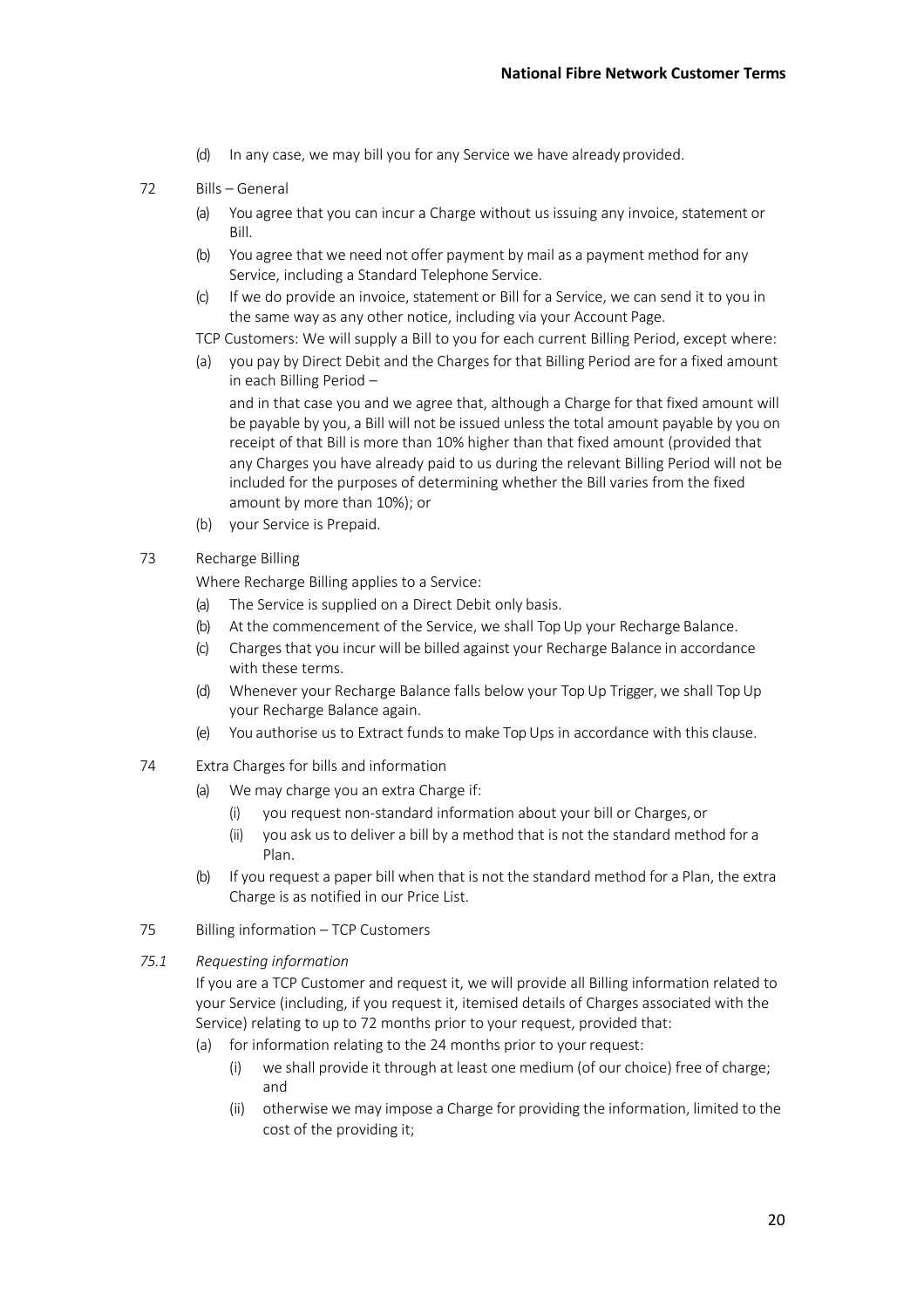- (b) for information relating to a period between 24 and 72 months prior to your request, we may impose a Charge for providing the information, limited to the cost of the providing it;
- (c) you may request provision of Billing information via other mediums and formats normally available from us and we may impose a Charge for providing the information in that way, limited to the cost of the providing it.

## *75.2 Electronic Billing data*

If you are a TCP Customer and we make information from, or about, a Bill, available in an electronic form, we will offer at least one method of accessing that information that does not involve paying access Charges to us (but to avoid any doubt, this does not prevent us from making any Charge that is authorised by clause 75.1).

## *75.3 Itemised Billing*

- (a) We require notice in order to supply itemised billing details to you.
- (b) Unless we advise you otherwise, the notice period is:
	- (i) 14 days where the information relates to Charges first billed within the last 12 months;
	- (ii) 21 days where the information relates to Charges first billed within 12 to 24 months; and
	- (iii) otherwise 28 days.

#### 76 Costs of telephone Billing Enquiries

If we provide access to our billing enquiry point by telephone, you agree that standard call rates apply (including timed charges for national and mobile calls).

#### 77 Out-of-pocket expenses

- (a) We may notify you that, in order to supply a Service, we need to incur some out-of pocket expense that is not included in other Charges. In that case we will not supply that Service unless you make satisfactory arrangements to pay or reimburse that expense.
- (b) We notify you that a Partner may charge us if you report a fault and there was no such fault, or the fault lies with equipment for which the Partner is not responsible, or if you contact the Partner directly. You must pay or reimburse all such amounts.

#### 78 GST

- (a) In this clause, an expression within a pair of asterisks means the same as in the GST Act.
- (b) Our prices are taken to be GST inclusive unless they are expressed to be 'GST exclusive', '+ GST' or similar.
- (c) Where any amount is GST inclusive, it is the gross amount, inclusive of any GST payable in respect of any \*taxable supply\* for which that amount ispaid. Otherwise:
	- (i) The  $*$ consideration $*$  payable by you represents the  $*$ value $*$  of any  $*$ taxable supply\* for which payment is to be made.
	- (ii) If we make a \*taxable supply\* for a \*consideration\*, which represents its \*value\*, then you must pay immediately the amount of any GST payable in respect of the \*taxable supply\*.
- (d) If these terms require you to pay, reimburse or contribute to an amount paid or payable by us in respect of an \*acquisition\* of a \*taxable supply\* from a third party, the amount you must pay, reimburse or contribute will be the value ofthe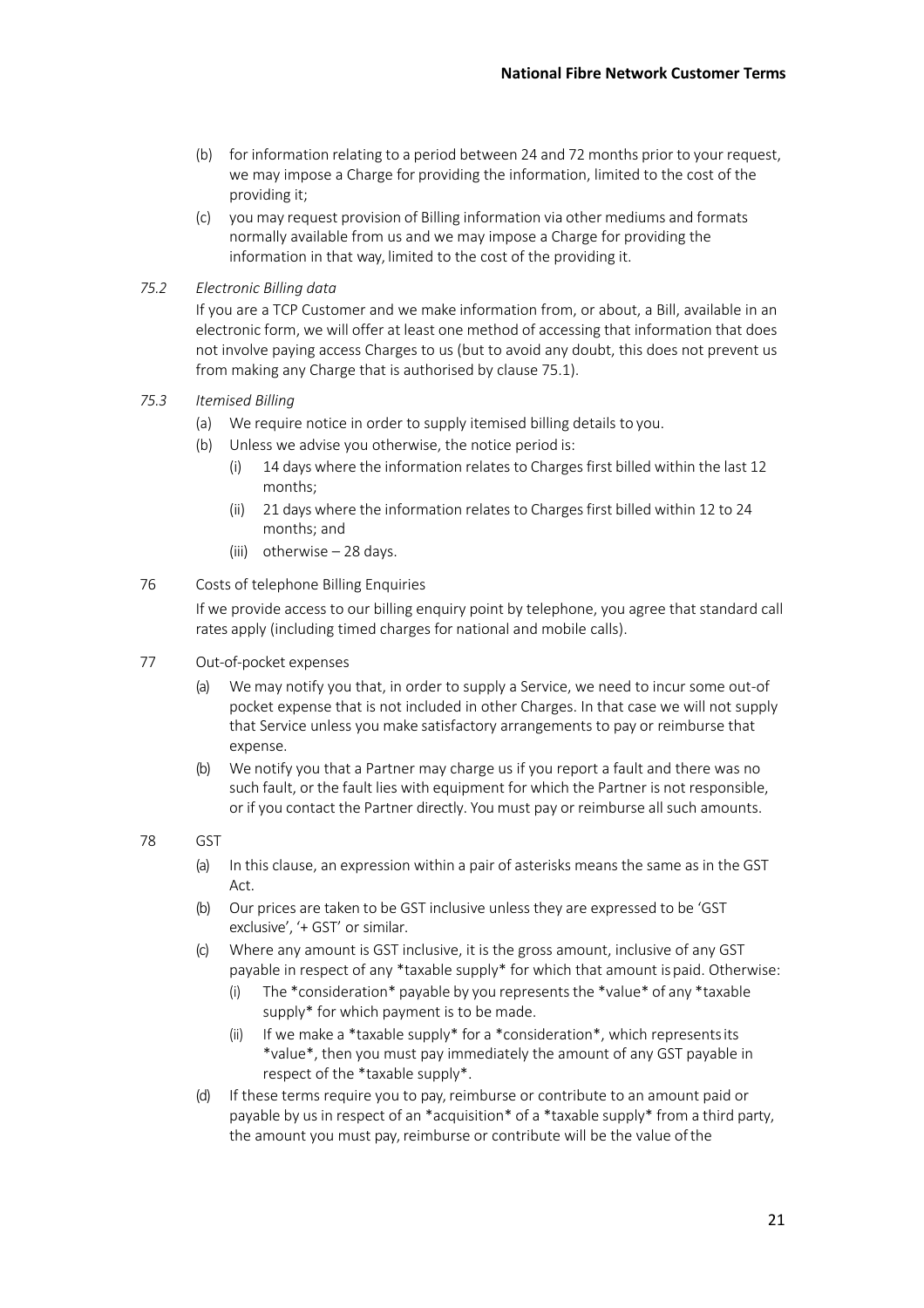\*acquisition\* by us less any \*input tax credit\* to which we are entitled plus, if our recovery from you is a \*taxable supply\*, any GST payable under this clause.

- (e) We may recover any GST payable under this clause in the same manner as our Charges.
- 79 Late billing
	- (a) We may late bill.

TCP Customers: We shall only do so up to 160 days in arrears.

(b) Some Charges in a Bill may relate to a previous Billing Period.

# 80 When you must pay

- (a) Where a Direct Debit or credit card arrangement applies, we may Extract payment for Charges:
	- (i) after it is billed (if we issue a Bill for the Service); or
	- (ii) after the end of the current Billing Period (if we do not issue a Bill for the Service).

TCP Customers: All Billing information will be accessible before we do so, but you agree that we need not allow 10 working days before Extraction (as would otherwise be required by clause 5.7.1(c) of the TCP Code).

- (b) If any Bill is overdue for payment, you must pay that Bill and any other Bill immediately.
- (c) In any other case, you must pay a Bill within 14 days after its BillDate.

#### 81 How you can Pay

- (a) If your Plan specifies 'Direct Debit only' (or similar) then:
	- (i) Direct Debit payment is a precondition to supply of Service to you.
	- (ii) We may suspend Service if Direct Debit arrangements are not maintained.
	- (iii) You must not cause to be reversed any Direct Debit payment to us, unless you have our prior written approval. Otherwise, you must pay our reasonable costs (including legal fees if necessary) of reinstating the transaction.

TCP Customers: We will not impose Credit Management Charges unless the Charges are a reimbursement of our costs and you are advised of their amount or method of calculation.

- (b) In any other case:
	- (i) Direct Debit is our preferred payment method and incurs no surcharges.
	- (ii) You may pay by:
		- (A) MasterCard or Visa or any other card; or
		- (B) any other payment option –
		- we notify you that we accept for that Plan.
	- (iii) Payments made using credit cards or other payment options except Direct Debit – may be subject to a surcharge as notified on our website or a Bill.
- (c) If any payment you make is dishonoured we may charge you a reasonable payment dishonour fee and recover from you any fees charged by our bank which result from the dishonoured payment.

## 82 Late payment (1)

If a Bill is not paid on time:

- (a) you are in breach of your Contract, and
- (b) we may also charge: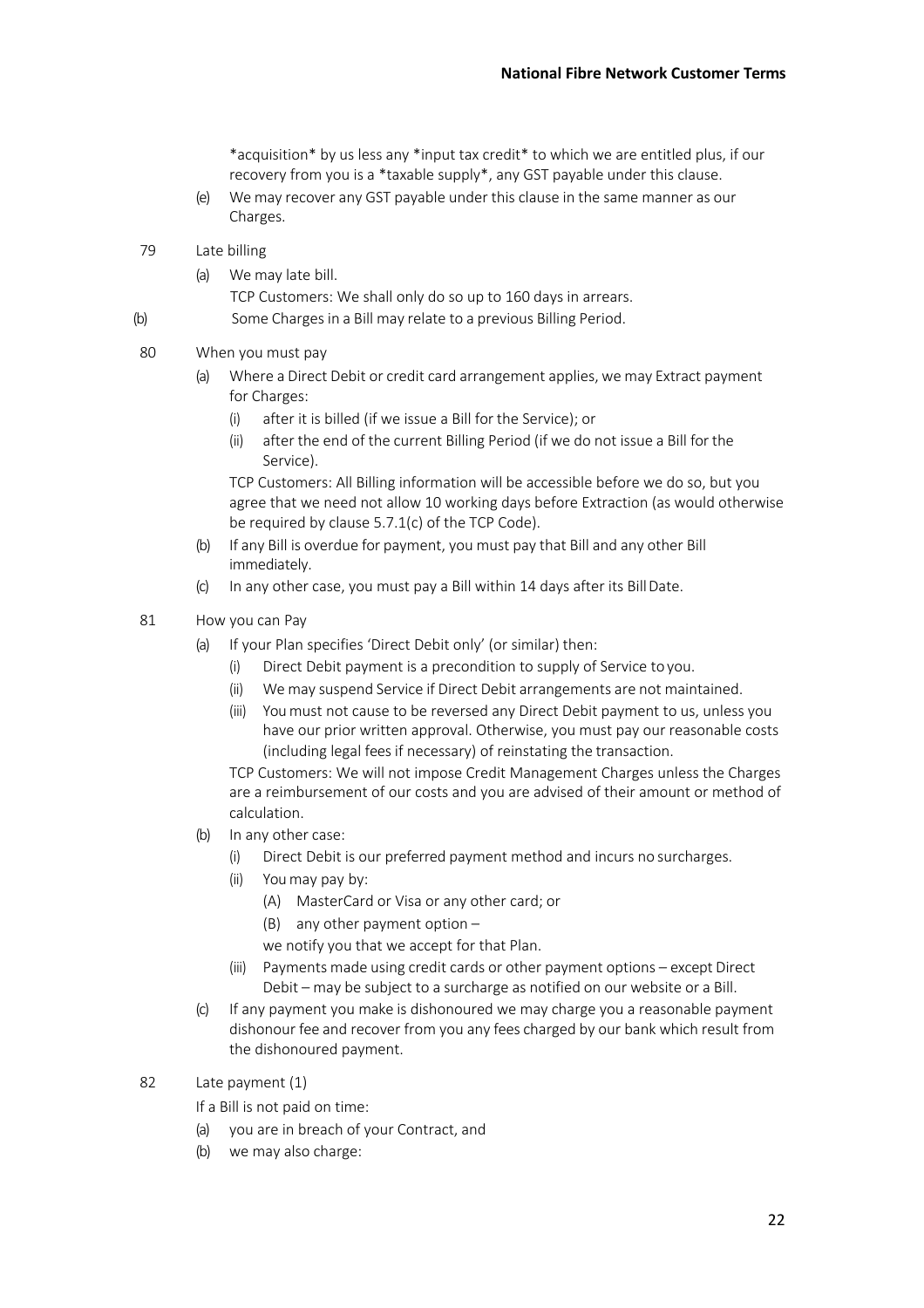- (i) interest at 1.5% a month from the date the Bill was due for payment until it is paid in full; or
- (ii) a reasonable late fee; and
- (iii) any collection fees and expenses that we incur.

TCP Customers: We will not impose Credit Management Charges unless the Charges are a reimbursement of our costs and you are advised of their amount or method of calculation.

83 Late Payment (2) – accounts over 60 days

If your payment is 60 days or more overdue or we otherwise consider it is reasonable to do so –

- (a) we may refer it to an external collections agency;
- (b) we notify you that our collection fees and expenses under clause  $82(b)(iii)$  may:
	- (i) include the external agency's collection fee and/or
	- (ii) include a minimum recovery charge.

TCP Customers: We will not impose Credit Management Charges unless the Charges are a reimbursement of our costs and you are advised of their amount or method of calculation.

84 Early Termination Fees

The amount of an Early Termination Fee that we are entitled to charge is:

- (a) the amount specified in or calculated in accordance with the relevant Plan;or
- (b) otherwise:
	- (i) any amount we remain liable to pay to a third party (eg a wholesale supplier) for goods or services we cannot resell or resupply to other customers; and
	- (ii) a reasonable estimate of our lost profit as a result of earlytermination.
- 85 Billing disputes
	- (a) Our records of what you owe us are deemed to be right unless you show them to be wrong.

ACL Consumers and ACL Small Businesses: This does not apply to you.

(b) If you dispute a bill, you must pay it on time. We shall credit you if it is later determined that you are entitled to a credit.

TCP Customers: We will not take Credit Management action in relation to a disputed amount that is the subject of an unresolved complaint, if we are aware that the complaint has not been resolved to your satisfaction and is being investigated by us, the TIO or a relevant recognised third party but:

- (i) you must still pay all undisputed portions, and
- (ii) if it is determined that some or all of the disputed portion is payable, you must pay that amount within 5 days.
- (c) You may not raise a billing dispute more than 12 months after a bill is issued, and we will not pay any refund or give any credit in respect of a period prior to that.
- 86 Billing for unauthorised use of your account

You are responsible for, and must pay for, all use of your Service except for unauthorised use that results from our negligence or breach of a Consumer Guarantee.

- 87 Billing agents
	- (a) We may bill you via a billing agent (eg another company in our group).
	- (b) Payment to our billing agent constitutes payment to us.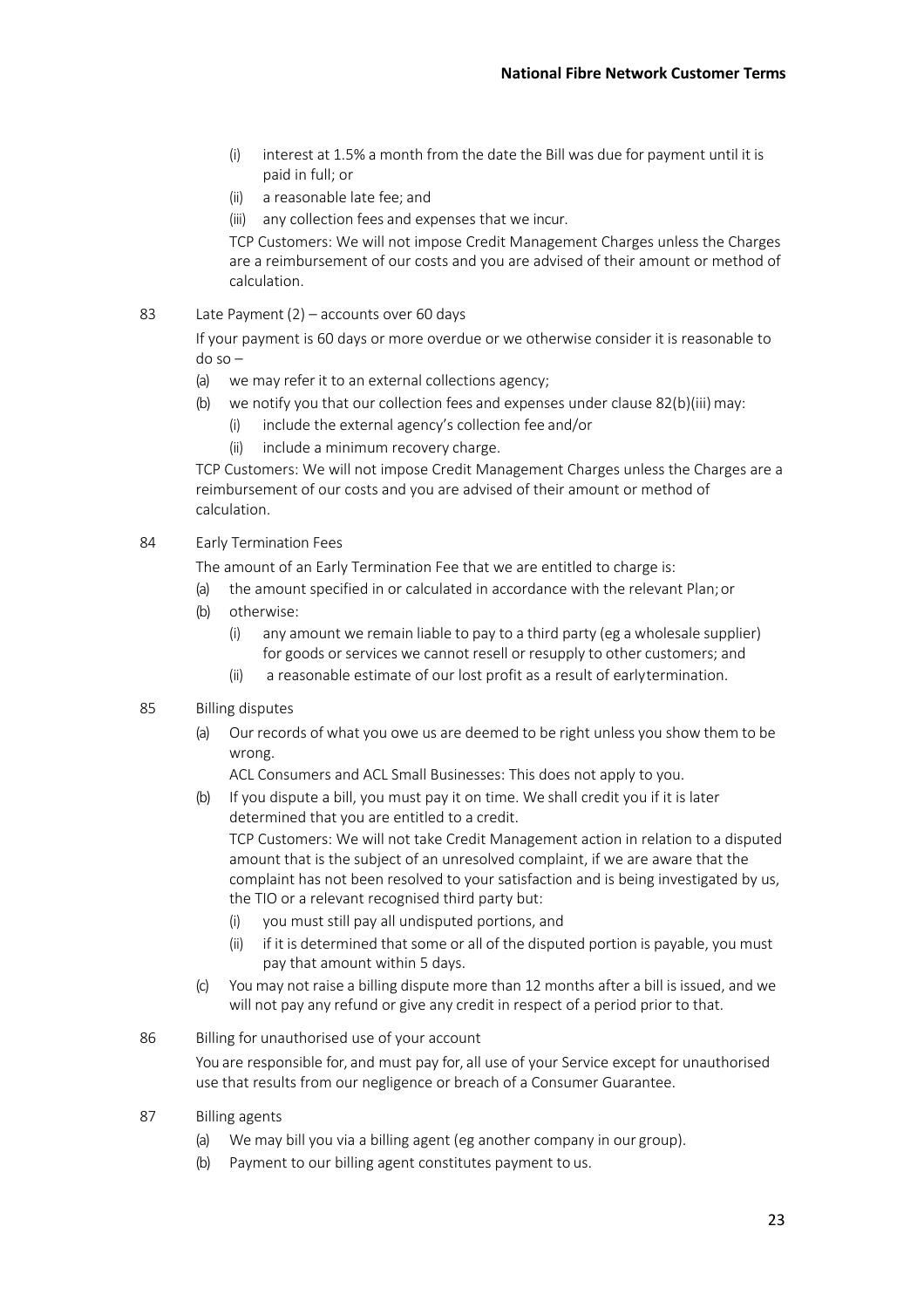- (c) Failure to pay our billing agent constitutes failure to pay us.
- 88 Calls to Mobiles
	- (a) Unless otherwise expressly stated, our prices for usage of mobile phones (eg calls, messaging, data transfers) are always quoted on the basis that:
		- (i) you are using the phone in Australia, and
		- (ii) any phone you are calling or messaging is in Australia.
	- (b) We cannot necessarily know when a mobile telephone is outside its home network. If it is, extra Charges may apply.
- 89 Payment for third party services
	- (a) Using a Service may depend on you having goods or services supplied by third parties. For instance:
		- (i) In order to use a dial up internet Service, you must have a telephone line, and your modem will make calls using it.
		- In order to use a local call Service, you must have a suitable handset.
	- (b) You are solely responsible for the costs of all third party goods and services you acquire.
- 90 Your cooperation
	- (a) You must give us all reasonable cooperation that we require in order to provide a Service to You, and fixing any problems that arise, and resolving any disputes that may arise or complaints that you may have.
	- (b) You acknowledge that, where a Service is a carriage service within the meaning of the Telco Act, we or a Partner may be required:
		- (i) to intercept communications over the Service, and
		- (ii) monitor usage of the Service and communications over it.
- 91 Complaints General (but see clause 92 if you are a TCP Customer)
	- (a) If you have any complaints in connection with the Service (including complaints about your invoice) you should contact us first to resolve the complaint via the contact details available on our website.
	- (b) We will handle your complaint in accordance with our complaints procedure. You can get information on our complaints procedure by contactingus.
	- (c) You are also entitled to make a complaint to the Telecommunications Industry Ombudsman and possibly to the Consumer Affairs office (however described) in your state. We ask that you notify us before you do so, so that we have the opportunity to try to resolve your complaint at that stage.
	- (d) We may bill you a reasonable complaint handling Charge.
- 92 TCP Customers andComplaints

If you are a TCP Customer:

- (a) We will handle complaints in accordance with the Complaint Handling Procedure on our website, and the TCP Code.
- (b) Our Complaint Handling Procedure will be free of charge other than for:
	- (i) call costs at local rates or low cost when calling from our network;
	- (ii) a costs recovery levy of providing access to information we hold about you that we collected more than 2 years earlier;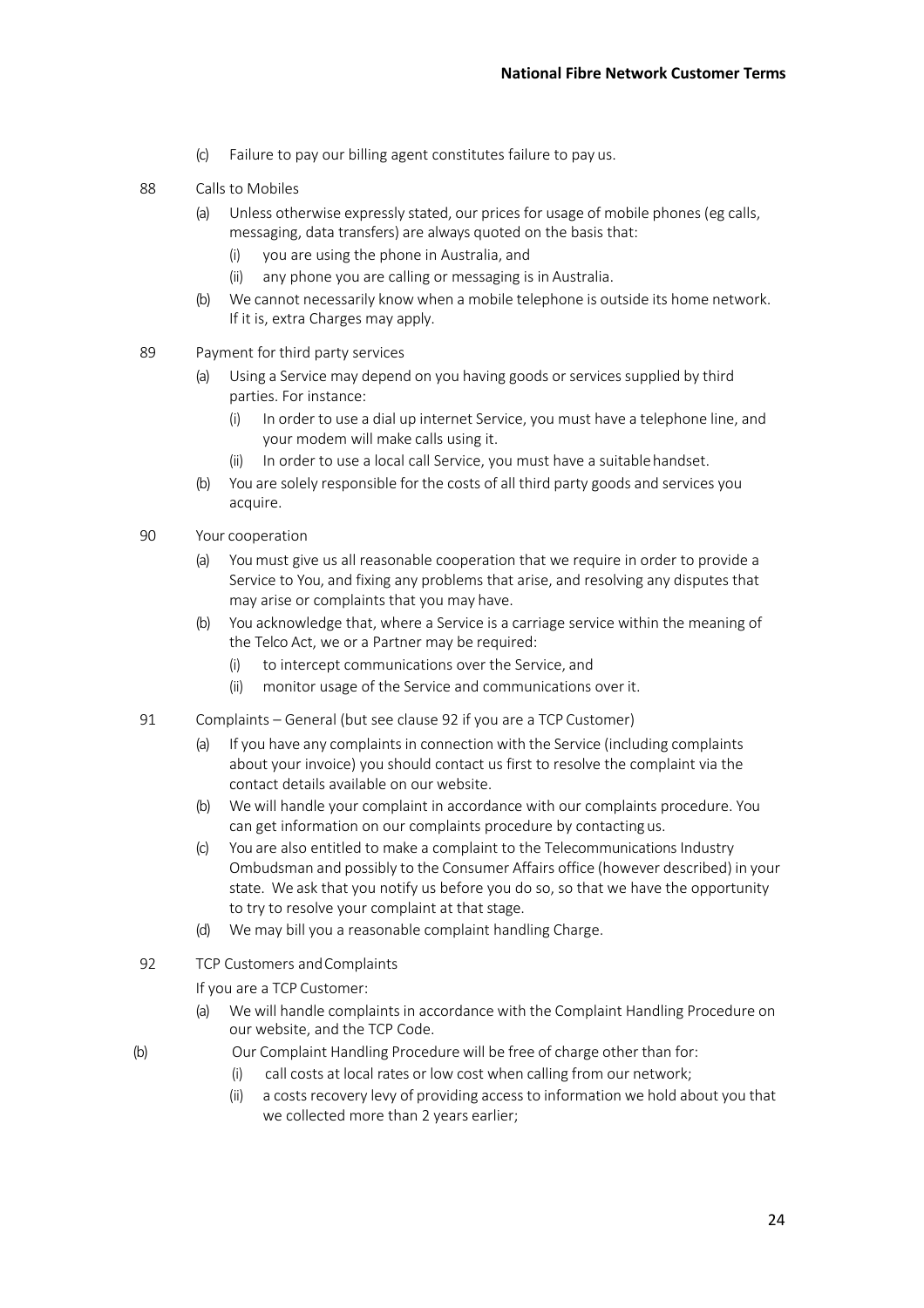- (iii) a costs recovery levy of providing information that is not in the standard form generated by our customer records and billing systems or is equivalent to more than 50 A4 pages.
- 93 Termination & suspension by us (1): Early termination

Subject to clause 95, we may terminate a Contract, or suspend or restrict Service if, in relation to that or any other Contract or Service:

- (a) you fail to pay us any money that is due;
- (b) your Credit Assessment Information was materially adversely inaccurate;
- (c) you threaten not to pay us money that you owe us, or will owe us in the future;
- (d) you cause to be reversed any Direct Debit or credit card payment to us (except with our prior written agreement);
- (e) you are in material breach of your Contract;
- (f) you are subject to an Insolvency Event (except for as long as an Insolvency Protection Stay applies – see clause 101);
- (g) we reasonably believe that you have vacated your Service Address without notice to us;
- (h) we reasonably consider that it is desirable to do so to facilitate Network maintenance or to protect the Network from harm;
- (i) it becomes technically infeasible for us to continue Service;
- (j) you use a Service in a way that places unreasonable demands on ourNetwork;
- (k) we are unable to obtain access to your Service Address as required to provide, maintain or repair the Service;
- (l) there is an emergency that warrants it;
- (m) you have told us that you no longer require the Service;
- (n) if we reasonably suspect fraud or attempted fraud involving the Service;
- (o) we suspend, become entitled to suspend, the Service, and the suspension or entitlement continues for more than a month (except for as long as an Insolvency Protection Stay applies – see clause 101);
- (p) you are, or become, a carrier or carriage service provider under the Telco Act (and we did not agree to provide you with Service despite that); or
- (q) in any other circumstances stated elsewhere in our Customer Terms.

We may charge a reconnection Charge following action under this clause unless it resulted from our mistake.

#### 94 Termination & suspension by us (2): Other events

Subject to clause 95:

- (a) We may terminate a Contract or suspend performance of our obligations under the Contract if you die or are subject to an Insolvency Event, if we have a reasonable belief that we are unlikely to receive or retain payments for amounts due and payable by you under the Contract (except for as long as an Insolvency Protection Stay applies – see clause 101).
- (b) We may suspend or restrict the supply Service if there are reasonable grounds for believing:
	- (i) a serious threat or risk exists to the security or integrity of the Network, or
	- (ii) the provision of the Service may cause death, personal injury or damage to property.
- (c) We may suspend or restrict Service in cases of emergency, including for the provision of support to emergency and other essential services.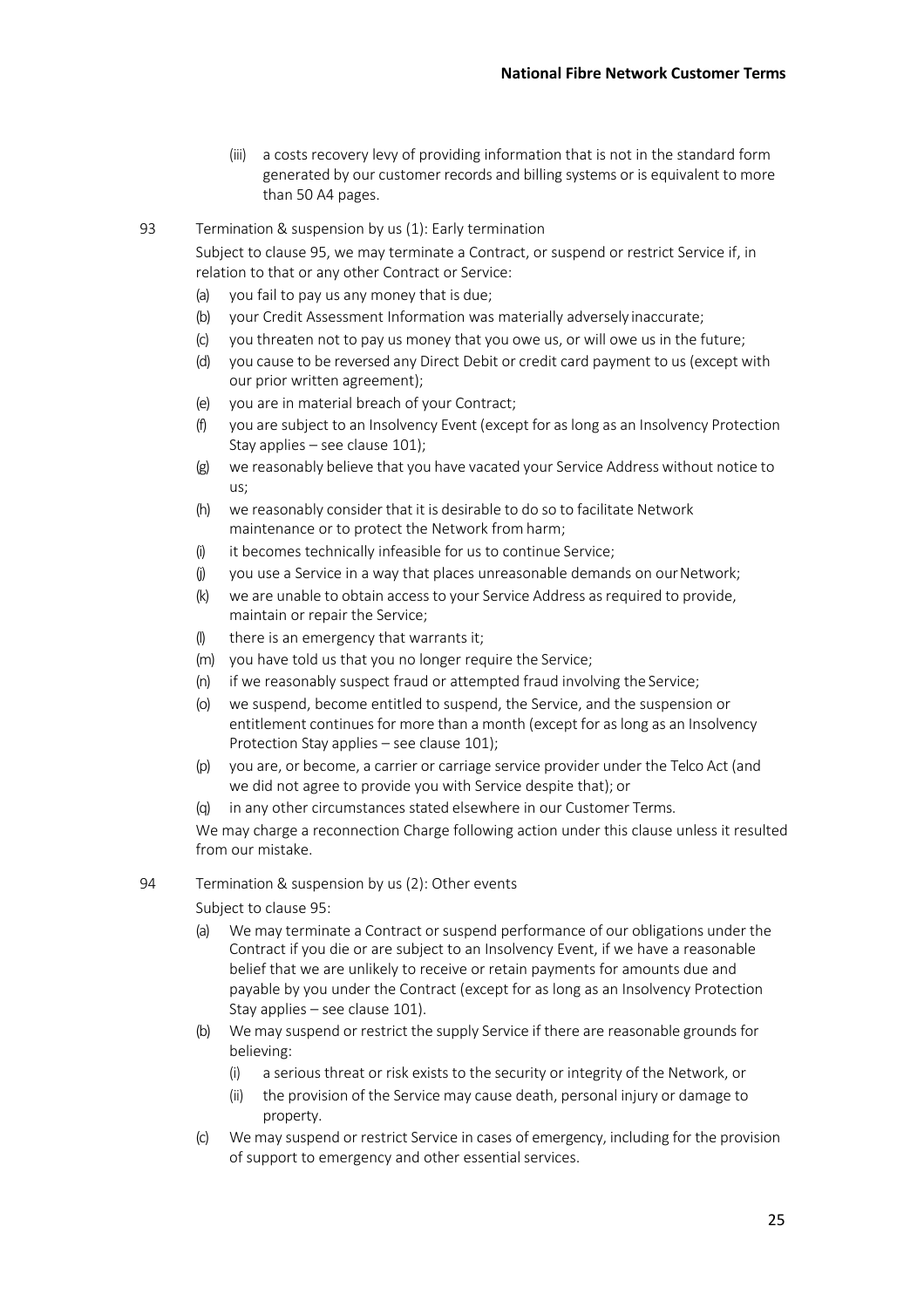- (d) We may terminate a Contract or suspend or limit or vary performance of our obligations under it to comply with:
	- (i) legislative or regulatory requirements, or
	- (ii) the order of a court or lawful direction of a competent authority –
	- to the extent the legislative or regulatory requirements or order or direction unavoidably requires us to do so.
- (e) We may suspend, intercept or terminate a service in order to comply with a warrant or other court order, or as otherwise required or authorised by law.

## 95 TCP Customers – Disconnection, Suspension and Restriction

If you are a TCP Customer:

- (a) we will not disconnect, suspend or restrict a Service for credit and/or debt management reasons, without first informing you unless:
	- (i) we assess that you or the account status presents an unacceptably high credit risk to us; or
	- (ii) we reasonably suspect fraud or attempted fraud; or
	- (iii) you have nominated to us an agreed point at which Service will be limited and that point has been reached; and
- (b) except where clause 95(a) applies, we will give you at least 5 working days' notice prior to disconnecting, suspending or restricting your Service, including an indication of the earliest date disconnection, suspension or restriction could occur and the date of issue of correspondence if you are informed in writing; and
- (c) we shall otherwise comply with the rules in the TCP Code about disconnection, suspension or restriction of the Service.
- 96 Early termination by you
	- (a) You are not entitled to simply choose to terminate a Contract during its fixed or minimum term, unless our Customer Terms or the law says otherwise.
	- (b) Our Plans are priced on the basis that you will complete your Contract.
	- (c) Where you are entitled to terminate your Contract early (eg because we have offered you that option following a variation to your Contract) we may bill you for:
		- $(i)$  any outstanding amounts for installation costs or equipment that can be used in connection with services provided by other suppliers; and
		- (ii) usage or network access charges incurred up to the date on which the Contract ends.
	- (d) If we agree that you may terminate it early in any other circumstances, we may bill you:
		- (i) an Early Termination Fee;
		- (ii) any applicable amounts under clause 96(e);
		- (iii) a reasonable administration Charge;
		- (iv) usage or network access charges incurred up to the date on which the Contract ends; and
		- (v) any other Charge that is specified in the applicable Plan or the PriceList.
	- (e) Some of our Plans discount, defer or waive normal equipment or installation costs (eg include a \$0 up-front modem or zero set up fees) in exchange for a certain minimum or fixed term. If you want to terminate a Contract under such a Plan early (and if we agree that you may do so) we may also bill you an additional Charge for those items representing their reasonable value pro-rated against the portion of the minimum or fixed term that is to be truncated.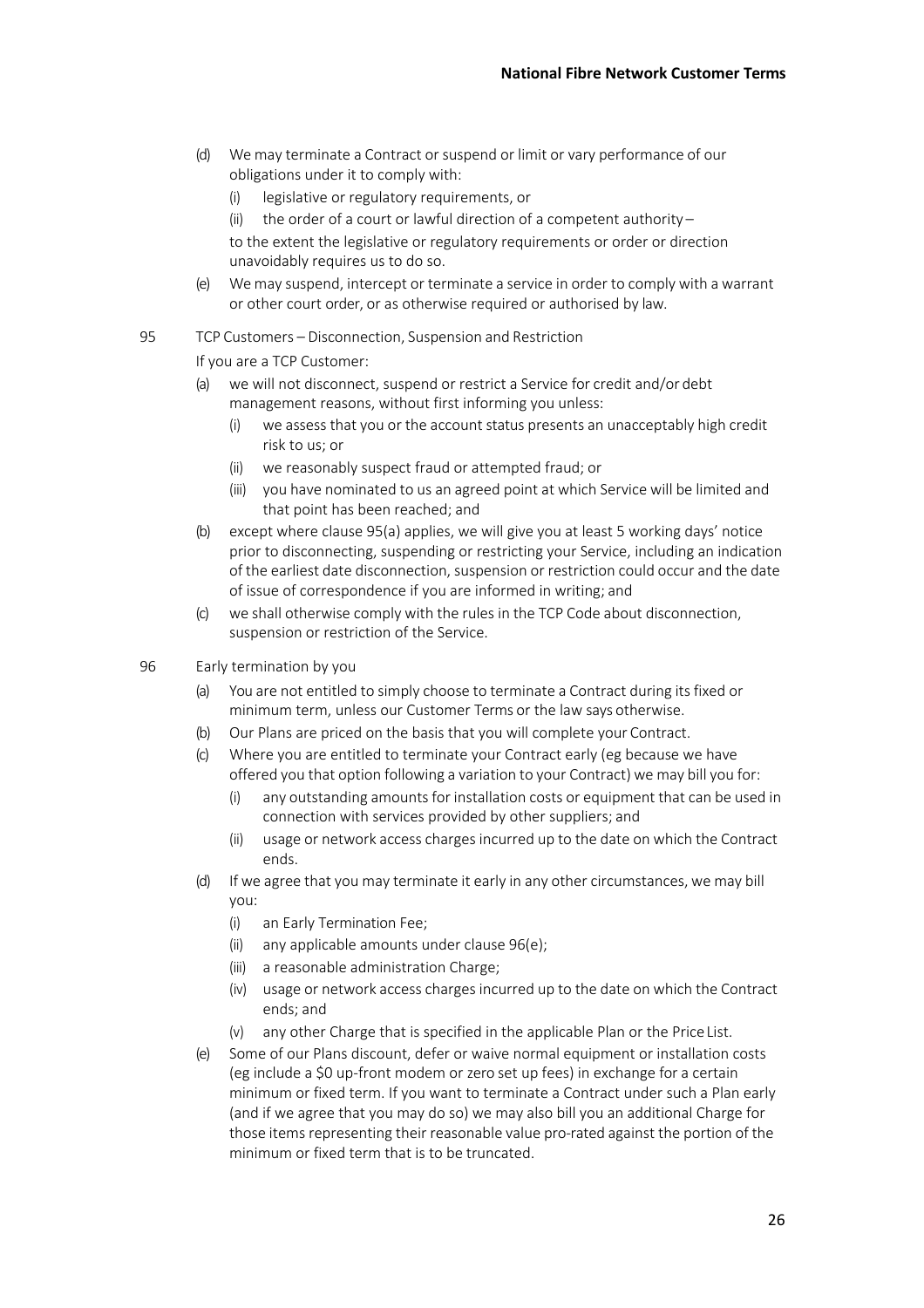97 Termination by you

You may terminate your Contract:

- (a) (except during a fixed or minimum term) on at least 30 days' written notice, taking effect at the end of a Billing Period (eg if you give notice on 26 March, your Contract ends on 30 April next); or
- (b) in any other circumstances where your Contract provides forit.
- 98 Post-termination

If your Contract ends:

- (a) Our obligations to you under that Contract are at an end (except for any accrued entitlements you may have under the consumer rights and remedies referred to in clauses 45 and 46).
- (b) We may bill you for any Services we have not yet invoiced and all other amounts we are entitled to under the Contract.
- (c) All bills are payable immediately.
- (d) You authorise us to recover any undisputed outstanding Charges and Early Termination Fees from any overpayment you have made, or Direct Debit them from your credit card or bank account if you normally pay by Direct Debit.
- (e) You must return to us, promptly, any of our Equipment under your control. (If you fail to do so, we may bill you a reasonable Charge for it.)
- (f) Any cause of action that either of us had against the other pre-dating the termination is not affected,
- (g) The limitations of our liability, and our rights of indemnity, under our Customer Terms continue,
- (h) No other Contract is affected unless we also terminate it.

Otherwise, that Contract is at an end for all purposes.

#### 99 Suspension of Service

We may suspend Service at any time, without liability and immediately and (except in the case of an emergency or your death) by reasonable notice to you, if:

- (a) there are problems with the Network, or we or our Partners need to suspend the Services to conduct operational and maintenance work on the Network:
- (b) you fail to pay any amount owing to us in respect of the Service under your Customer Contract (which is not the subject of a *bona fide* dispute) by the due date, and you fail to pay that amount within the period specified in any subsequent notice we send you;
- (c) you breach your Customer Contract, including termsrelating to your use of the Service or any Acceptable Use Policy, and that breach cannot beremedied;
- (d) you breach your Customer Contract, including terms relating to your use of the Service or any Acceptable Use Policy, and that breach can be remedied, but you do not remedy that breach within 30 days of receipt of a notice from us requiring the breach to be remedied;
- (e) you are subject to an Insolvency Event (except for as long as an Insolvency Protection Stay applies – see clause 101);
- (f) we reasonably suspect that you, an End User or any person in connection with the Service is fraudulent or where evidence suggests illegal conduct in relation to the Service;
- (g) we reasonably believe that you may be a credit risk in relation to the Service (except for as long as an Insolvency Protection Stay applies – see clause 101);
- (h) you are a natural person (ie not a company) and you die;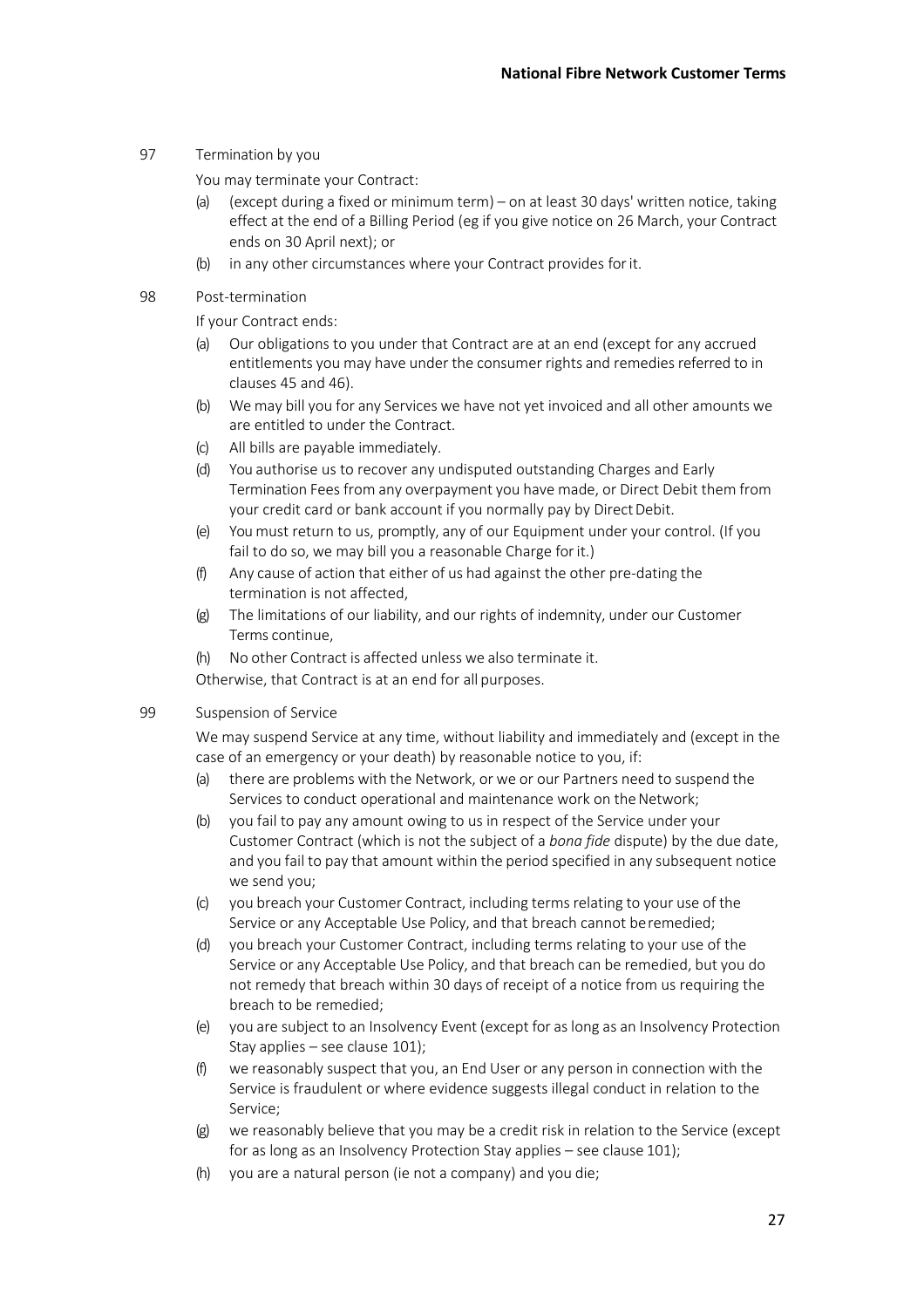- (i) there is an emergency;
- (j) there is a threat or risk to the security of the Service or integrity of the Network;
- (k) the Service may cause death, personal injury or damage to property;
- (l) we are required to do so to comply with any law or direction of any Regulator;
- (m) an Intervening Event occurs; or
- (n) we are otherwise entitled to do so under your Contract.
- 100 Charges during a period ofsuspension
	- If we suspend Service:
	- (a) because of your fault or breach of your Contract you remain liable for all Charges payable under your Contract during the period of suspension;
	- (b) otherwise you are entitled to a *pro rata* reduction in Charges in respect of the period of suspension.
- 101 Insolvency Protection Stays
	- $(a)$  If:
		- (i) you are a corporation; and
		- (ii) your Contract started on or after 1 July 2018 –

our enforcement of certain rights may be stayed by the operation of sections 415D, 434J or 451E of the Corporations Act (Insolvency Protection Stay).

- (b) If and for as long as an Insolvency Protection Stay operates, we do not assert an entitlement to enforce any right that is subject to it.
- (c) This clause 101 does not prevent us from disputing that an Insolvency Protection Stay applies, or making an application for an Insolvency Protection Stay to be lifted in whole or part or otherwise exercising our legal rights.
- 102 Errors in our documents
	- (a) Clerical or computation errors and misprints in any document that we provide to you in connection with your Contract, including any Plan terms, catalogues, price lists, delivery dockets, invoices, statements or credit notes, may be corrected by us reissuing the document or by otherwise giving you notice of the error or misprint with reference to the original document.
	- (b) You are not entitled to a reduction or variation in the price of the Services by reason of any such errors or misprints.
- 103 Carrier or Carriage Service Provider
	- (a) You promise that you are not a carrier or a Carriage Service Provider.
	- (b) If you do become a Carrier or a Carriage Service Provider, then we or our Partners may immediately cancel the Service and terminate your Contract by notice to you.
- 104 Provision of Services by our Partners
	- (a) If we terminate an arrangement with a Partner through which we supply the Service to you, you acknowledge that our Partner may arrange to supply you with the Service directly.
	- (b) If our rights and obligations under your Contract are assigned or novated to our Partner in order to supply the Service directly to you, you acknowledge that the rate plan and Charges applicable to the provision of the Service may be altered to the nearest applicable Partner rate plan.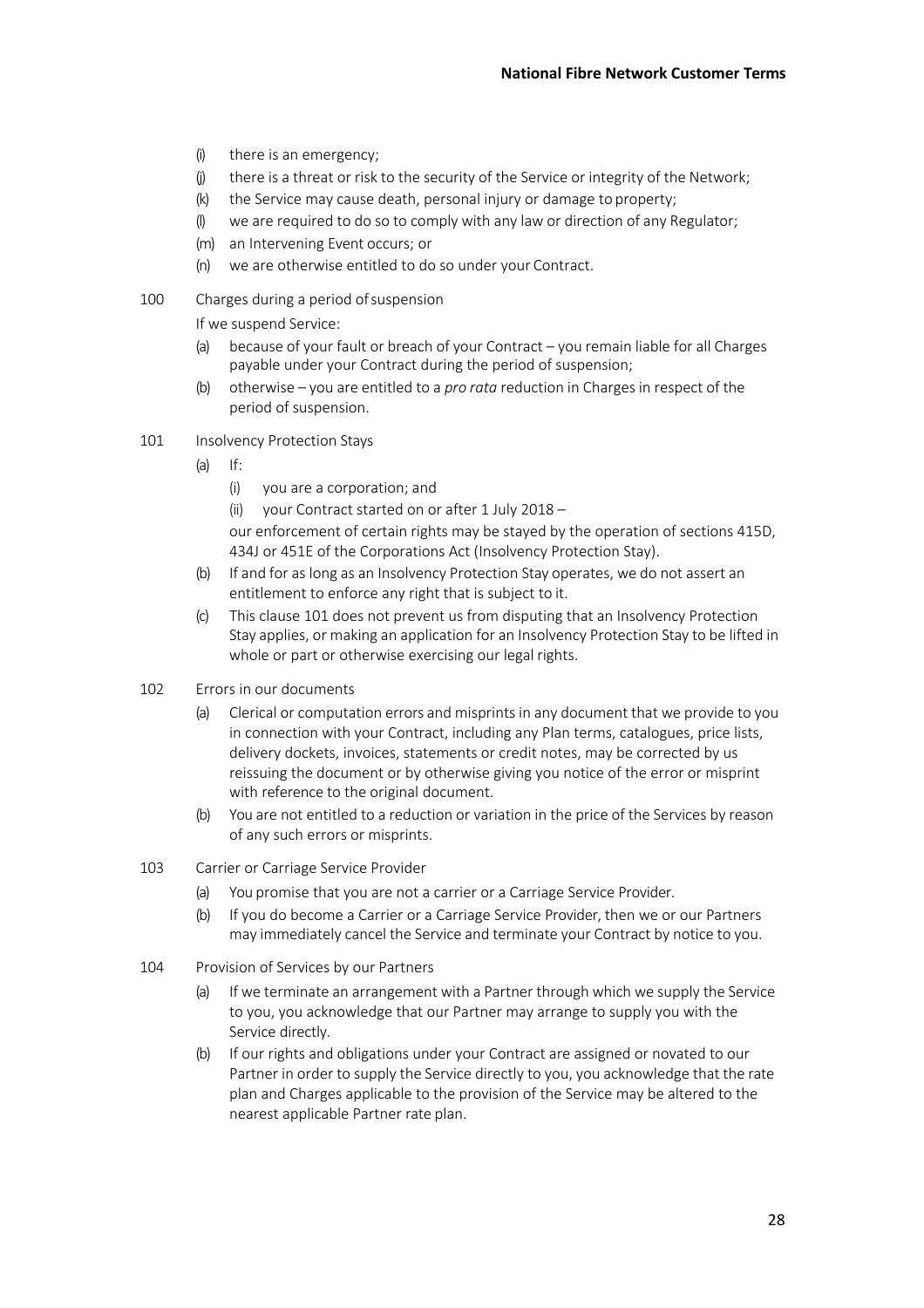- 105 Assignment
	- (a) We may assign or novate all or part of our rights and obligations under your Contract without your consent.
	- (b) You cannot assign or novate all or part of your rights and obligations under your Contract unless we agree in writing.

#### 106 Notices

*106.1 How we give notices*

Subject to clause 106.2, we may give notice to you in connection with, or as required by, our Customer Terms:

- (a) in person;
- (b) by fax;
- (c) by email;
- (d) by post;
- (e) by Instant Messaging; or
- (f) in any other way allowed by law  $-$

or by giving you (by one of the above means) notice of the address of a web page where the notice can be read.

- *106.2 Form of notice*
	- (a) If our Customer Terms, or any Law, requires a notice to be in writing, we will give it in writing.
	- (b) Otherwise, we may give a notice:
		- (i) verbally or in writing; or
		- (ii) by voice call (including an a robocall call or a recorded message that contains the notice) or, if you do not answer a voice call, by leaving voicemail.

#### *106.3 Address or number for notices*

We may direct a notice to:

- (a) a number or address that we reasonably believe to be current;
- (b) in any event, the most recent number or address that you have notified to us; and
- (c) if you are a company, your registered office.

#### *106.4 Time of receipt*

A notice is taken to have been received:

- (a) if we give it to you in person (including a voice call you are a party to) at the time of delivery;
- (b) if we give it to you by voicemail during business hours in your locality two hours later;
- (c) if we give it to you by voicemail outside business hours in your locality at 9am on the next Business Day in your locality;
- (d) if we fax it during business hours in your locality two hours later, subject to our fax machine receiving a successful transmission confirmation;
- (e) if we fax it outside business hours in your locality at 9am on the next Business Day in your locality, subject to our fax machine receiving a successful transmission confirmation;
- (f) if we email it during business hours in your locality two hours later, subject to a 'delivery failure' message not being received;
- $(g)$  if we email it outside business hours in your locality at 9am on the next Business Day in your locality, subject to a 'delivery failure' message not being received;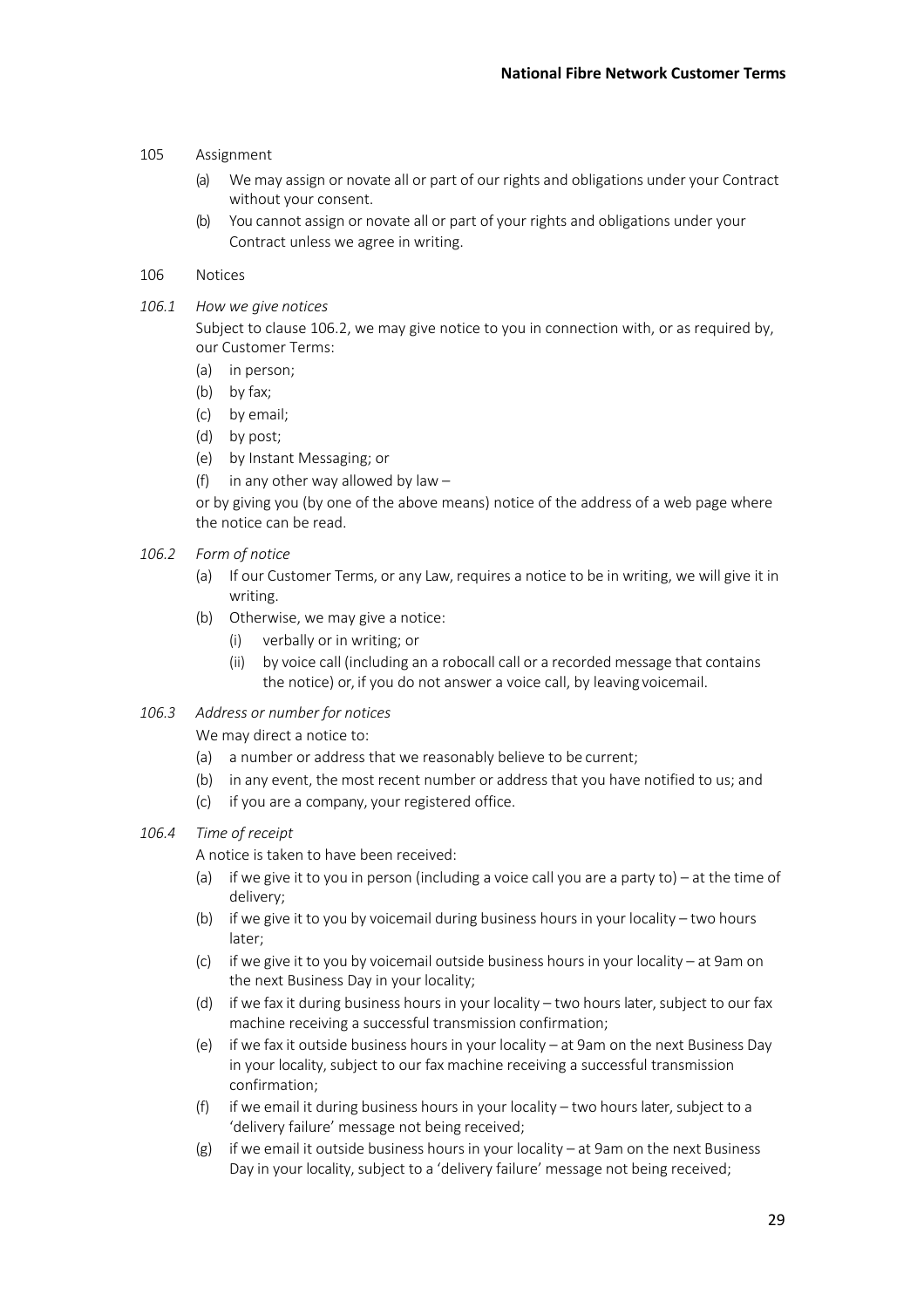- (h) if we post it at noon on the second Business Day after posting;
- (i) if we send it by Instant Message during business hours in your locality two hours later;
- (j) if we send it by Instant Message outside business hours in your locality at 9am on the next Business Day in your locality;
- (k) if we send you notice of the address of a web page two hours after that notice is taken to have been received; or
- (l) if there is evidence that you received it at an earlier time that earliertime.

#### 107 Governing law

Your Contract is governed by and must be construed in accordance with the laws of the State or Territory where our postal address is (see clause 3). You and we submit to the exclusive jurisdiction of the courts of the State or Territory where our postal address is (see clause 3) and the Commonwealth of Australia.

ACL Consumers and ACL Small Businesses: Your Contract is governed by and must be construed in accordance with the laws of your State or Territory of residence. You and we submit to the exclusive jurisdiction of the courts of that State or Territory and the Commonwealth of Australia.

#### 108 Entireagreement

Your Contract is the entire agreement between you and us regarding its subject matter, and you acknowledge that:

- (a) your Contract does not include any term, condition, warranty, representation or guarantee that is not expressly set out in it, other than a Consumer Guarantee to the extent it may not lawfully be excluded; and
- (b) you have not relied on any representation that is not expressly set out in your Contract.

## 109 Delays

- (a) Time is not of the essence in the performance of our obligations, including the provision of Service, under your Contract.
- (b) We are not liable to you for any delay in the provision of any Service.
- (c) You may not cancel or amend an order for a service on the grounds of any delay in providing it.

ACL Consumers and ACL Small Businesses: If your Contract does not fix a time within which a Service will be provided and the time is not to be determined in a way agreed between us, we shall supply it within a reasonable time and you may have rights and remedies under the ACL if we fail to do so.

110 No waiver

A failure, delay, relaxation or indulgence by us in exercising any power or right conferred under your Contract (such as a right that we have due to your breach of your Contract) does not operate as a waiver of the power or right.

## 111 Commission

We may pay a commission to any agent, employee, contractor or dealer in connection with the acquisition of the Services and your Customer Contract.

#### 112 Information about your rights

Information and advice about your rights can be obtained by contacting the Australian Communications and Media Authority, the Telecommunications Industry Ombudsman,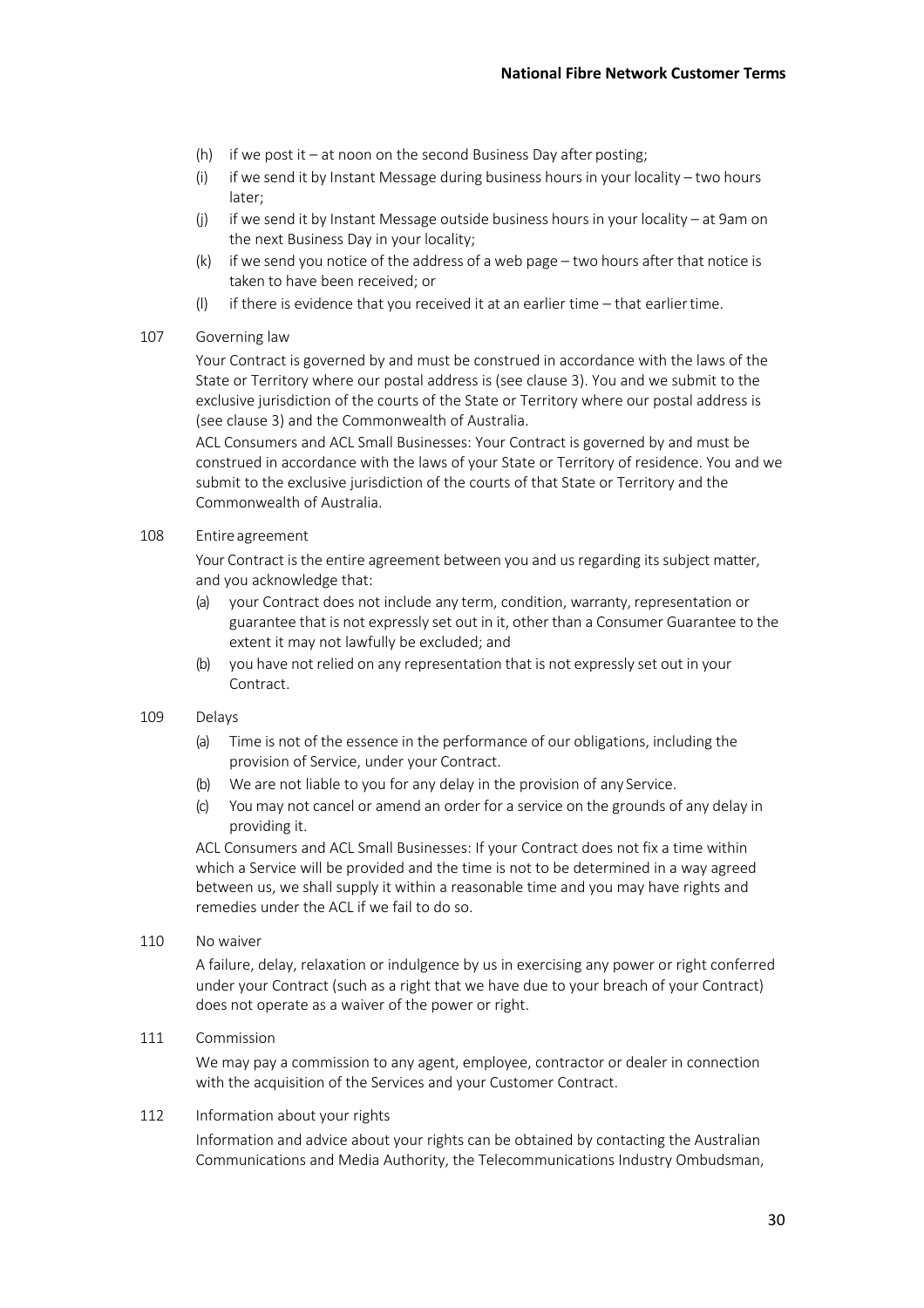the Australian Competition and Consumer Commission, or the relevant Department of Fair Trading or Department of Consumer Affairs in your State or Territory.

113 Complaints and assistance services

Our contact details are available on our website.

You may contact us and make any complaint by contacting us or the following assistance services:

- (a) Customer Service see clause 3 for the number.
- (b) National Relay Service 133 677 or 1800 555 677
- (c) Translating and Interpreting Service 131 450
- 114 Commercial Electronic Messaging
	- (a) Subject to this clause, we may send you Commercial Electronic Messages regarding telecommunications goods and services, and ancillary goods and services, and you consent to us doing so.
	- (b) Your consent under clause 114(a):
		- (i) applies while your Contract is in force and for a year afterwards;and
		- (ii) is in addition to any other consent that you may give, or which may be inferred, for the purposes of section 16(2) of the Spam Act; but
		- (iii) terminates if you give us reasonable written notice that it iswithdrawn.
	- (c) Any Commercial Electronic Message we send you does not have to comply with section 18(1) of the Spam Act.
	- (d) This clause 114 survives the termination of your Contract.
- 115 Interpreting your Contract
	- (a) If an expression is defined in the Dictionary in clause 116, that is what itmeans.
	- (b) If an expression is defined in the Dictionary, grammatical derivatives of that expression have a corresponding meaning. (For instance, if 'to colour' means'to paint blue', then 'coloured' means 'painted blue'.)
	- (c) Expressionslike 'includes', 'including', 'eg' and 'such as' are not words of limitation. Any examples that follow them are not to be taken as an exhaustivelist.
	- (d) The rule of construction known as *ejusdem generis* shall not apply, and clauses containing examples shall be construed without regard to that rule.
	- (e) A provision of your Contract will not be construed against a party because that party proposed or drafted it.
	- (f) Headings are only for convenience. They are to be ignored when interpreting our Customer Terms.
	- (g) A schedule to a document is part of that document.
	- (h) A reference to the singular includes the plural and vice versa.
	- (i) There is no significance in the use of gender-specific language.
	- (j) A 'person' includes any entity which can sue and be sued.
	- (k) A 'person' includes any legal successor to or representative of thatperson.
	- (l) A reference to a law includes any amendment or replacement of thatlaw.
	- (m) Anything that is unenforceable must be read down, to the point of severance if necessary.
	- (n) Anything we can do, we may do through an appropriately authorised representative.
	- (o) Any matter in our discretion is in our absolute and unfettered discretion.
	- (p) A reference to a document includes the document as modified from time to time and any document replacing it.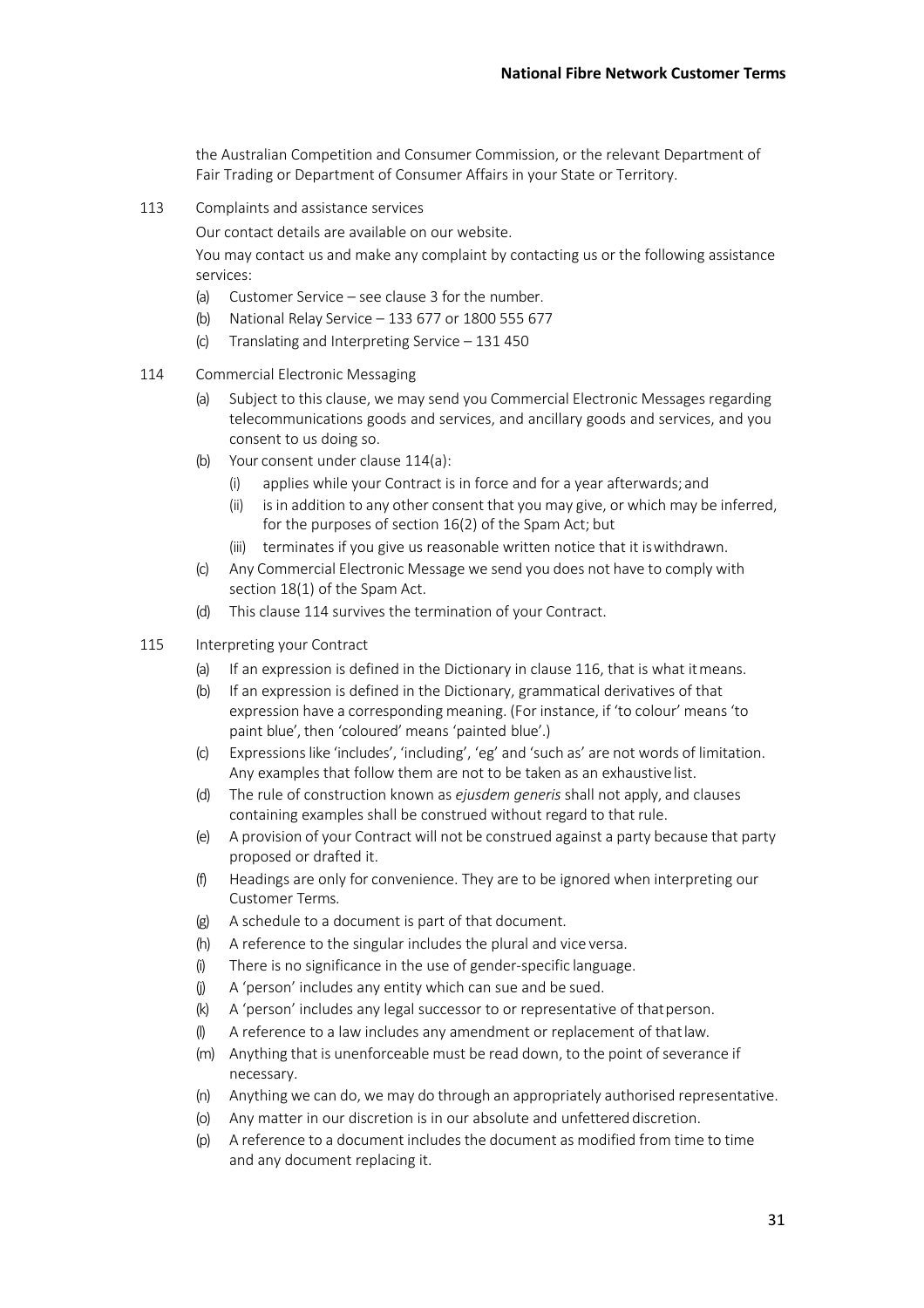- (q) If something is to be or may be done on a day that is not a Business Day then it must be done on or before the next Business Day.
- (r) The word 'month' means calendar month and 'year' means 12 months.
- (s) The words 'in writing' include any communication sent by letter, facsimile transmission or email or any other form of communication capable of being read by the recipient.
- (t) A reference to all or any part of a statute, rule, regulation or ordinance (statute) includes that statute as amended, consolidated, re-enacted or replaced from time to time.
- (u) Money amounts are stated in Australian currency unless otherwise specified.
- (v) A reference to a 'notice' means a notice that can be read, unless stated otherwise.

#### 116 Dictionary

Account Page means a web page or facility we may provide that permits you to view and / or manage details of your account.

Acceptable Use Policy means a policy so titled and issued under clause 11.

ACL means Australian Consumer Law, which is set out in Schedule 2 of the *Competition and Consumer Act 2010*.

ACL Consumer means an individual who enters a Standard Form Contract for goods and/or services wholly or predominantly for personal, domestic or household use or consumption.

ACL Small Business means a business that:

- (a) enters a Standard Form Contract on or after 12 November 2016 that:
	- (i) has a duration of 12 months or less and an upfront consideration or \$300,000 or less; or
	- (ii) has a duration of more than 12 months and an upfront considerationof \$1,000,000 or less; and
- (b) when it entersthe Contract, employs fewer than 20 persons (excluding casual employees who are not employed on a regular and systematicbasis).

Application Date – see clause 26(a).

Advocate means the same as in the TCP Code.

Authorised Representative means the same as in the TCP Code.

Automatic Direct Debit means a periodic payment that is automatically deducted by us from your nominated financial institution account.

Bill means an invoice from us stating Charges that you are liable to pay and, where the TCP Code applies, includeing debits and credits applied during that Billing Period and advising you of the total amount due, or in credit, and where an amount is due, the payment method.

Billing Period – see clause 71(a).

Bundled Equipment – see clause 18.

Business Day – Monday to Friday excluding statutory holidays.

Carriage Service means the same as in the Telco Act.

Carriage Service Provider means the same as in the Telco Act.

Carrier means the same as in the Telco Act.

Charge means a charge applicable under your Customer Contract.

Claim means any and all claims, alleged claims, actions, suits or proceedings by any person of any nature or kind, whether in contract, tort (including negligence) at common law, in equity, under statute or otherwise however arising (including by way of set off, cross-claim or counterclaim).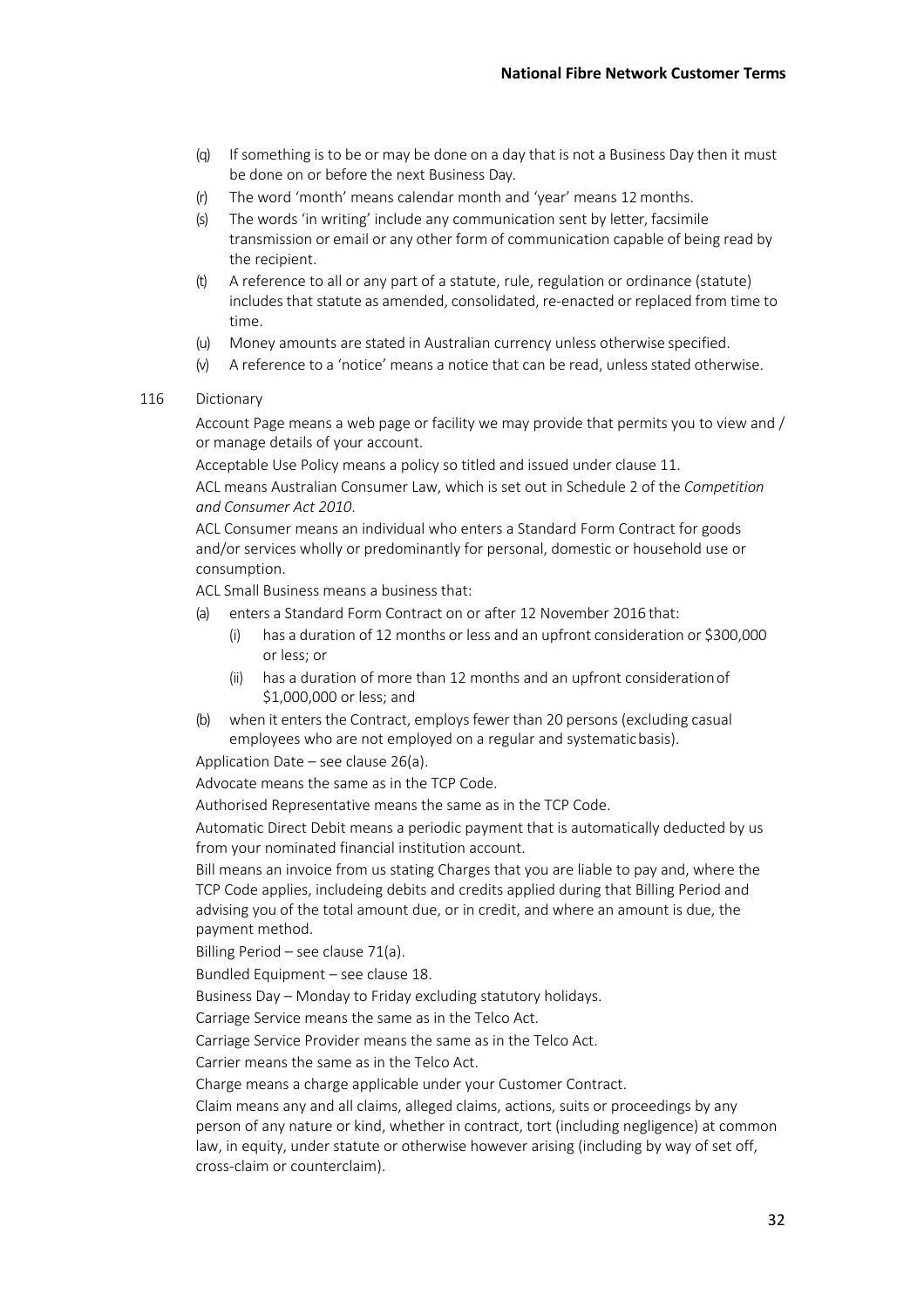Commercial Electronic Message means the same as in the Spam Act.

Consumer Contract means the same as in the ACL.

Consumer Guarantee means the same as in the ACL.

Contract means the same as Customer Contract.

Contract Date – see clause 26(b).

Credit Assessment Information means information that we obtain from you and reasonably use for the purpose of assessing your capacity to pay for Telco Products you ask us to supply.

Credit Management means the process by which we:

- (a) help customers to manage their expenditure on Services;
- (b) manage any credit risk to us; and
- (c) collect outstanding debts from customers and former customers.

Customer Contract – see clause 4.

Customer Terms – see clause 1.

Delivery Date – see clause 36.

Dictionary means this table of defined terms.

Direct Debit means a payment that is deducted by us from your nominated financial institution account, including an Automatic Direct Debit.

DPU means equipment used by NBN Co in connection with an NBN FTTC Service.

Early Termination Fee – see clause 84.

End User – see clause 28(b).

Equipment means a handset, modem, SIM card, router, cabling or other hardware.

Exploitative Use – see clause 30(a).

Extract means deduct an amount by Direct Debit.

Facilities means equipment and network infrastructure of all kinds used to provide or in connection with the provision of a Service.

Fair Use Policy means a policy so titled and issued under clause 11.

Fixed Wireless means the network technology known as fixed wireless.

FTTB means Fibre To The Basement network architecture.

FTTB-ready means, in relation to a Service Address, that the Service Address is connected to the nbn as far as the basement or another suitable distribution point within or adjacent to the Service Address.

FTTC means Fibre To The Curb network architecture.

FTTN means Fibre To The Node network architecture.

FTTP means Fibre To The Premises network architecture.

General Terms means the terms in Part C.

GST means Goods and Services Tax.

GST Act means *A New Tax System (Goods and Services Tax) Act 1999*.

IDC means a code that identifies this version of our Customer Terms ie MFNSFOA20191101-TA.

Inbound Number means a 1300, 13 or 1800 number or any other number that functions as a virtual telephone number that can be routed to flexible answer points.

Insolvency Event includes an event where a receiver or receiver and manager is appointed over any of your property or assets, an administrator, liquidator or provisional liquidator is appointed to you, you enter into any arrangement with your creditors, you become unable to pay your debts when they are due, you are wound up or become bankrupt, or any other analogous event or circumstance occurs under the laws of any jurisdiction. Insolvency Protection Stay – see clause 101.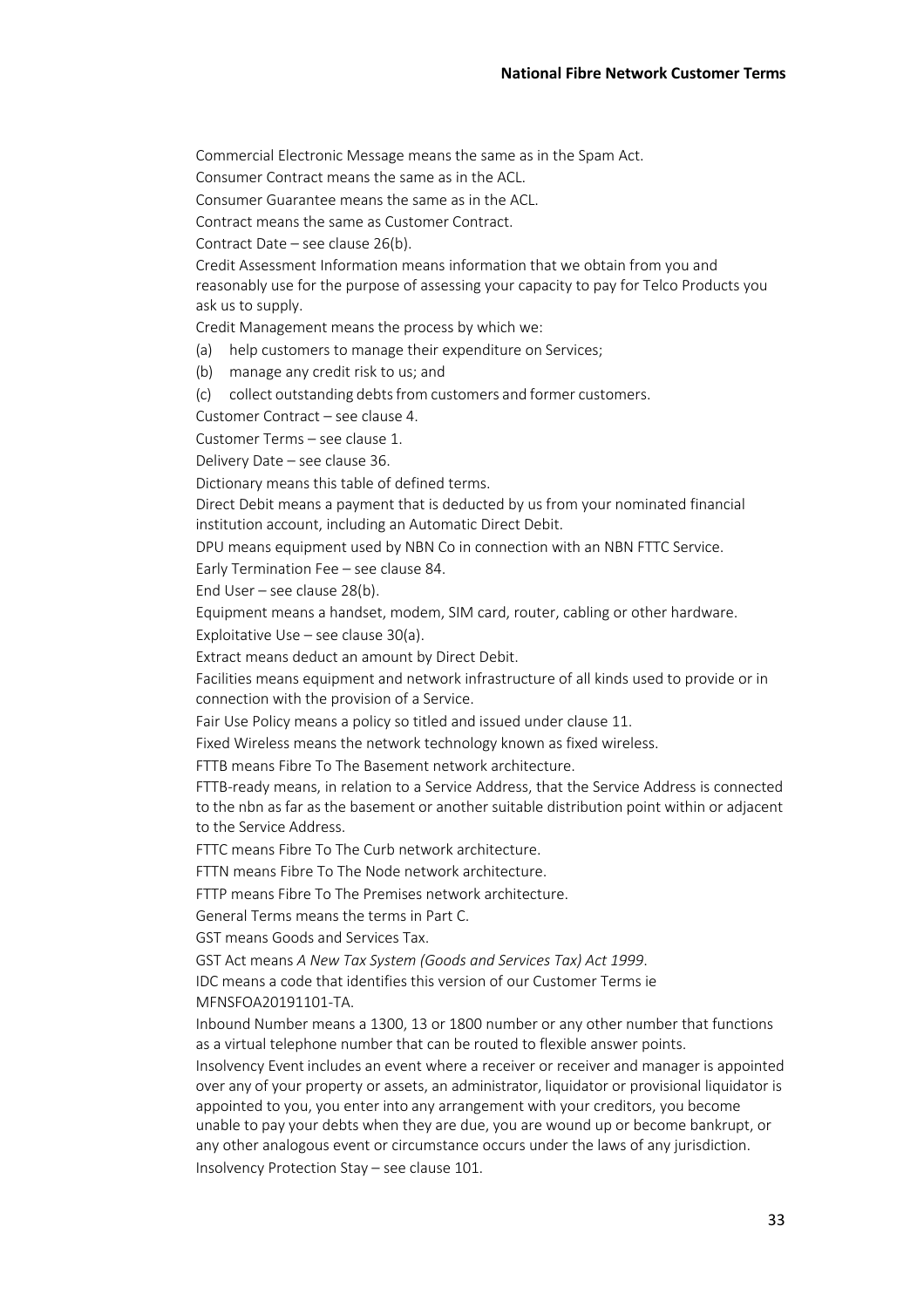Instant Messaging means SMS, RCS message, iMessage, Facebook Messenger and any similar messaging service by which you and we can exchange text or voice messages. Internet Service a Service that provides access to the Internet.

Intervening Event means an event beyond our reasonable control which interferes with and prevents us from providing the Services to you. Such events include any act or omission of our Partners, any disruption to our or our Partners' networks, infrastructure and equipment, failure of any electrical power supply, changes to any laws or regulations, and acts of God, lightning strikes, earthquakes, floods or other natural disaster.

Law means law, Act of Parliament, regulation, mandatory standard and industry code and including a requirement or direction of any Regulator.

Listed Carriage Service means the same as in the Telco Act (but covers most public voice and data communications services).

Loss means losses, harm, damages, liabilities, charges, expenses, compensation, fine, penalty, payment outgoings or costs and all related costs and expenses (including reasonable legal fees and reasonable costs of investigation, litigation, settlement, judgment, appeal, interest and penalties) of any nature or kind, however it arises and whether it is present or future, fixed or unascertained actual or contingent, including but not limited to:

- (a) economic loss;
- (b) business interruption;
- (c) loss of revenue, profits, actual or potential business opportunities orcontracts;
- (d) anticipated savings;
- (e) loss of profits;
- (f) loss of data;
- (g) indirect or consequential loss;
- (h) an obligation to indemnify another person;
- (i) an obligation to contribute to the compensation of loss or damage suffered by another person.

MDF means the main distribution frame in the multi-occupancy building in which your Service Address is located.

Naked DSL means a DSL Internet Service that we expressly offer on terms that you need not acquire or maintain a Standard Telephone Service using the same copper pair as the one used to supply the DSL Internet Service.

- nbn means either:
- (a) NBN Co and any nbn Sub-Wholesaler and their related bodies corporate and their respective officers, employees, agents, subcontractors and consultants;or
- (b) the national broadband network it directly or indirectly owns and/or operates and/or controls –

as the context requires.

nbn Boundary means the point where an nbn Service is provided, ie:

- (a) in relation to an nbn FTTP Service, an nbn HFC Service and an nbn Fixed Wireless Service – your side of the user network interface on the nbn Connection Box;
- (b) in relation to an nbn FTTB service your side of the user network interface on the MDF;
- (c) in relation to an nbn FTTC Service:
	- (i) if your premises have an MDF your side of the user network interface on the MDF; or
	- (ii) otherwise the first phone point on the line after the line enters your building or your side of the user network interface on the NCD;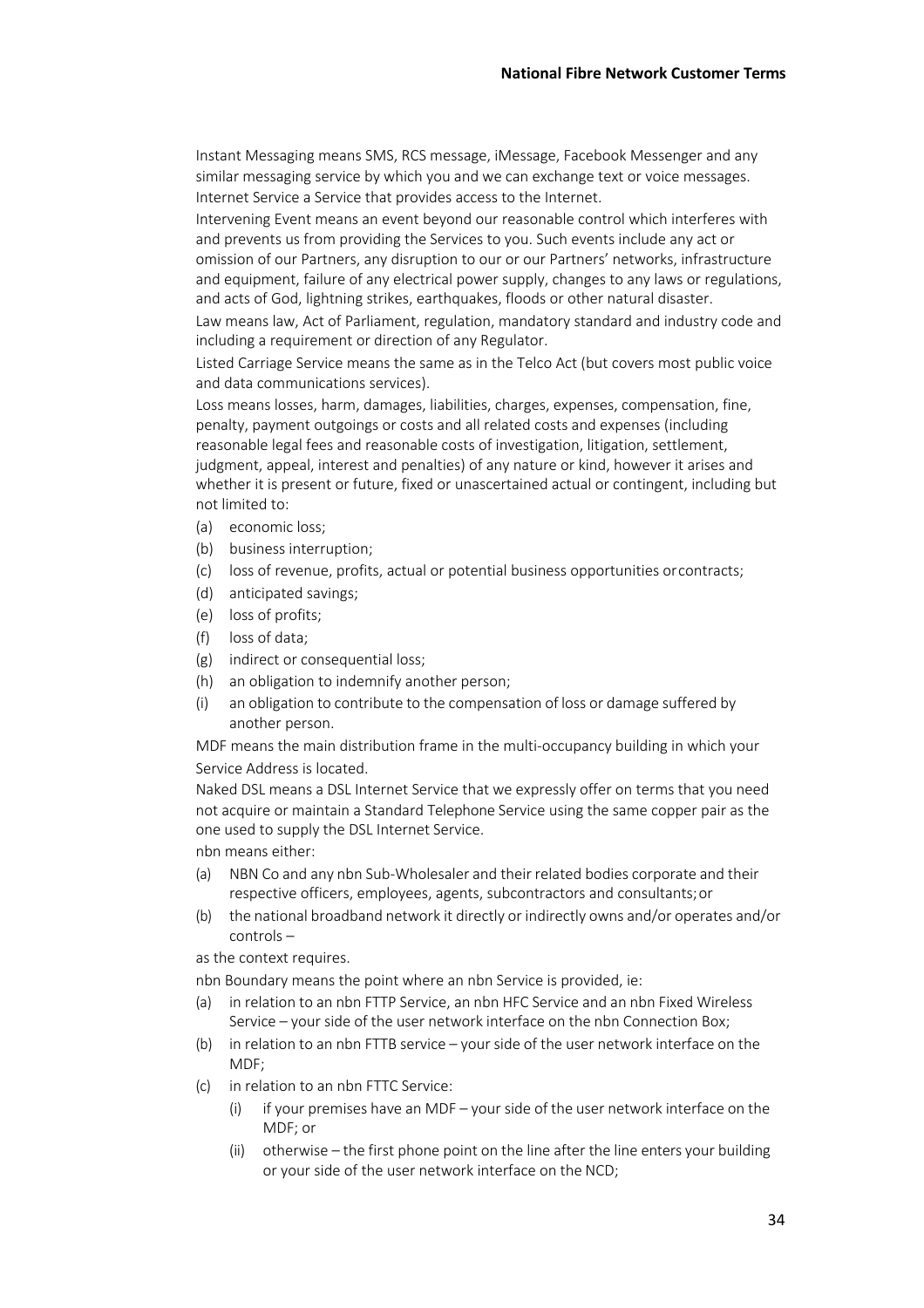(d) in relation to an nbn FTTN Service – your first phone point on the line after the line enters your building.

NBN Co means NBN Co Ltd ACN 136 533 741.

nbn Connection Box means a network termination device supplied through nbn for use with an nbn Service including data and/or voice ports.

nbn Equipment means any equipment that is owned, operated or controlled by nbn. nbn Fair Use Policy means the document entitled *Fair Use Policy* published at www.nbnco.com.au/content/dam/nbnco2/documents/sfaa-wba2-product-catalogue-fair-

use-policy\_20160407.pdf (or another address chosen by nbn from time to time) as renamed, updated or replaced from time to time.

nbn Fixed Wireless Network means the parts of the nbn where service is delivered by Fixed Wireless.

nbn Fixed Wireless Service means an nbn Service using Fixed Wireless.

nbn FTTC Network means the parts of the nbn where service is delivered using FTTC. nbn FTTN Network means the parts of the nbn where service is delivered using FTTB. nbn FTTB Service means an nbn Service using FTTB.

nbn FTTN Network means the parts of the nbn where service is delivered using FTTN. nbn FTTN Service means an nbn Service using FTTN.

nbn FTTP Network means the parts of the nbn where service is delivered using FTTP. nbn FTTP Service means an nbn Service using FTTP.

nbn HFC Network means the hybrid fibre coaxial cable parts of the nbn.

nbn HFC Service means an nbn Service supplied using the nbn HFC Network.

nbn Information means relevant information provided to us by nbn about using the nbn, which we pass on to you from time to time.

nbn Operations Manual means the document titled *NBN Co Operations Manual*, published at www.nbnco.com.au/content/dam/nbnco2/documents/sfaa-wba2-

operations-manual\_20170320.pdf (or another address chosen by nbn from time to time) as re-named, updated or replaced from time to time.

nbn Policies means all instructions, requirements, policies and procedures as issued and updated from time to time by nbn, including the nbn Fair Use Policy, the nbn Equipment terms of use as issued and updated from time to time, the nbn Operations Manual and nbn Information, all of which are available at www.nbnco.com.au.

nbn Satellite Service means an nbn Service using nbn's Sky Muster Satellites.

nbn Service means a Service provided on the nbn.

nbn Sub-Wholesaler means an entity that directly or indirectly acquires nbn Services from nbn on a wholesale basis and directly or indirectly resupplies them to us on a wholesale basis, for resupply to you.

nbn Sub-Wholesale Agreement means an agreement under which an nbn Sub-Wholesaler resupplies nbn Services to us, for resupply to you.

nbn Wholesale Broadband Agreement means the agreement under which nbn makes available to us wholesale nbn Services for resupply to you (and where we acquire nbn Services on a wholesale basis from an nbn Sub-Wholesaler, includes our nbn Sub-Wholesale Agreement with that Sub-Wholesaler).

NCD – see Network Connection Device.

Network – see clause 27.

Network Connection Device or NCD means a network connection device supplied by NBN Co in connection with an nbn FTTC Service.

Non-Standard Installation means an nbn installation other than one that nbn classifies as a Standard Installation.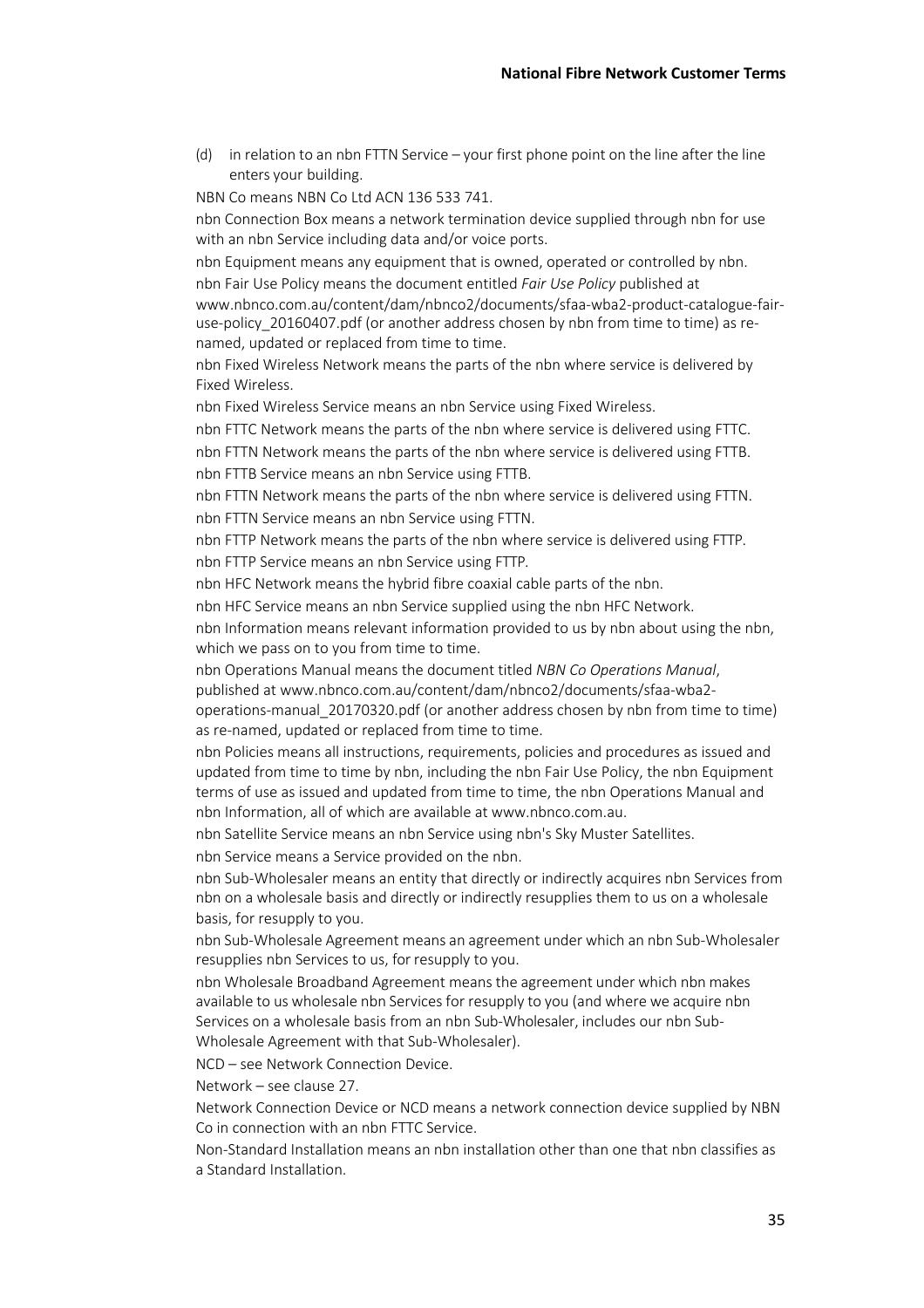Numbering Plan means the Telecommunications Numbering Plan.

Off-peak – see clause 7.

Operational Directions – see clause 14.

Optus means Optus Wholesale Pty Limited ABN 86 092 227 551 and/or its Related Bodies Corporate.

Our Facilities means Facilities we own and/or operate.

Partner means a third party that, under a contract with us, provides (a) access to Facilities they own, control, manage or maintain or (b) content or (c) a service – that we resupply to you. In the case of nbn Services, it includes nbn and any nbn Sub-Wholesaler.

Partner Facilities means Facilities that are managed or maintained by a Partner.

Partner Requirements – see clause 15.

PDH means personal, household or domestic.

Peak – see clause 7.

Periodic Entitlements – see clause 8.

Personnel means, in relation to a party or third party, that party's officers, employees, agents, contractors, subcontractors and consultants.

Plan means a particular set of features, entitlements, term of contract, Charges and special conditions in connection with a Service.

PMSI means a purchase money security interest under the PPS Law.

Post-Paid Plan means a Plan where you can use all or part of the Service before you pay for it.

PPS Law means the *Personal Property Securities Act 2009*.

Prepaid Plan means a Plan where you must pay in full for Service before you use it.

Price List – see clause 63.

Privacy Act means the *Privacy Act 1988*.

Product means goods and / or services.

Recharge Balance means an amount we specify as the Recharge Balance from time to time.

Recharge Billing means billing in accordance with clause 73.

Regulator includes the Australian Communications and Media Authority, the Australian Competition and Consumer Commission and any other relevant government or statutory body or authority and the Telecommunications Industry Ombudsman and Communications Compliance Limited.

Related Body Corporate means the same as in the *Corporations Act 2001*. Security Period in respect of any Equipment means the applicable period, if any, under clause 34(c).

Service means a service (and includes Equipment) which we provide to you, including but not limited to (a) a Standard Telephone Service; or (b) a carriage service of a kind specified in the *Telecommunications Regulations 2001* (which includes Internet Services); or (c) ancillary goods or service of a kind specified in the *Telecommunications Regulations 2001.*  Service Address means, in relation to a Service that is, or is to be, provided for use at a fixed location, the address of that location.

Service Agreement means an agreement by us to provide a Service, whether made before or after the Start Date.

Service Level Agreement means a written service quality assurance titled as such. Service Schedule means terms and conditions that apply to particular Services, usually as set out in a document titled as such.

Service Start Date – see clause 26(c).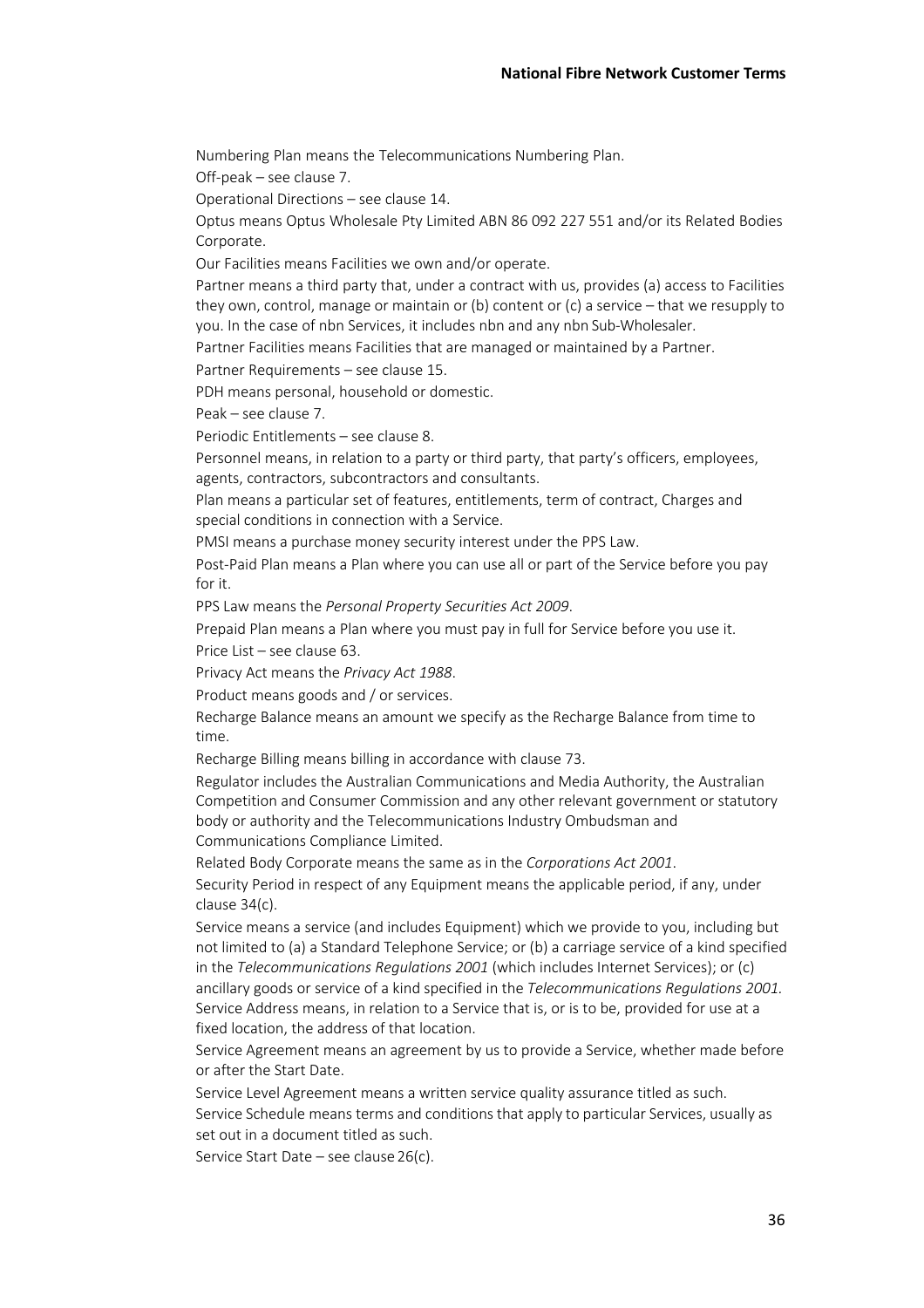Site – see clause 36.

SLA means a Service Level Agreement.

Spam means an unsolicited commercial electronic message within the meaning of the Spam Act.

Spam Act means the *Spam Act 2003*.

Special Promotion means a special promotion we may offer from time to time, on terms we notify in connection with the offer.

Standard Form Contract means a Customer Contract that is a standard form contract within the meaning of section 23(1)(b) of the ACL.

Standard Installation means an installation that nbn classifies as a standard installation. Standard Telephone Service means the same as in section 6 of the *Telecommunications (Consumer Protection and Service Standards) Act 1999*.

Start Date – see clause 2.

Subsequent Installation means any subsequent nbn installation at a Service Address after a prior Standard Installation or Non-Standard Installation.

TCP Code means Industry Code C628:2015 Telecommunications Consumer Protections Code.

TCP Customer means:

- (a) a person who acquires a Telco Product from us for the primary purpose of personal or domestic use and not for resale; or
- (b) a business or non-profit organisation which acquires or may acquire one or more Telco Products which are not for resale and, at the time it enters into a Customer Contract with us:
	- (i) does not have a genuine and reasonable opportunity to negotiate the terms of the Customer Contract; and
	- (ii) has or will have an annual spend with us which is, or is estimated on reasonable grounds by us to be, no greater than:
		- (A) in the case of a Customer Contract entered on or before 31 December 2019 – \$20,000; and
		- (B) in the case of a Customer Contract entered on or after 1 January 2020 \$40,000.

Telco Act means the same as Telecommunications Act.

Telecommunications Act means the *Telecommunications Act 1997*.

Telco Goods means any goods we supply for use in connection with the supply of a Telco Service, whether or not the goods are supplied in conjunction with, or separately from, a Telco Service.

Telco Product means Telco Goods and/or a Telco Service.

Telco Service means:

- (a) a Listed Carriage Service or any service we supply in connection with that service; and
- (b) a content service (other than a subscription broadcasting service or a television subscription narrowcasting service) we provide in connection with the supply of a Listed Carriage Service.

Term means from the Contract Date until your Contract ends.

Top Up means an amount Extracted by Direct Debit when a Top Up Trigger is reached, being the difference between the Top Up Trigger and the required Recharge Balance. Top Up Trigger means an amount that we specify as the specified Top Up Trigger from time to time.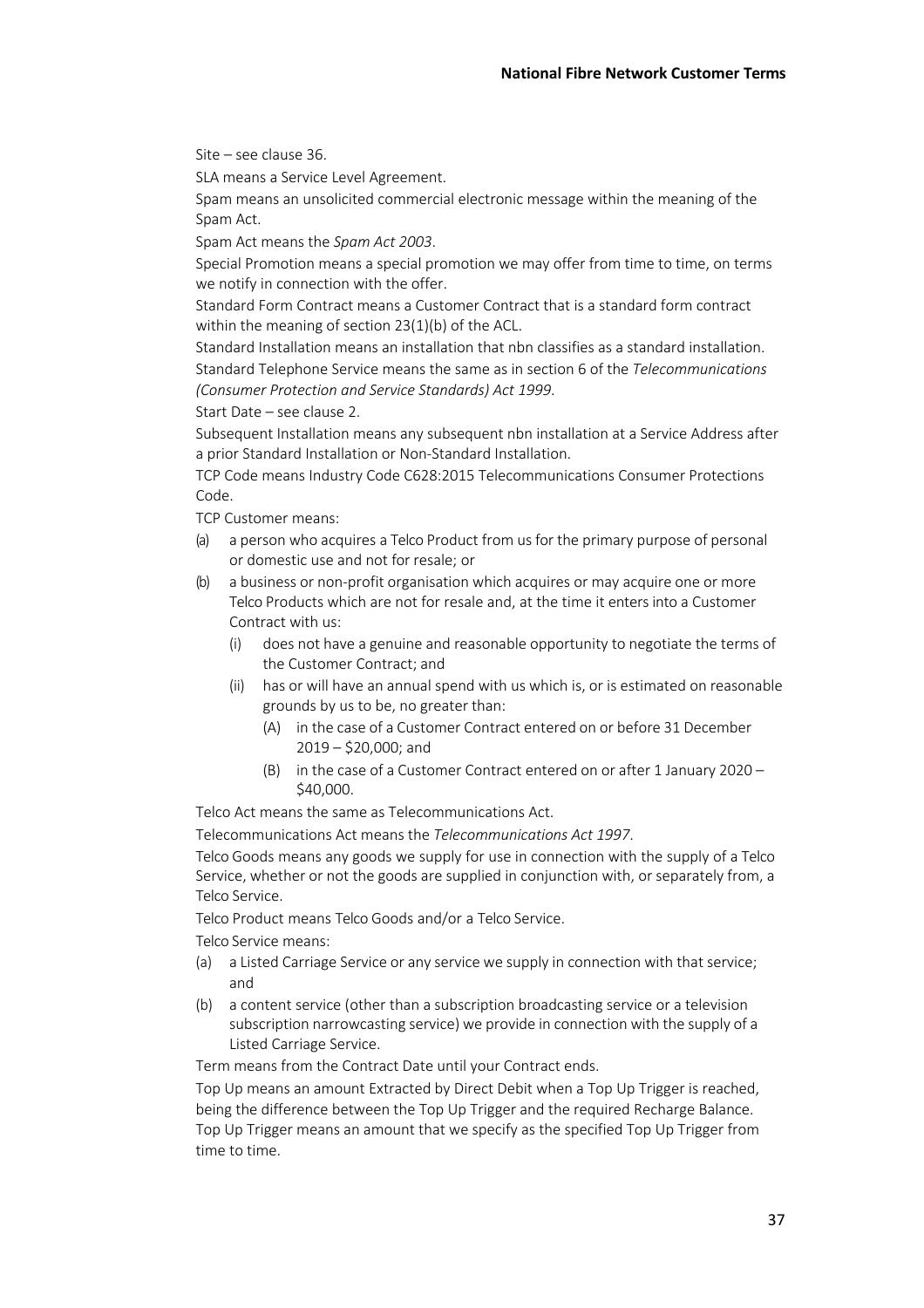Unfair in relation to a term in a Consumer Contract or a Small Business Contract means the same as in section 24 of the ACL.

Use-by Date – see clause 9(b).

Walk Away Rights means the right to cancel your Contract (even during a minimum or fixed term) and pay only usage or network access charges to the date your Contract ends, and outstanding amounts for installation of Equipment, and outstanding amounts for Equipment that is compatible with other suppliers' services.

We, us, etc - see clause 3.

Wholesale Standard Agreement means a Standard Form of Access Agreement for the purposes of Part XIC of the *Competition and Consumer Act 2010*.

Wholesaler Supplier means, unless stated otherwise, Telstra and/or Optus and/or NBN Co.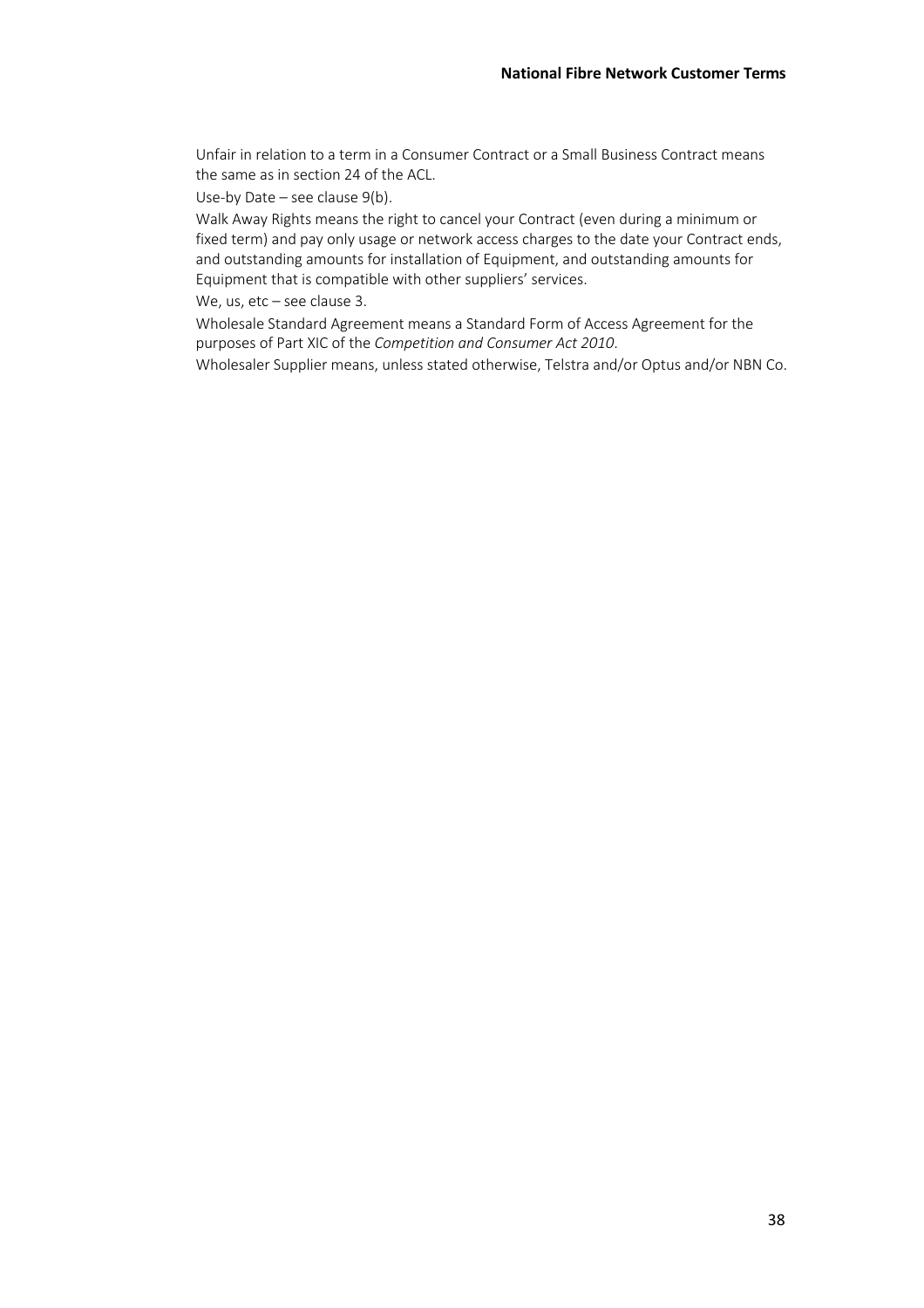#### 117 Application

This Service Schedule applies in addition to the General Terms when we supply you with an nbn Service.

- 118 nbn Service conditions
	- (a) We can only supply you with an nbn Service if and for as long as your Service Address is serviced by the nbn.
	- (b) After you switch to an nbn Service, you may not be able to access or switch back to non-nbn Services at that Service Address.
- 119 Providing information to nbn

We may provide information about you to nbn:

- (a) to facilitate the provision of an nbn Service to you;
- (b) to enable nbn to carry out its role and responsibilities or exercise itsrights;
- (c) as specified in our privacy policy; or
- (d) as otherwise required or permitted by law.
- 120 Connecting your Service Address to the nbn
- *120.1 nbn connection charge*
	- (a) If your Service Address is serviced by the nbn but not already connected to it, you may have to pay an extra connection charge for connection to thenbn.
	- (b) We may invoice the connection charge in full in advance when you sign up for an nbn Service.
	- (c) If we invoice the connection charge by monthly installments, the unpaid balance of the connection charge can be included in an Early Termination Fee if the nbn Service terminates before the end of your minimum or fixed term.
- *120.2 Landlord's consent*

If you do not own your Service Address:

- (a) you must obtain the owner's approval for connection to the nbn and the location of any associated equipment at the Service Address; and
- (b) whether or not you and the owner share the costs of connection is up to you and them; we will invoice you, and you must pay the invoice and recover any agreed contribution from the owner.
- *120.3 Consent – shared HFC sites*

If anyone else owns, uses or is the account holder for fixed line services delivered via an existing HFC service at or near your Service Address, you must obtain that person's approval for the installation of an nbn HFC Service on the nbn HFC Network, including their agreement that their existing service may be unavailable during the installation.

*120.4 Consent – other shared sites*

If you are not the only account holder of fixed line services currently connected at your Service Address, you must obtain the approval of all other account holders at the Service Address for the installation of an nbn Service.

- *120.5 Withdrawn approval*
	- If: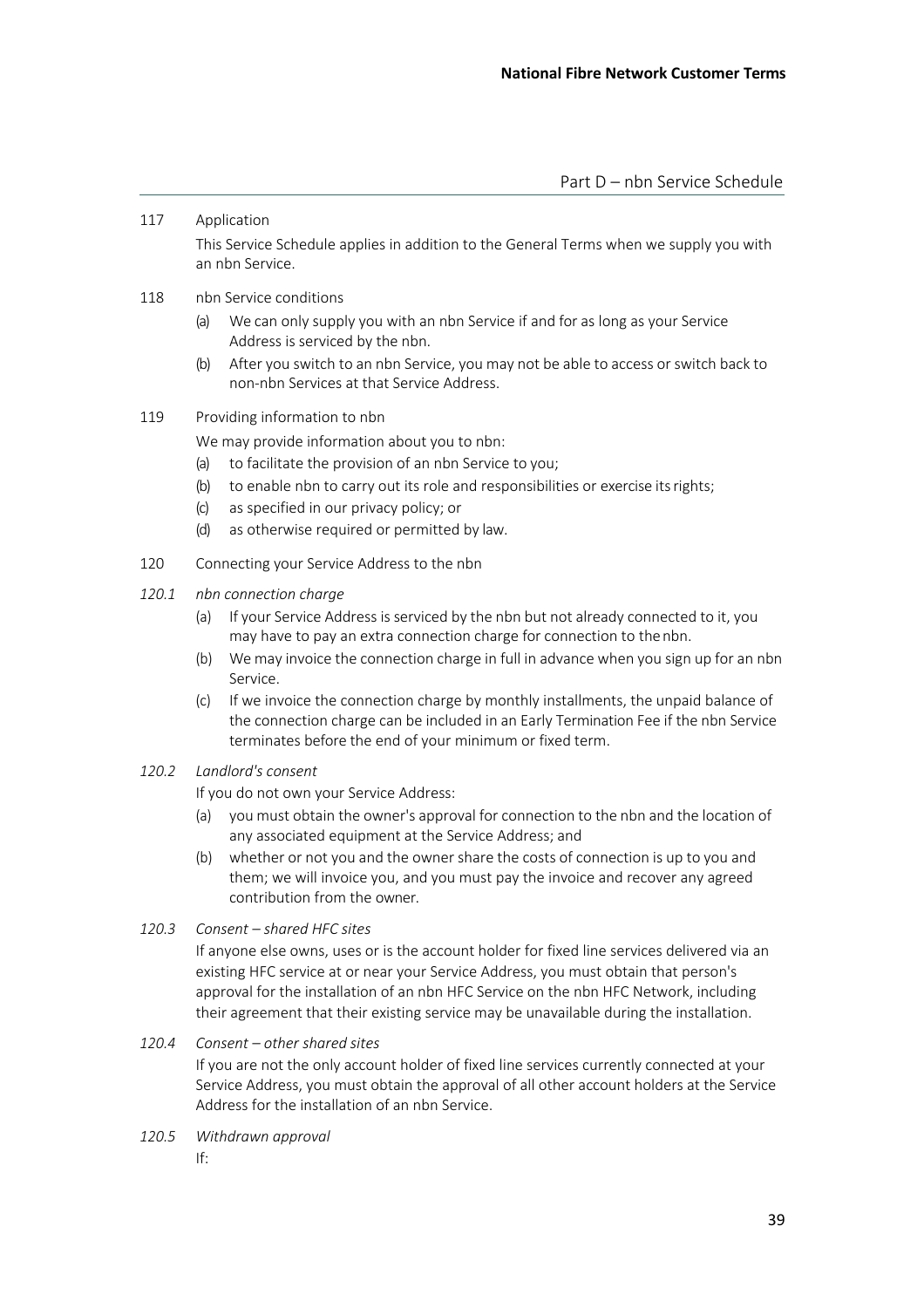- (a) a third party has given approval for the installation of an nbn Service at your Service Address; and
- (b) that approval is withdrawn before the installation is completed you must notify us immediately.
- *120.6 Installing nbn Equipment*
	- (a) nbn is an independent entity, responsible for installing all nbn Equipment.
	- (b) Our role is to request installation on your behalf.nbn manages and controls the process and its timing after that.
- *120.7 Your cooperation*

You must:

- (a) provide nbn and us with reasonable assistance to allow nbn to complete installation; and
- (b) if reasonably requested, be present personally or by an authorised adult representative during installation.

#### *120.8 Access*

You must give nbn or us access to:

- (a) enable the supply of an nbn Service to you;
- (b) perform any work on or in relation to the nbn, nbn Equipment, our Network, or, where lawful, a third party's network whether or not associated with the supply of an nbn Service; and
- (c) enable nbn to exercise its rights under or comply with the nbn Wholesale Broadband Agreement.

#### *120.9 nbn Connection Box*

- (a) nbn will determine its preferred position for an nbn Connection Box.
- (b) If you request a different position:
	- (i) nbn will determine whether it can or will comply; and
	- (ii) if it does comply, it may deem your installation to be non-Standard, and additional costs may apply.

#### *120.10 FTTB Installations*

If you order an FTTB Service and your Service Address is not FTTB-ready:

- (a) nbn will require access to the Service Address including its telecommunications infrastructure to make the Service Address FTTB-ready; and
- (b) you must arrange that access with your building management.
- *120.11 FTTC Installations*

For nbn FTTC Services where your building has an MDF, you must procure that NBN Co has all necessary consents to use any in-premises or in-building wiring, cabling or equipment (including common property) at the building to supply your service. You must tell us immediately if any such consent is withdrawn.

- *120.12 Installationappointments*
	- (a) nbn may offer you a choice of appointment times through us, but we do not manage their schedule.
	- (b) We rely on nbn to tell us about rescheduling your appointment and will give you as much warning as we reasonably can.
	- (c) Subject to the Consumer Guarantees:
		- (i) we do not promise that nbn will keep its appointments; and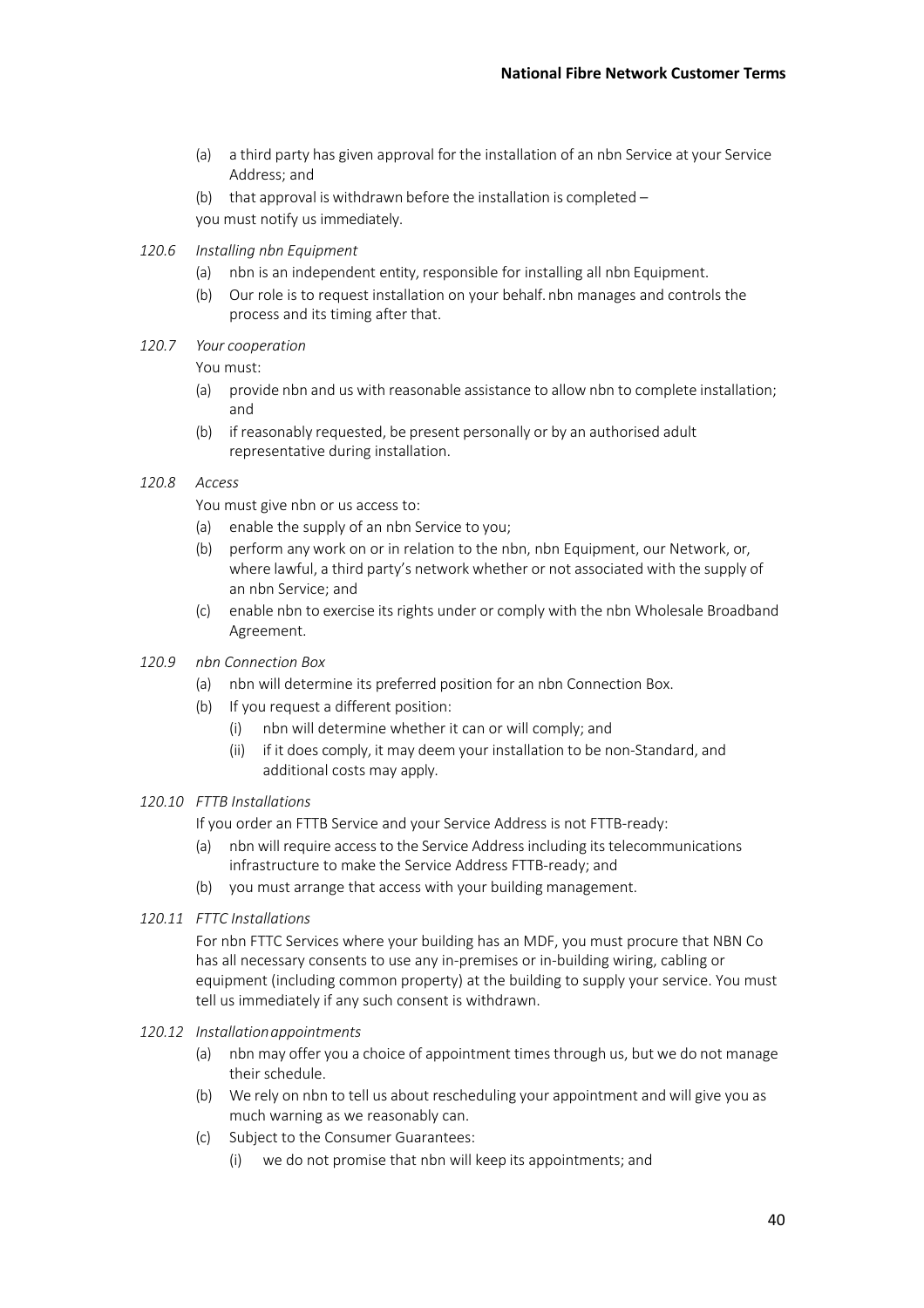- (ii) we exclude liability for any loss or inconvenience you may suffer if it does not.
- *120.13 Missed appointments*

If you miss an nbn installation appointment, you may be charged a missed appointment fee.

- *120.14 Rescheduled appointments*
	- (a) If you do not give us as much notice as possible (and at least one clear Business Day's notice) that you need to reschedule an nbn installation appointment, you may be charged a late cancellation fee.
	- (b) If nbn or its installer requests or agrees, they may reschedule an appointment directly with you.

#### *120.15 Types of installation*

At the time of installation, nbn will assess whether it is:

- (a) a Standard Installation;
- (b) a Non-Standard Installation; or
- (c) a Subsequent Installation.

#### *120.16 Non-Standard and Subsequent Installations*

A Non-Standard Installation or a Subsequent Installation may incur additional costs; before starting a Non-Standard Installation or Subsequent Installation, nbn will:

- (a) provide you with a quote for any additional costs; and
- (b) only perform the installation if you agree to pay those costs (billed through us).
- *120.17 Works you arrange*
	- (a) All cabling, equipment and works on your side of the nbn Boundary are your responsibility.
	- (b) Where you engage anyone to carry out works associated with an nbn Service, you must ensure that they are registered cablers, hold all relevant industry certifications and otherwise comply with all Laws.
- 121 nbn Mains Power Requirements
	- (a) Normal operation of nbn Services requires the availability of mains power, which you must provide and maintain at your own cost.
	- (b) For an nbn FTTP Service or an nbn Fixed Wireless Service, you must provide an unobstructed double power point located within 3 metres of the nbn Connection Box.
- 122 nbn Back-up Power
	- (a) For an nbn FTTP Service or an nbn Fixed Wireless Service, you may ask nbn to supply and install a back-up battery and power supply unit with the nbn Connection Box for an extra charge.
	- (b) The back-upbattery:
		- (i) for a limited time, will allow you to make voice calls using the UNI-V (voice) port of the nbn Connection Box using a compatible handset that does not require mains power for normal operation connected to that port;
		- (ii) for a limited time, will supply power to the UNI-D (data) port of the Connection  $Box -$

but will not supply power to devices that require their own power supply eg modems and cordless phones. Unless you make your own arrangements to supply these with a back-up power system, they will cease working during a power outage.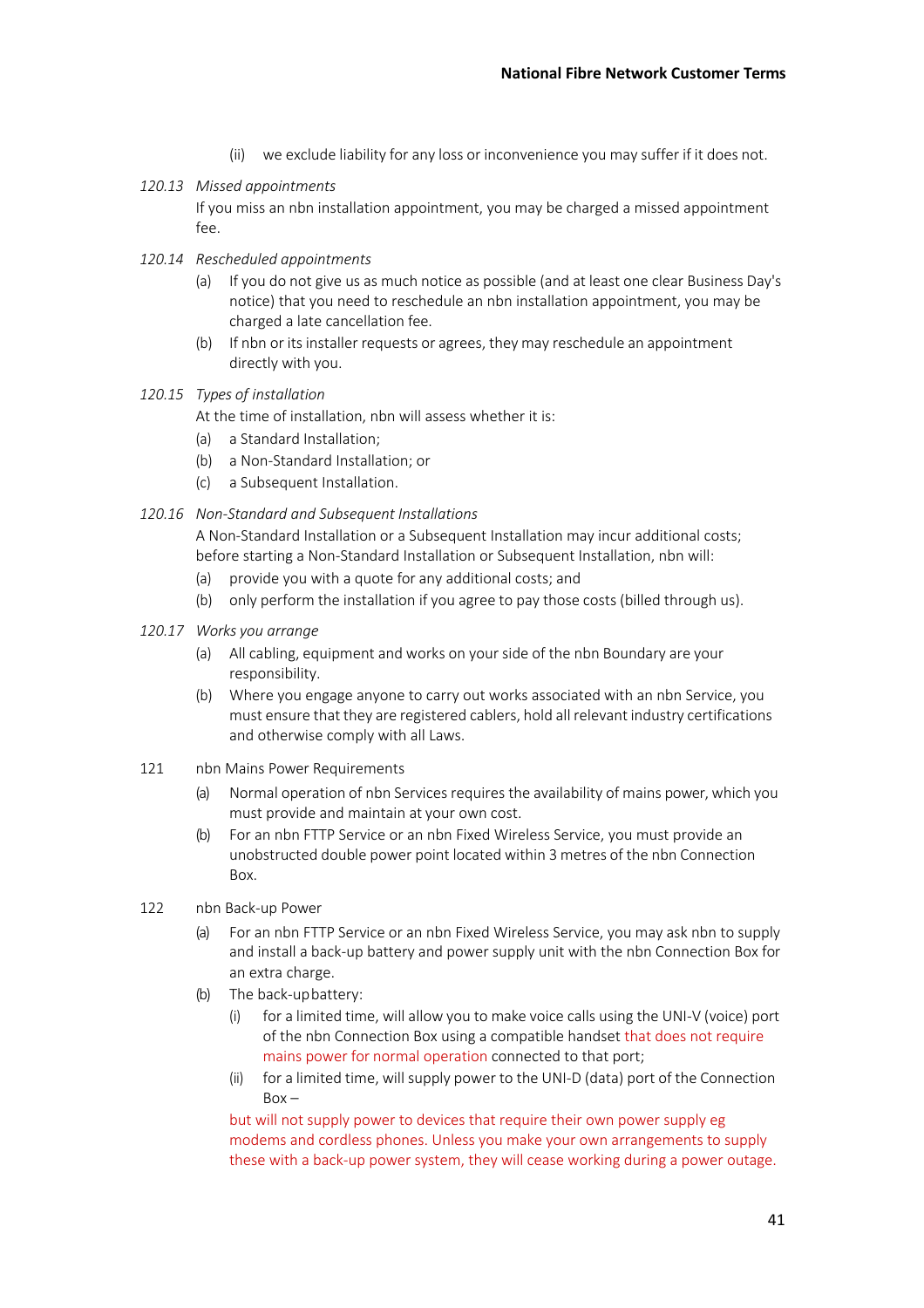- (c) nbn publishesinstructions on checking the condition and status of a back-up battery. If you have one, you must check it regularly in accordance with nbn's instructions.
- (d) An SLA (if any) for an nbn Service does not apply where the nbn Service is disrupted due to a power outage at the Service Address or to a flat or faulty back-up battery.
- 123 Effects of power failure
- *123.1 nbn FTTP Service or nbn Fixed Wireless Service*

If your nbn FTTP Service or nbn Fixed Wireless Service suffers a mains power outage:

- (a) You cannot use data services eg the internet, email or VOIP calling.
- (b) If you have a back-up battery that is not flat or faulty, you can make voice calls for a limited time via a handset that is compatible with the UNI-V port of your Connection Box and can draw sufficient power from it.
- (c) If you do not have a back-up battery, or it is flat or faulty, you cannot make or receive telephone calls (including to emergency numbers) using the nbn Service.
- *123.2 nbn FTTN Service, nbn FTTB Service, nbn HFC Service or nbn Satellite Service* If your nbn FTTN Service, nbn FTTB Service, nbn FTTC Service, nbn FTTC Service, nbn HFC Service or NBN Satellite Service suffers a mains power outage:
	- (a) You cannot use data services eg the internet, email or VOIP calling.
	- (b) You cannot make or receive telephone calls (including to emergency numbers) using the nbn Service.

#### 124 Disruption to nfn FTTC Service

An nbn FTTC Service may be temporarily interrupted if NBN Co performs any installation, activation or relocation work or other activities that affect the relevant DPU. Such activities may relate to other properties or nbn customers or their nbn Services.

- 125 Priority Assistance Services
	- (a) We do not offer priority assistance services. If anyone at your Service Address has a life threatening medical condition, please seek a provider that can offer you a priority assistance service, such as Telstra.
	- (b) For your information, we advise that nbn will only support priority assistance services if you have a back-up battery and power supply unit.

#### 126 nbn Services using existing copper wiring

- (a) Some nbn Services make use of the copper wiring that may already be connected to or within your building and/or Service Address (eg nbn FTTN Services or nbn FTTC Services). These services require you to install a compatible VDSL2 modem inside your Service Address.
- (b) As part of the set up of these Services, nbn will disconnect that wiring from the existing telephone network and connect it to the nbn. During that process:
	- (i) nbn will notify your existing telecommunicationsservice provider when disconnection has occurred.
	- (ii) You will no longer be able to use any phone, fax, internet service etc that was supplied over that wiring.
	- (iii) There will be a period when your previous service/s are disconnected but nbn Services are not yet available.
	- (iv) If possible, you should have access to a mobile phone to make calls with during that period.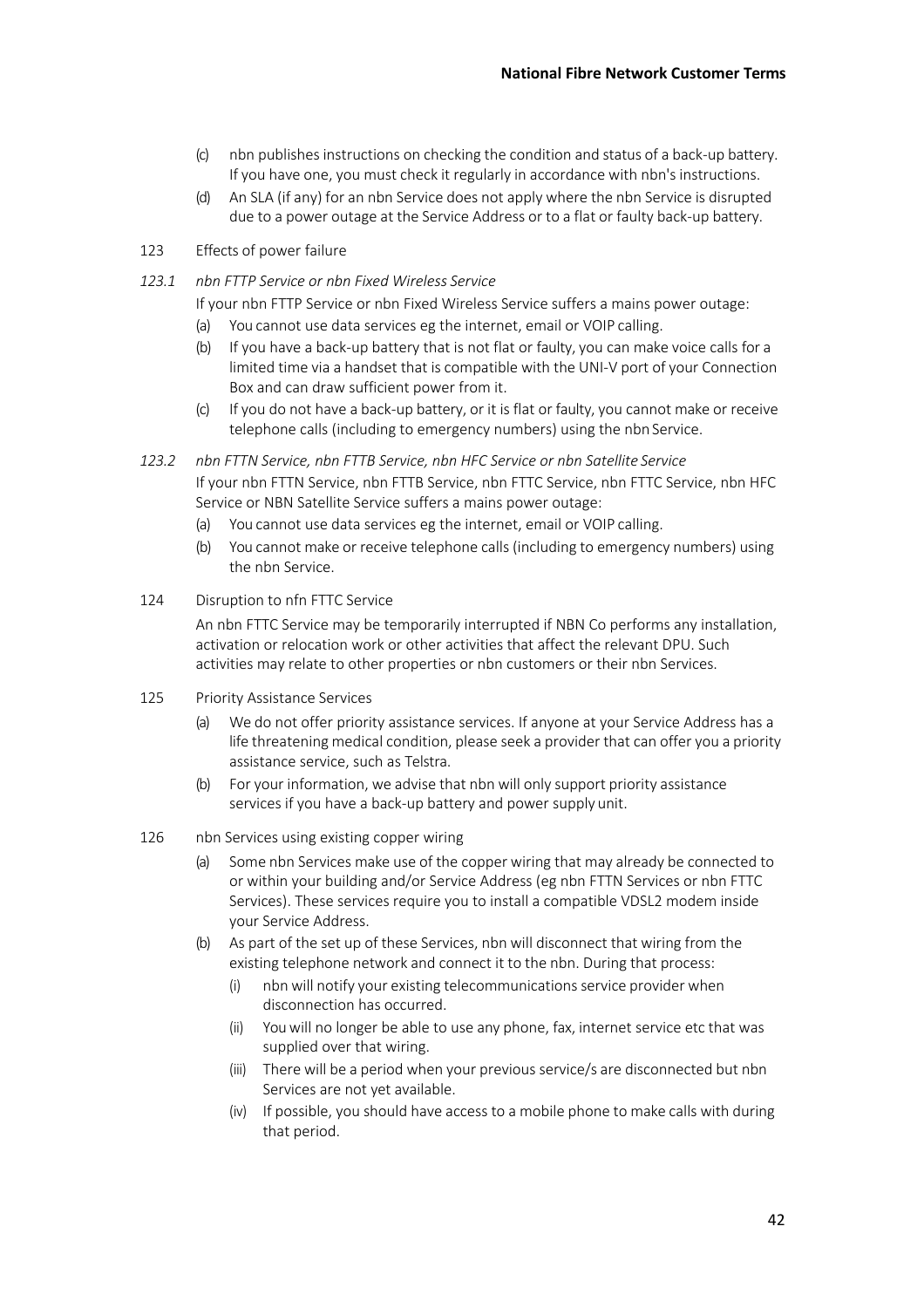- 127 nbn Services using HFC technology
	- (a) Some nbn Services make use of the Hybrid Fibre Coaxial (HFC) service that may already be connected to your Service Address.
	- As part of the set up of these Services, nbn will install and activate its own equipment. During that process:
		- (i) nbn will install an HFC radio frequency (RF) splitter so your existing services will work after the installation.
		- (ii) There will be a period when your existing HFC service/s (eg internet or pay TV) are not available.
	- (c) If you do not require any of your existing services after the installation, you must arrange to cancel them.
- 128 Incompatible services
	- Our nbn Services may not support specialised third party services like medical alarms, security alarms, elevator emergency phones, fire indicator panels or EFTPOS machines.
	- (b) If you use a specialised service, please contact the provider of that service to discuss your needs and, if possible, how to migrate the service to the nbn. We do not provide support for these specialised services.
- 129 Setting up your in-premises equipment
	- (a) As well as an active nbn Connection Box, you will need in-premises equipment (eg a modem) to use an nbn Service.
	- (b) Unless we expressly agree to supply and/or set up your modem or other in-premises equipment, you are responsible for doing so, using instructions we willsupply.
	- (c) We do not have to agree to supply and/or set up your modem or other in-premises equipment but if we do, extra Charges will apply.
- 130 nbn Service speed

Predicting actual nbn Service speeds is difficult, as they depend on several factors such as your distance from an exchange (where applicable), the network connecting the exchange, your equipment and software and internet traffic. Devices that connect to your modem by wi-fi may operate at slower speeds than those connected by cable.

## 131 NBN Co liability

- (a) This clause has effect to the fullest extent allowed by Law.
- (b) You must not make, and you release NBN Co, its Related Bodies Corporate and/or their respective Personnel from, any Claim against any of them in connection with or arising out of the nbn Wholesale Broadband Agreement (Excluded Claim).
- (c) You indemnify NBN Co, its Related Bodies Corporate and their respective Personnel against any Losses any of them may suffer or incur arising from or in connection with an Excluded Claim.
- (d) If you make an Excluded Claim, you must indemnify us against any Losses we may suffer or incur by virtue of our obligation under the nbn Wholesale Broadband Agreement to indemnify NBN Co, its Related Bodies Corporate and/or their respective Personnel in respect of any Losses they may suffer or incur arising from or in connection with the Excluded Claim.
- 132 Our liability
	- If:
	- (a) you would, but for this clause, have a Claim against us; and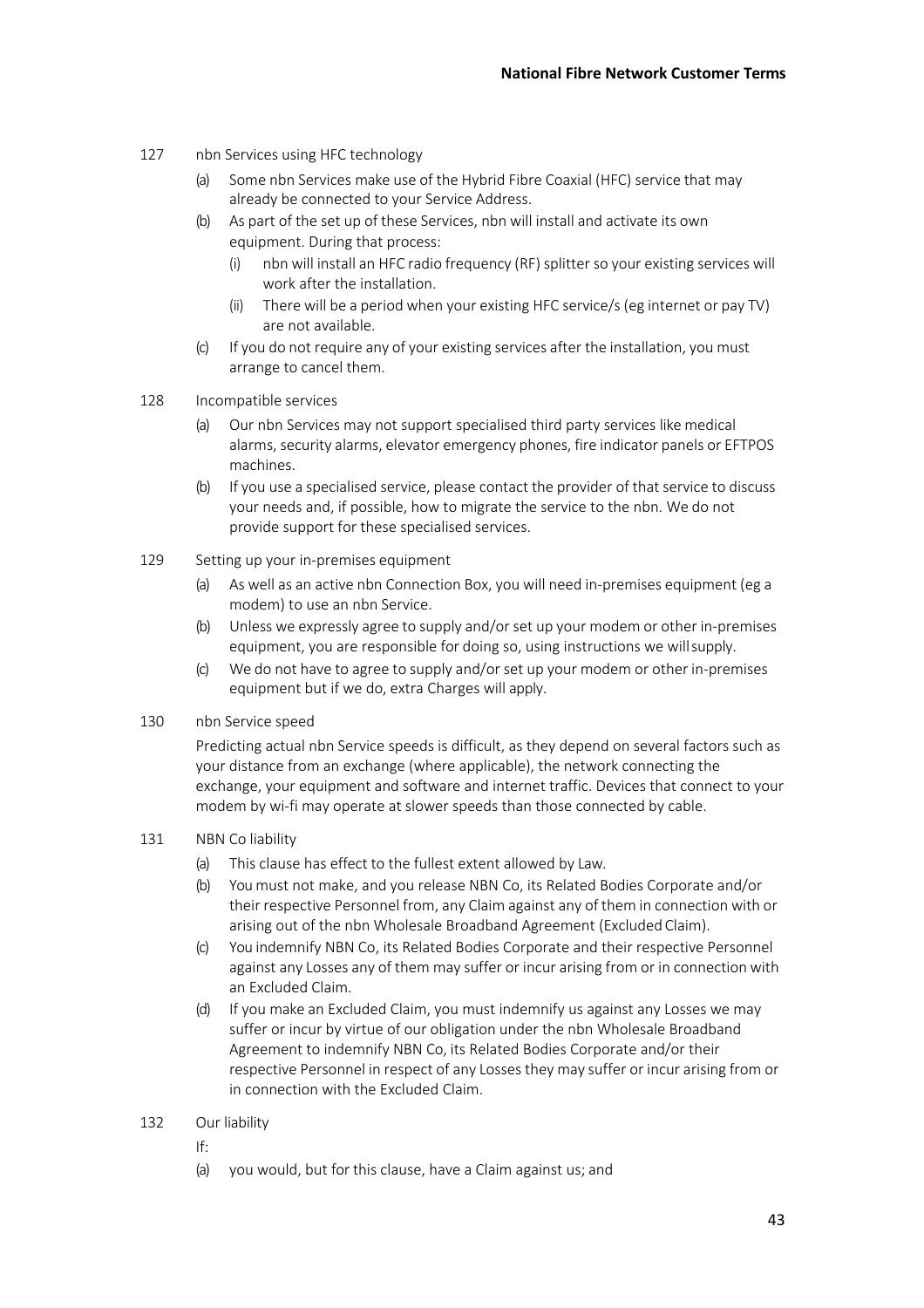- (b) we would, but for the nbn Wholesale Broadband Agreement, have a right to claim contribution or indemnity from nbn in relation to your Claim; and
- (c) the nbn Wholesale Broadband Agreement precludes usfrom claiming such contribution or indemnity –

then you must not make, and you release us from, the Claim to the extent of the contribution or indemnity for which nbn would have been liable but for the nbn Wholesale Broadband Agreement.

- 133 Other terms applicable to all Customers
- *133.1 nbn compliance*

You must ensure that the equipment, networks or systems you use with the nbn:

- (a) are technically compatible with the nbn; and
- (b) comply and are used in accordance with all Laws.

#### *133.2 No pass through breaches*

You must not use or attempt to use any nbn Service in a way that causes, or would cause, us or nbn to breach the nbn Wholesale Broadband Agreement.

#### *133.3 No unlawful use*

You must not use an nbn Service unlawfully.

*133.4 No damage*

You must not (and must not allow anyone else to) damage, threaten, interfere with, cause the deterioration or degradation of the operation or performance of, nbn, an nbn Service, our Network, systems, facilities or equipment or those of another person, or the provision by us or another person of services to you or anyone else.

*133.5 No relocation of nbn Connection Box*

You must not relocate an nbn Connection Box to a Service Address other than that where it was originally installed. An nbn Service connected to a relocated Service Address may be terminated without notice.

*133.6 Providing assistance and complying with directions*

You must reasonably assist us:

- (a) to supply or maintain your nbn Service; and
- (b) to comply with our obligations to nbn.
- *133.7 Associated equipment*
	- (a) If you become aware that any nbn Equipment used to supply your nbn Service is damaged or faulty, you must notify us.
	- (b) You must ensure your equipment used with your nbn Service is maintained in good repair and working condition.

#### *133.8 Cooperation with directions*

You must follow our reasonable directions, instructions, policies and procedures concerning:

- (a) protecting the integrity of the nbn, our Network or any third party network or equipment;
- (b) protecting the health or safety of any person.

#### *133.9 Changes and repairs to nbn Equipment*

Except for work carried out under a Consumer Guarantee, if you want nbn to change or repair nbn Equipment, nbn will: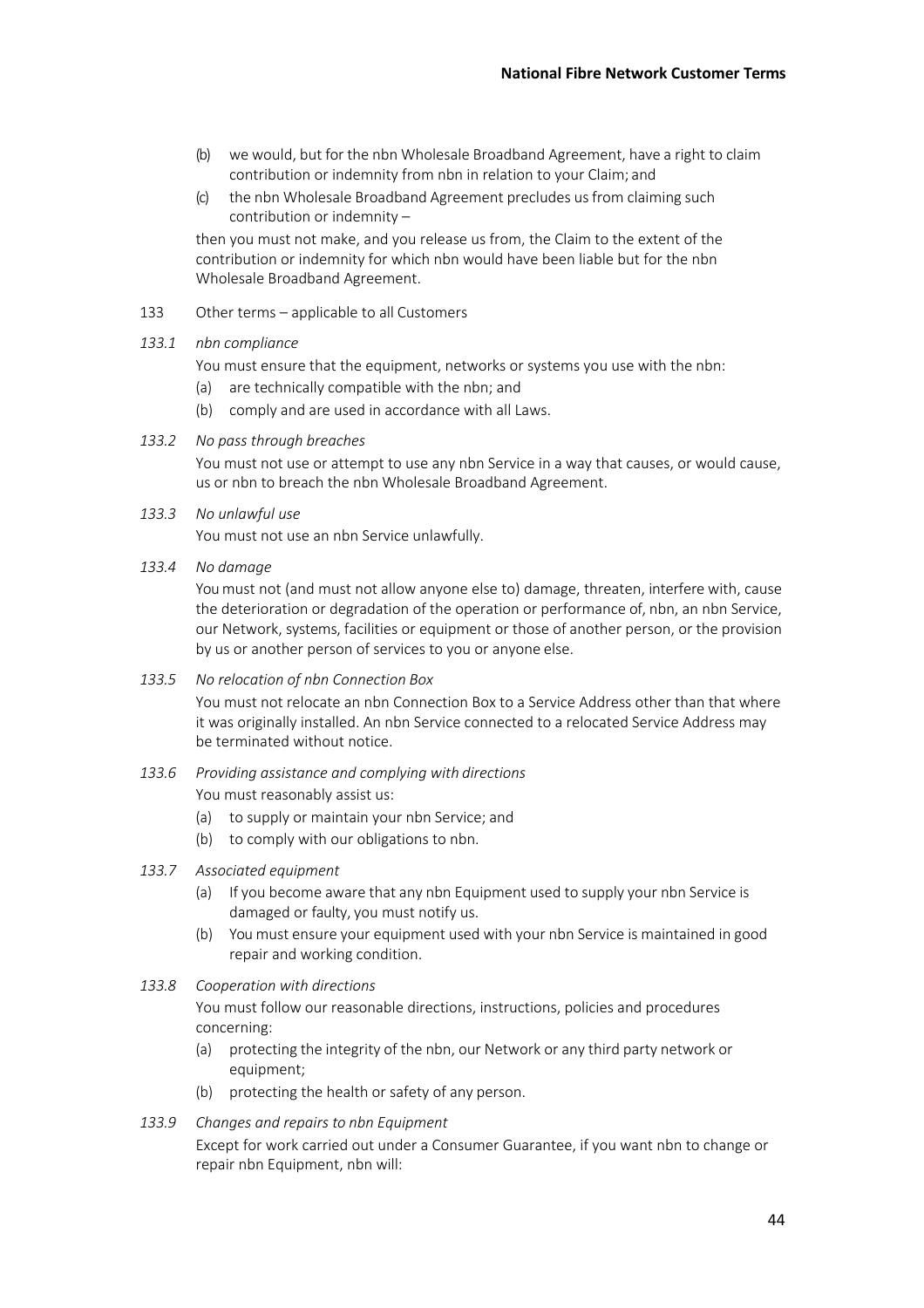- (a) give you a quote for the work; and
- (b) only perform work if you agree to pay forit.

Alternatively, nbn may give us a quote for the work, and we will only direct nbn to proceed with it if you agree to pay for it.

*133.10 Erroneous fault reports*

- If:
- (a) you make a fault report in relation to an nbn Service; and
- (b) nbn determines there was no fault with the nbn; and
- (c) nbn charges us in connection with the erroneous fault report  $-$

you must pay or reimburse the charge.

#### *133.11 nbn Fair Use Policy*

Note: The nbn Fair Use Policy applies to all nbn Services, including nbn Satellite Services. It includes specific usage limits for nbn Satellite Services. See clause 133.12 for more information.

You must comply with the nbn Fair Use Policy, including:

- not using the nbn in a way that causes or may cause interference, disruption, or congestion;
- (b) not undertaking (or attempting to undertake) any of the following without permission:
	- (i) accessing material or data or logging in to a server or accountunlawfully;
	- (ii) disabling, disrupting or interfering with the regular working of any service or network, including, without limitation, via means of overloading it, denial or service attacks or flooding a network;
	- (iii) probing, scanning or testing the vulnerability of a system or network; or
	- (iv) breaching the security or authentication measures for a service ornetwork;
- (c) not using your nbn Service to support:
	- (i) any substantial carrier orservice provider data aggregation applications, (such as backhaul for mobile base stations or multiplexed access systems and/or networks) that result in substantial and continuous network throughput; or
	- (ii) connections for the purpose of providing or enabling carrier or service provider interconnection;
- (d) ensuring that the networks, systems, equipment and facilities you use in connection with the nbn are technically compatible with the nbn network and comply with and are used in accordance with:
	- (i) all reasonable procedures notified to you by us or nbn; and
	- (ii) all Laws; and
- (e) not using or attempting to use your nbn Service, or allow it to be used in any way which:
	- (i) would cause us to breach our obligations to nbn;
	- (ii) would damage, threaten, interfere with, cause the deterioration or degradation of the operation or performance of the nbn, our Network, or any third party network, or the provision of services to you or anyone else on thenbn.

Severe or persistent breaches of the nbn Fair Use Policy may result in the suspension or termination of your nbn Service by nbn.

- *133.12 nbn Fair Use Policy – nbn Satellite Service usage limits*
	- (a) You should refer to the nbn Fair Use Policy for full details of nbn's satellite usage limitations, but in outline: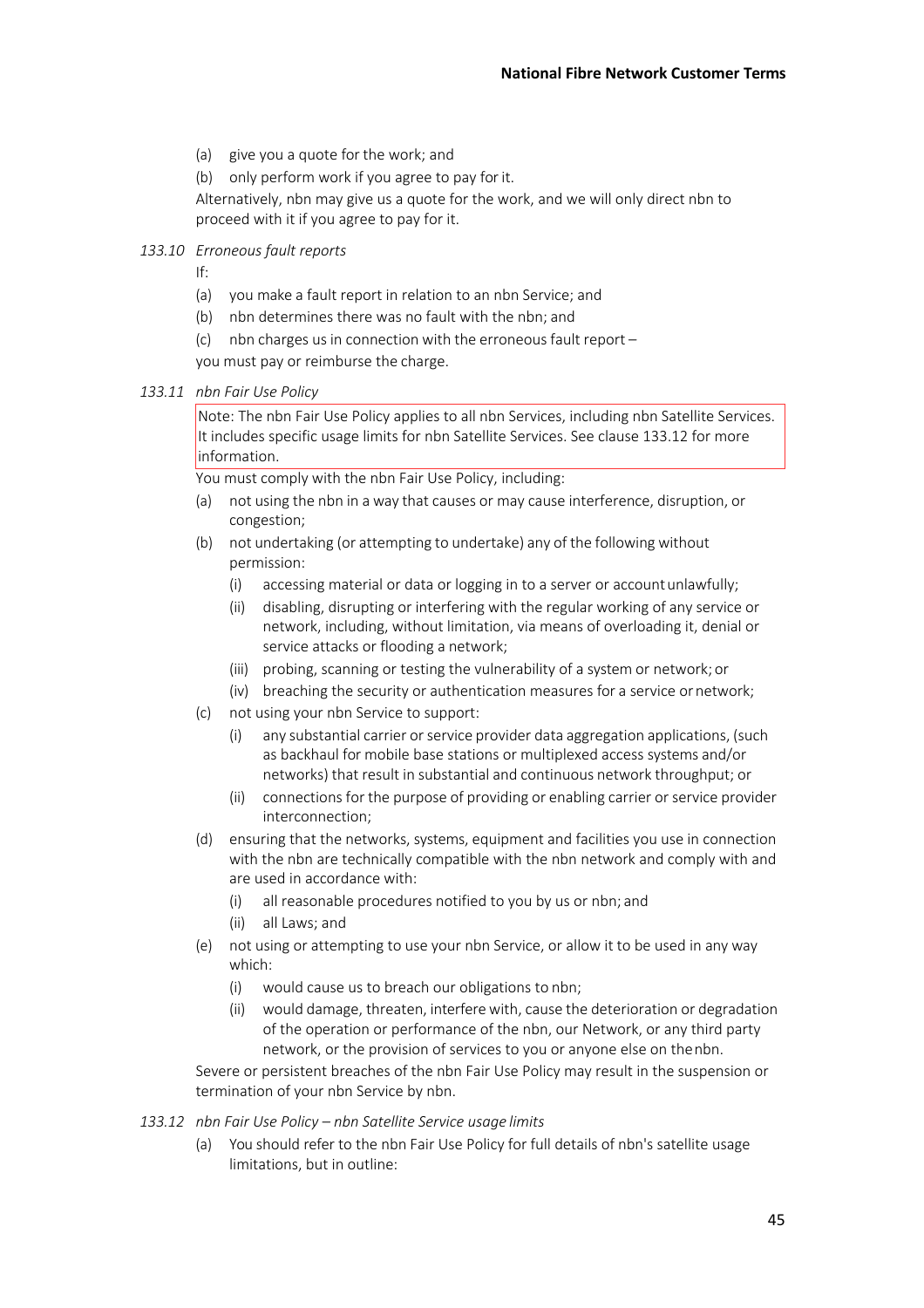- (i) You may not exceed 75GB of peak period (7am to 1am in your time zone) usage over any 4 week rolling period.
- (ii) You may not exceed 150GB of off-peak period (1am to 7am in your time zone) usage over any 4 week rolling period.
- (b) If you exceed nbn's limits:
	- (i) nbn (not we) will restrict the speed of your nbn Service to 256kbps (uploads and downloads) until it determines that your usage complies with the nbn Fair Use Policy – this will occur whether or not you have used your full monthly data allowance; or
	- (ii) if your Plan includes an option to buy an extra data allowance for a period, you may do so and avoid a speed restriction – but extra Charges apply.
- (c) If you are speed restricted by nbn and then use the remainder of your monthly data allowance, we may further restrict your speed for the balance of your monthly billing period, as specified in your Plan.
- (d) To avoid exceeding nbn Satellite Service usage limits, you should monitor your usage carefully using the monitoring tool on our web site.

#### *133.13 nbn Operations Manual*

You must comply with the nbn Operations Manual as far as it is relevant to your use of an nbn Service or nbn Equipment.

*133.14 Immediate disconnection, etc*

We may immediately disconnect, terminate, deactivate, suspend or limit all or part of your an Service or any associated network, system, facility or equipment at any time without notice to you if you are in breach of clauses 120.8, 133.2, 133.3, 133.4, 133.6 or 134 (or if nbn informs us that you are in such breach, whether or not we independently verify that).

*133.15 Additional termination rights*

In addition to our rights under the General Terms, we may terminate an nbn Service:

- (a) immediately, without notice and without undertaking our own investigation of your conduct, if nbn informs us that your conduct is in breach of your Contract as it applies to an nbn Service; or
- (b) on as much notice as is practicable in the circumstances, if nbn suspends, interrupts or terminates the supply of anything that is necessary for us to supply the nbn Service to you –

but you must still pay us for any Charges incurred before termination.

*133.16 Liability*

In addition to your liability under the General Terms, you are responsible for any loss or damage suffered by us or anyone else or any of our networks, systems, facilities, equipment or sites or those of anyone else to the extent that such loss or damage was:

- (a) caused by you, your agents, suppliers, contractors or representatives;or
- (b) your failure to obtain permission to install the nbn Service from the owner of your Service Address –

except to the extent that the loss or damage was caused by us or nbn.

134 Other terms – Applicable only to ACL Consumers and ACL Small Businesses This clause applies if you are an ACL Consumer or an ACLSmall Business.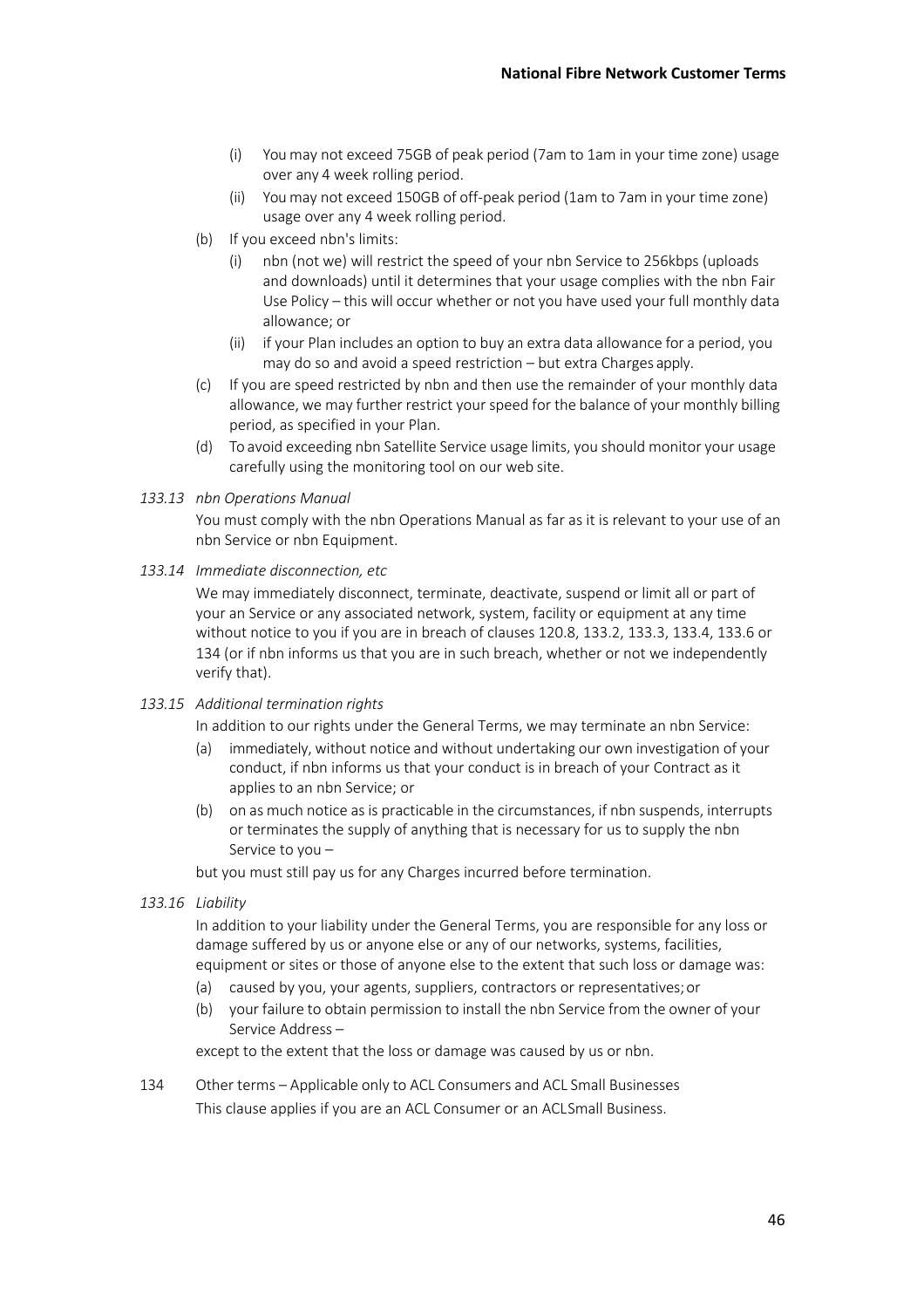## *134.1 Following reasonable directions*

You must comply with our reasonable directions, requirements, instructions, policies and procedures in respect of:

- (a) protecting the integrity of the nbn or any other network, systems, equipment or facilities used by us or anyone else in connection with the nbn;
- (b) ensuring the quality of any product or service supplied by nbn to us or anyone else; or
- (c) protecting the health or safety of any person.
- *134.2 nbn Information*

You must comply with any reasonable directions, requirements, instructions, policies and procedures set out in nbn Information we may provide to you.

- *134.3 Termination, suspension, etc*
	- If nbn's supply of anything that is necessary for us to supply nbn Services to you:
	- (a) terminates we may terminate all or part of your nbn Service by giving you as much notice as is practicable, up to six months if possible, without any Early Termination Fee; or
	- (b) is restricted, suspended, limited or interrupted we may restrict, suspend, limit or interrupt all or part of your nbn Service by giving you as much notice as is practicable –

but we may not be aware of any impending termination, restriction, suspension, limitation or interruption unless and until nbn notifies us about it.

- 135 Other terms not applicable to ACL Consumers and ACL Small Businesses This clause applies if you are not an ACL Consumer or an ACL Small Business.
- *135.1 Variation of your Contract*

If nbn amends the nbn Wholesale Broadband Agreement, or it is replaced by a new nbn wholesale agreement, we can unilaterally vary your Contract in accordance with the Telco Act so as to comply with our obligations under the amended Wholesale Broadband Agreement or new nbn wholesale agreement.

*135.2 Compliance with nbn Policies*

You must use and deactivate nbn Services and nbn Equipment in compliance with nbn Policies.

- *135.3 Health and safety* You must not use an nbn Service or associated equipment in a way that harms or may harm the health or safety of any persons.
- *135.4 Immediate disconnection, etc*

We may immediately disconnect, terminate, deactivate, suspend or limit all or part of your an Service or any associated network, system, facility or equipment at any time without notice to you if:

- (a) you are in breach of clauses 135.2 or 135.3; or
- (b) nbn ceases, suspends, or interrupts the supply to us of anything we require to supply the nbn Service to you.
- 136 Acknowledgments about nbn Services

You acknowledge and agree that:

- (a) we are the sole provider of your nbn Service;
- (b) nbn is not providing the nbn Service or any other products or services toyou;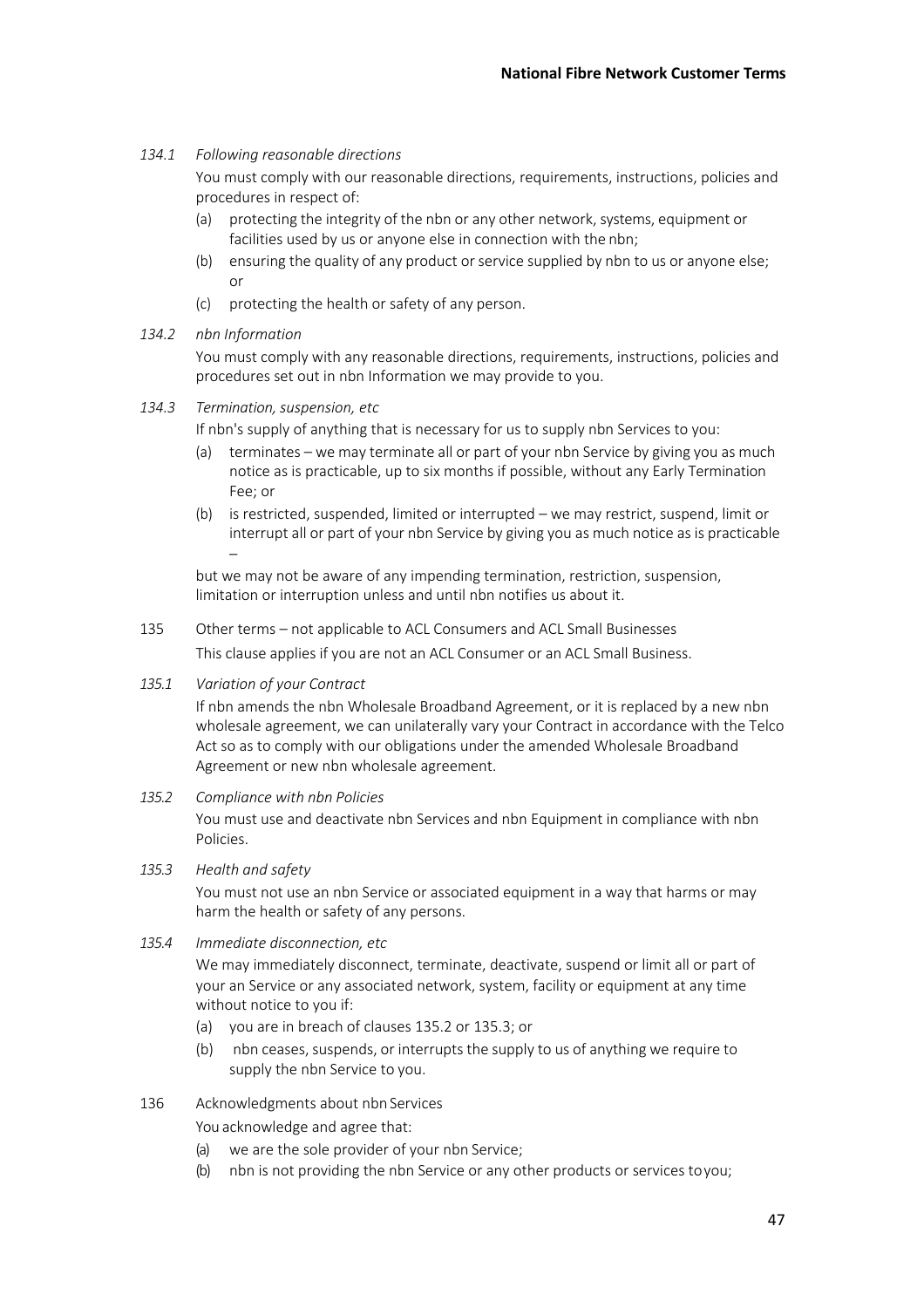- (c) there is no contract between you and nbn;
- (d) you have no right, title or interest (legal, equitable or statutory) in any nbn Equipment or any part of the nbn; and
- (e) subject to the Consumer Guarantees, to the maximum extent permitted by law nbn is not liable for any loss or damage arising from or in connection with nbn Services.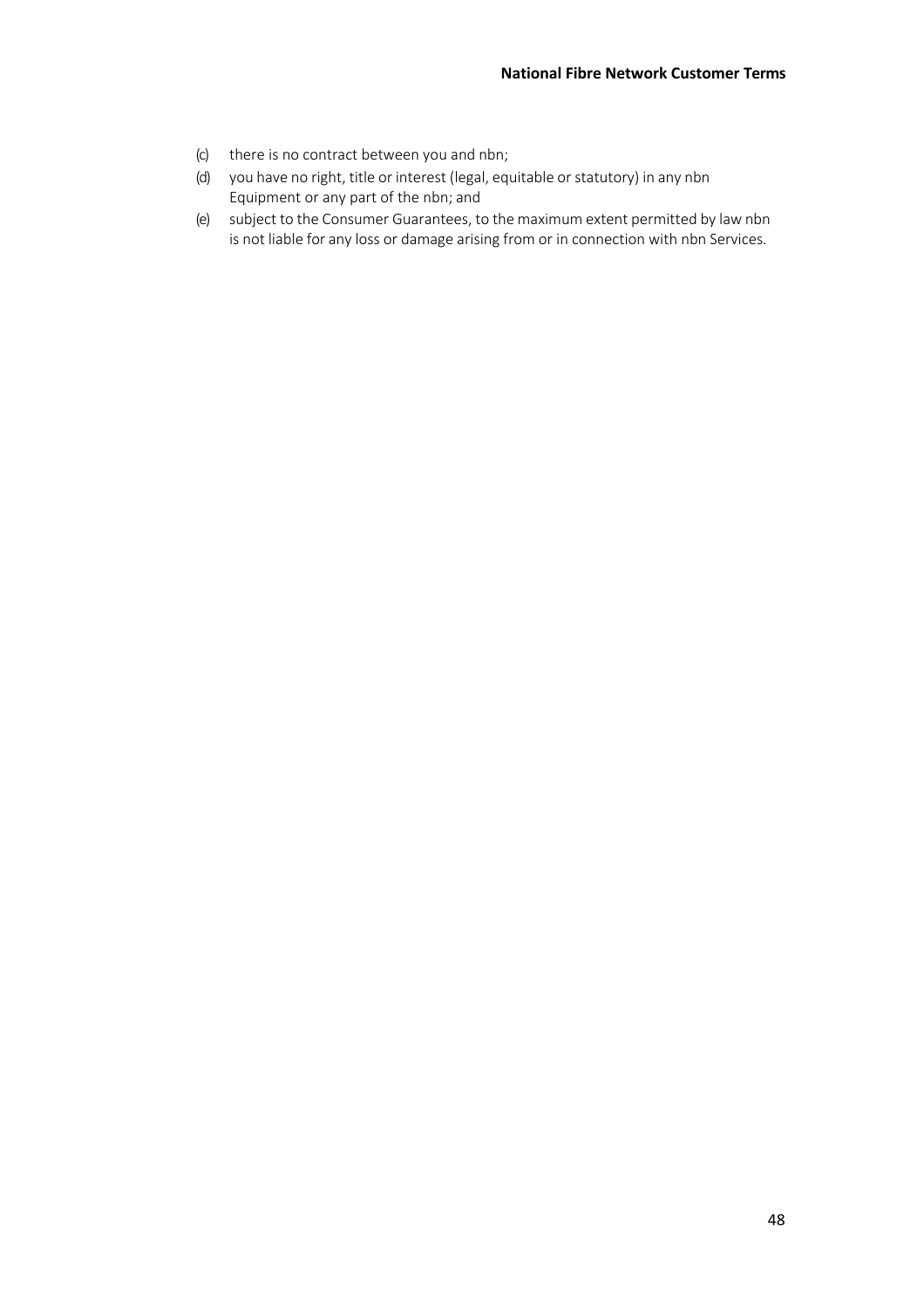#### 137 Partner Requirements – ADSL Services

Where we supply you with an ADSL Internet Service:

- (a) Unless we agreed to provide it as a Naked DSL Service:
	- (i) The Service can only be provided over a copper wire pair that also services a Standard Telephone Service.
	- (ii) Youwarrant to us that you are the same end user to whom that Standard Telephone Service is supplied.
	- (iii) You acknowledge that the ADSL Internet Service will only be supplied for so long as you continue to acquire that Standard Telephone Service.
	- (iv) You acknowledge that the ADSL Internet Service may be terminated where you cease to acquire, or suspend or terminate, that Standard TelephoneService.
	- (v) You acknowledge that if an ADSL Internet Service has been terminated under clause 137(iv):
		- (A) our Wholesale Supplier may charge an early termination fee in respect of the ADSL Internet Service;
		- (B) we may recoup that early termination fee from you;
		- (C) if you want the ADSL Internet Service reconnected, our Wholesale Supplier may charge us a connection fee; and
		- (D) we may recoup that connection fee from you.
- (b) You acknowledge that, in some instances such as where you are acquiring a monitoring service (meaning a service for the monitoring of your Service Address such as remote alarm services), additional equipment at your Service Address such as central splitters and network termination devices must be installed by you at your own cost before the ADSL Service can be provided. This additional equipment must be installed prior to ADSL Service activation.
- (c) You acknowledge that the installation and operation of the ADSL Service may cause temporary disruption in the standard telephone services received by you or a monitoring service.
- (d) You acknowledge that the installation and operation of a monitoring service may cause temporary disruption to the ADSL Service.
- (e) You acknowledge that the installation and operation of the ADSL Service may mean that some incompatible products that might have been available from Telstra Corporation to you will not be supplied to the you using that copper wire pair  $-a$ complete list of incompatible products is available upon request).
- (f) You acknowledge and must ensure that any provider of a monitoring service used by you has been notified that:
	- (i) installation and operation of an ADSL Service may cause temporary disruption in the standard telephone services or a monitoring service received by you; and
	- (ii) installation of equipment at your Service Address such as central splitters and network termination devices may be required under clause 137(b).
- (g) As far as the law allows, you release our Wholesale Supplier and its third party supplier(s) from all liability to you, and you indemnify them against all costs, expenses, liability, loss or damage incurred or suffered by them in conjunction with any claims, actions or proceedings against them (including third party claims or claims by you or Telstra Corporation) arising out of the following (to the extent that the liability is caused by the provision or cancellation of the ADSLService):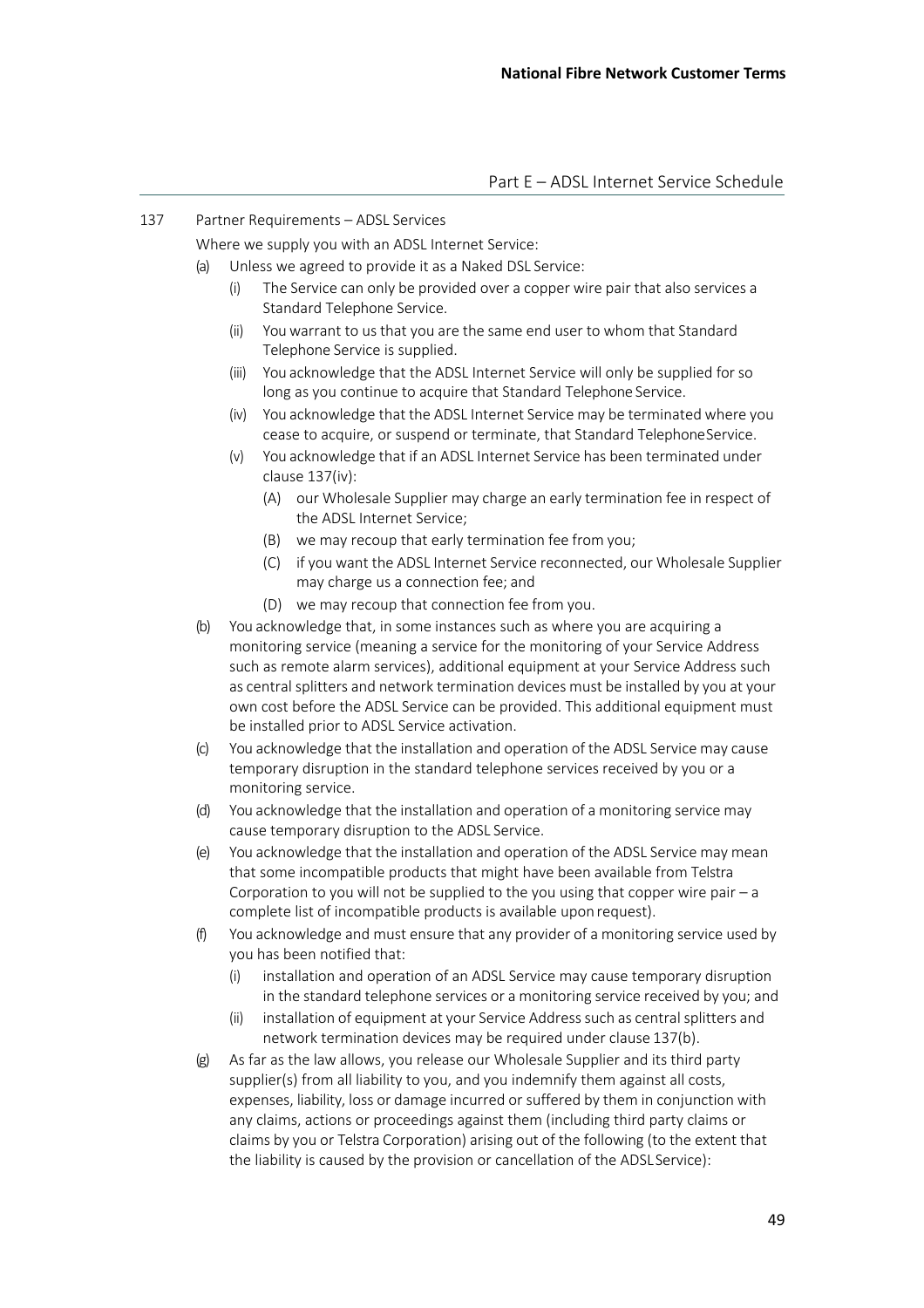- (i) disruption of your telephone service or monitoring service;
- (ii) cancellation of the ADSL Service;
- (iii) suspension of the provision of the ADSL Service or to a particular internet address(es);
- (iv) cancellation of, or refusals to provide, any incompatible products; and
- (v) possible breaches of the Telecommunications (Customer Service Guarantee) Standard in respect of you.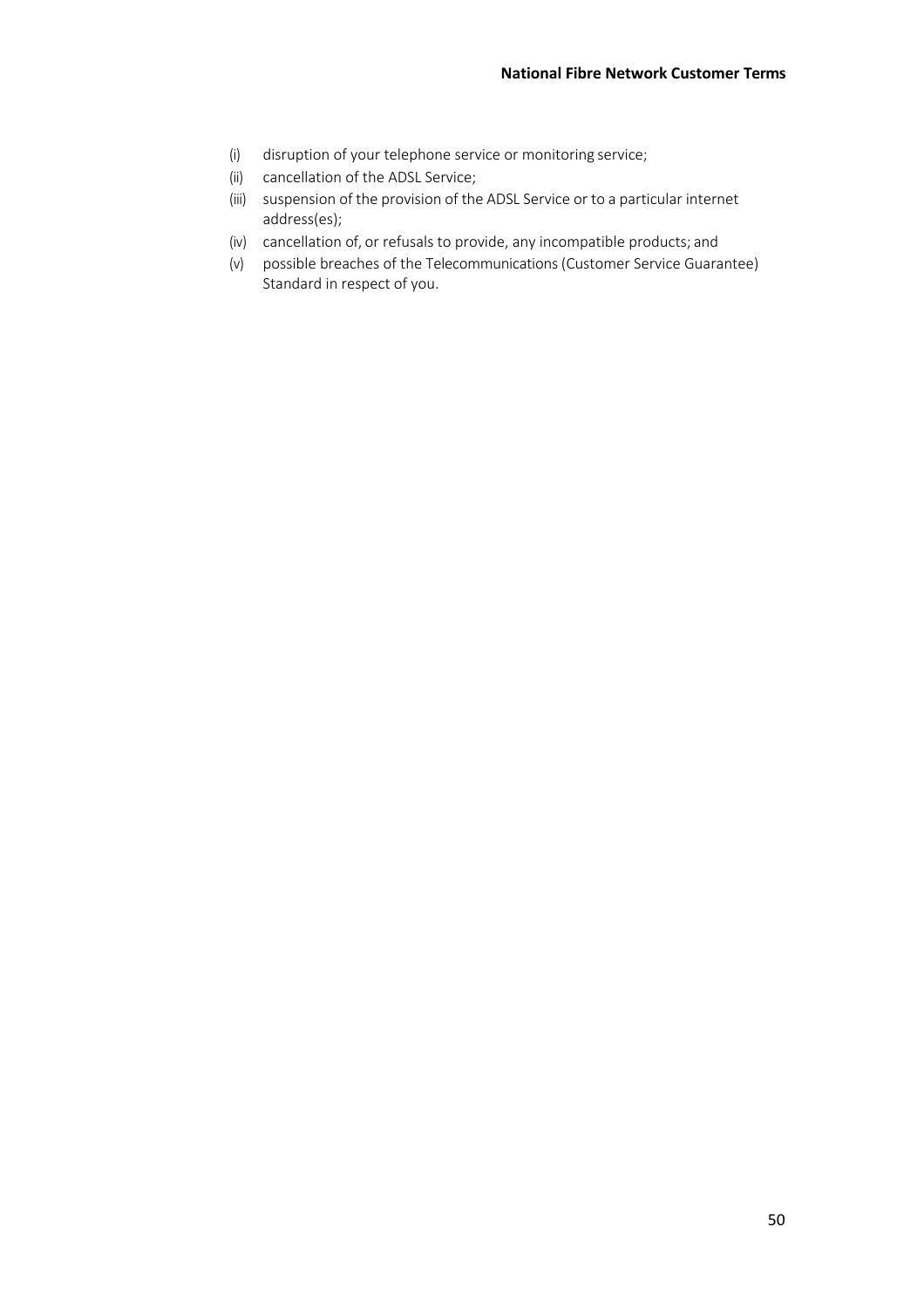138 Partner Requirements – Mobile Telephone Services

Where we supply you with a Mobile TelephoneService:

- (a) If arrangements between our Wholesale Supplier and us are terminated,our Wholesale Supplier may arrange to supply you directly. You acknowledge that the rate plan applicable to the provision of Mobile Telephone Services to you may be altered to the nearest applicable rate plan of our Wholesale Supplier in the event that our rights and obligations under your Contract are assigned or novated to our Wholesale Supplier so that our Wholesale Supplier provides the Mobile Telephone Services directly to you.
- (b) You may not resell or resupply the Mobile Telephone Services provided by us.
- (c) We shall have the right to assign or novate all or part of its rights and obligations under your Contract to our Wholesale Supplier without your consent. You cannot assign or novate all or part of your rights and obligations under your Contract other than in accordance with this clause 138(c). For the purposes of novation, you agree to novate your Contract to our Wholesale

Supplier on receipt of a notice from either us or our Wholesale Supplier, such novation to be on terms no less favourable than the terms of your Contract in existence immediately prior to the novation.

(d) You consent to allow us to disclose to our Wholesale Supplier (or its Related Bodies Corporate) your details including information relating to your affairs or personal particulars (including any listed or unlisted telephone number, address and account history) or carriage services supplied to you.

You consent to allow our Wholesale Supplier (or its Related Bodies Corporate) to use that information in order to facilitate the supply of carriage services to you by us or our Wholesale Supplier. Without the express permission of us, our Wholesale Supplier (or its Related Bodies Corporate) may not directly contact you with offers and information via electronic messaging (such as SMS) for marketing purposes.

- (e) Our Wholesale Supplier is not liable to you (in contract, tort (including negligence) or otherwise) in relation to any Mobile Telephone Service resupplied to you by us, any delay or any failure to provide Mobile Telephone Services.
- (f) You promise that you are not a Carrier or Carriage Service Provider (as those terms are defined in the Telco Act).
- (g) If you become a Carrier or Carriage Service Provider, then we or our Wholesale Supplier may immediately cancel the Mobile Telephone Service by notice to you. If we or our Wholesale Supplier does so, that party will negotiate in good faith with you to enter into an agreement governing supply of the Mobile Telephone Service, on terms to be agreed.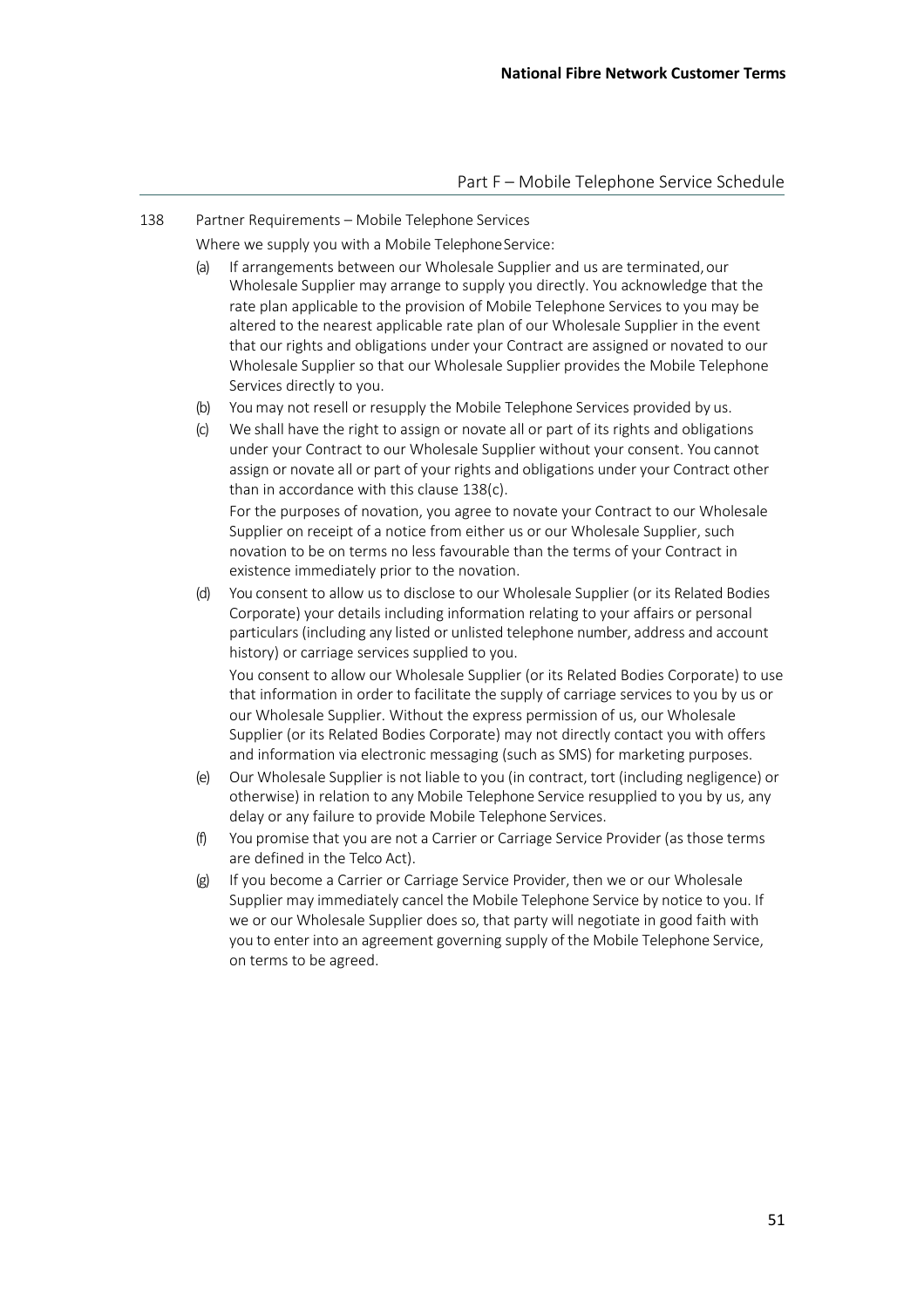## 139 Partner Requirements

We notify you of the following Partner Requirements:

- (a) If our Wholesale Supplier has not been paid for a Service we have provided to you, and if you have not paid us for it, you must pay the amount you owe us to the wholesale supplier on demand.
- (b) You consent to us and our Wholesale Supplier exchanging your details and information about or in connection with your personal credit, commercial activities or commercial creditworthiness.
- (c) Our Wholesale Supplier may provide a Service that we resupply to you by means of a different carrier from time to time and as it sees fit.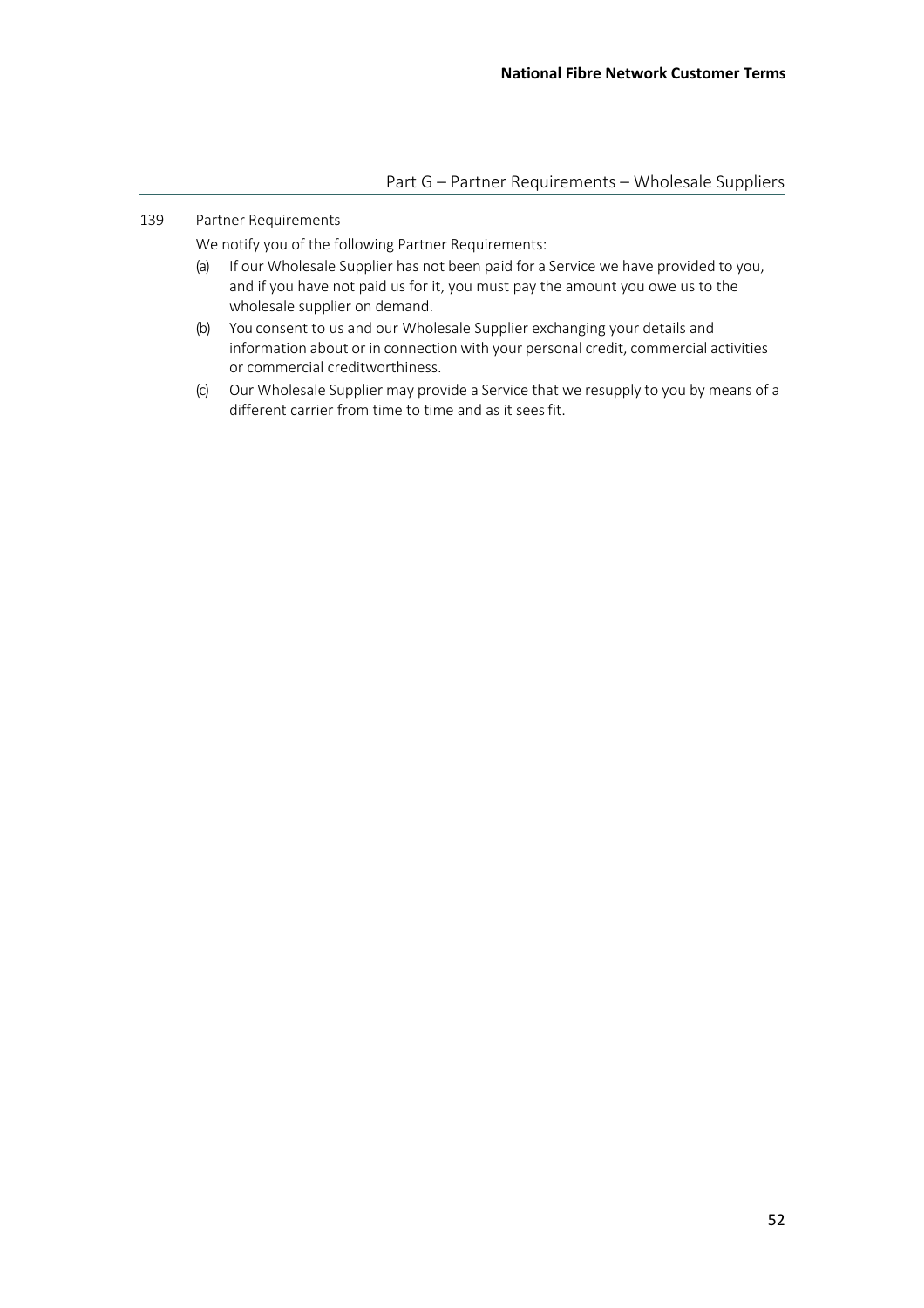Part H – Contents

|                | Part A - Introduction<br>1                                         |
|----------------|--------------------------------------------------------------------|
| 1              | About this document<br>1                                           |
| $\overline{2}$ | When these Customer Terms start<br>1                               |
| 3              | About us<br>1                                                      |
|                | Part B - Customer Contracts<br>1                                   |
| 4              | Your Customer Contract<br>1                                        |
| 5              | Plans<br>$\mathbf{1}$                                              |
| 6              | Priority 1                                                         |
| 7              | Peak & Off-peak<br>2                                               |
| 8              | Periodic Entitlements<br>2                                         |
| 9              | Prepaid Plans<br>2                                                 |
| 10             | Non-Prepaid Plans<br>2                                             |
| 11             | Acceptable and Fair Use Policies<br>2                              |
| 12             | Legal Compliance Policies<br>3                                     |
| 13             | Interacting with our staff<br>3                                    |
| 14             | <b>Operational Directions</b><br>-3                                |
| 15             | Partner Requirements - General<br>3                                |
| 16             | Fixed terms<br>3                                                   |
| 17             | Month-to-month, casual or 'no contract' terms<br>3                 |
| 18             | <b>Bundled Equipment</b><br>3                                      |
| 19             | Telecommunications Consumer Protections (TCP) Code<br>4            |
| 20             | Australian Consumer Law (ACL)<br>- 4                               |
| 21             | ACL Consumers, ACL Small Businesses and Unfair Contract Terms<br>4 |
| 22             | <b>Consumer Guarantees</b><br>4                                    |
| 23             | Understanding and navigating our Customer Terms<br>4               |
|                | Part C - General Terms<br>5                                        |
| 24             | Application for Service<br>- 5                                     |
| 25             | Processing an application<br>5                                     |
| 26             | Relevant dates 5                                                   |
| 27             | Providing Service 5                                                |
| 28             | Use of Service by others<br>5                                      |
| 29             | Using a Service<br>5                                               |
| 30             | Exploitative Use<br>6                                              |
| 31             | Telephone numbers<br>6                                             |
| 32             | IP addresses, email addresses and domain names<br>6                |
| 33             | Dynamic IP addresses<br>7                                          |
| 34             | Supplied Equipment<br>-7                                           |
| 35             | Substituted Equipment<br>8                                         |
| 36             | Delivery of Equipment<br>8                                         |
| 37             | Installation and connection of Equipment<br>8                      |
| 38             | Installation Charges<br>9                                          |
| 39             | Additional Equipment services<br>9                                 |
| 40             | Lost, stolen and damaged Equipment<br>9                            |
| 41             | Return of Equipment<br>9                                           |
|                | 41.1<br>Loan equipment 9                                           |

*41.2 Sale equipment 9*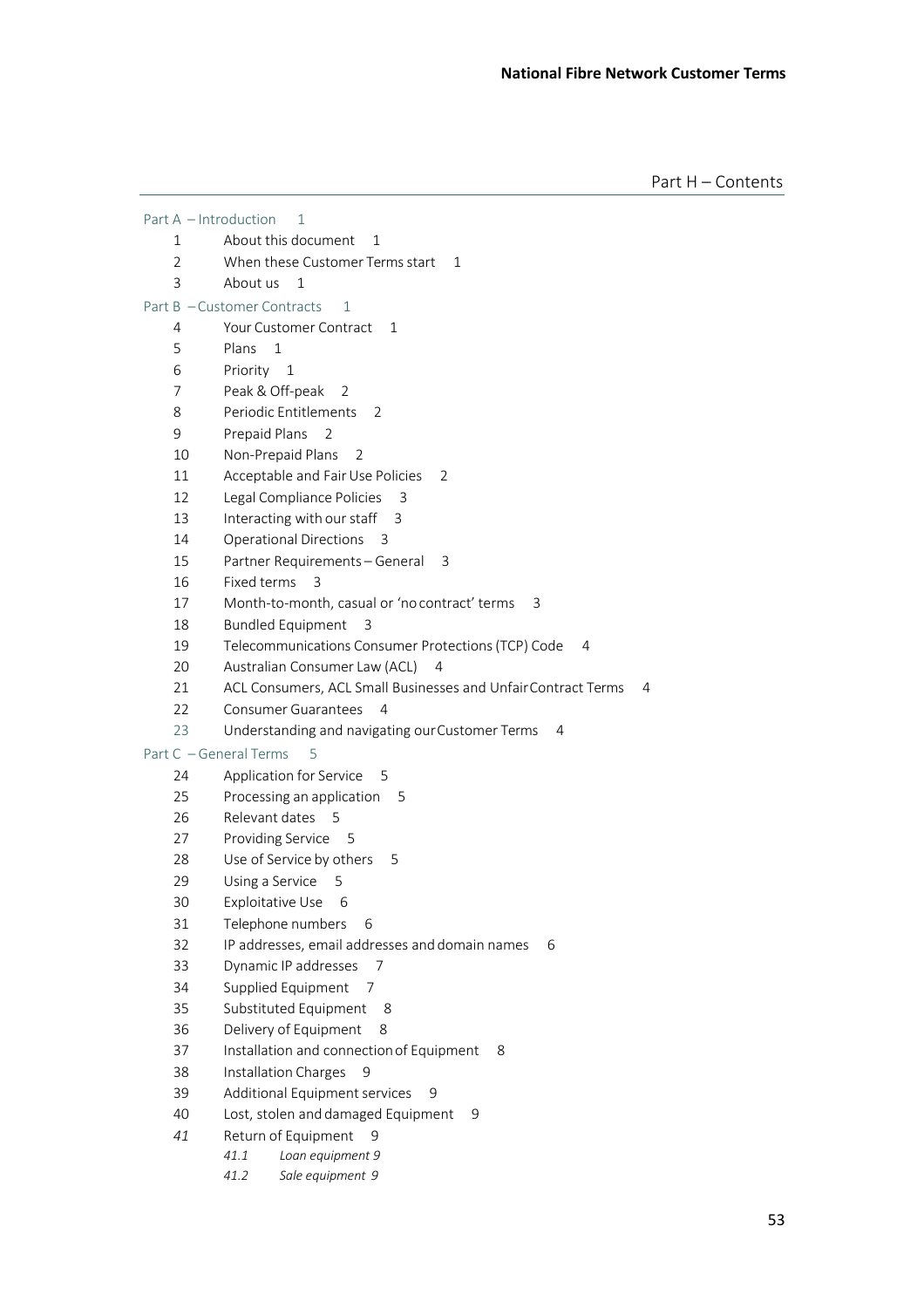| 42                                               | PPS Law<br>9                                                             |  |  |
|--------------------------------------------------|--------------------------------------------------------------------------|--|--|
|                                                  | 42.1 Application of clause 942.2                                         |  |  |
|                                                  | Registration and rights 10                                               |  |  |
|                                                  | PPS Law exclusions and waivers 10<br>42.3                                |  |  |
|                                                  | Non-disclosure 10<br>42.4                                                |  |  |
|                                                  | 42.5 No competing security interest 11                                   |  |  |
|                                                  | 42.6 Sub-hiring Equipment during Security Period 11 42.7                 |  |  |
|                                                  | Costs 11                                                                 |  |  |
| 43                                               | TCP Customers and Authorised Representatives<br>11                       |  |  |
| 44                                               | TCP Customers and Advocates<br>11                                        |  |  |
| 45                                               | Rights and remedies for PDH goods and services<br>12                     |  |  |
| 46                                               | Rights and remedies for non-PDH goods costing no morethan \$40,000<br>12 |  |  |
| 47                                               | Personal injury or death<br>12                                           |  |  |
| 48                                               | Service Level Agreements<br>12                                           |  |  |
| 49                                               | Exclusion of implied terms<br>12                                         |  |  |
| 50                                               | Limitation of liability - General<br>13                                  |  |  |
| 51                                               | Limitation of liability - ACL Consumers and ACL Small Businesses<br>13   |  |  |
| 52                                               | Liability - General<br>13                                                |  |  |
| 53                                               | Liability - legal requests, etc<br>14                                    |  |  |
| 54                                               | Your liability to us - (alleged) illegal use, etc<br>14                  |  |  |
| 55                                               | Liability and our Partners<br>14                                         |  |  |
|                                                  | 55.1 No Claims against a Partner 14 55.2                                 |  |  |
|                                                  | Partner indemnity 14                                                     |  |  |
|                                                  | No application where Unfair 14<br>55.3                                   |  |  |
| 56                                               | Maintenance and faults<br>14                                             |  |  |
|                                                  | Maintenance 14<br>56.1                                                   |  |  |
|                                                  | Reporting faults 15<br>56.2                                              |  |  |
|                                                  | 56.3<br>Repairing faults 15                                              |  |  |
|                                                  | 56.4<br>Cost of repairs 15                                               |  |  |
| 57                                               | General power to vary your Contract<br>15                                |  |  |
| 58                                               | ACL Consumers, ACL Small Businesses and Contract variations<br>15        |  |  |
|                                                  | Reminder about ACL Consumers and ACL Small Businesses 15<br>58.1         |  |  |
|                                                  | Beneficial or minor negative impact 15<br>58.2                           |  |  |
|                                                  | Variations arising from amendments by a Partner 15<br>58.3               |  |  |
|                                                  | 58.4<br>Other variations 16                                              |  |  |
| 59                                               | When variations take effect<br>16                                        |  |  |
| 60                                               | Customer transfers to us<br>16                                           |  |  |
|                                                  | 60.1 Obligations to your current supplier<br>16 60.2                     |  |  |
|                                                  | Where we manage the churn process 16                                     |  |  |
|                                                  | Where there is no Industry Churn Process 16<br>60.3                      |  |  |
|                                                  | 60.4<br>Charges payable to your current supplier 16                      |  |  |
| 61                                               | Transfers from us<br>16                                                  |  |  |
| 62                                               | Charges & payment (1): kinds of Charge<br>17                             |  |  |
| 63                                               | Charges & payment (2): Prices<br>17                                      |  |  |
| 64                                               | Charges & payment (3): spot priced Services<br>17                        |  |  |
| 65                                               | Varying Charges<br>17                                                    |  |  |
| 66                                               | <b>Special Promotions</b><br>17                                          |  |  |
| 67                                               | <b>Bundled Plans</b><br>17                                               |  |  |
| 68                                               | Credit management (1): Guarantees and security<br>18                     |  |  |
| Credit management (2): Credit checks<br>69<br>18 |                                                                          |  |  |
|                                                  | 69.1 Credit checks 18                                                    |  |  |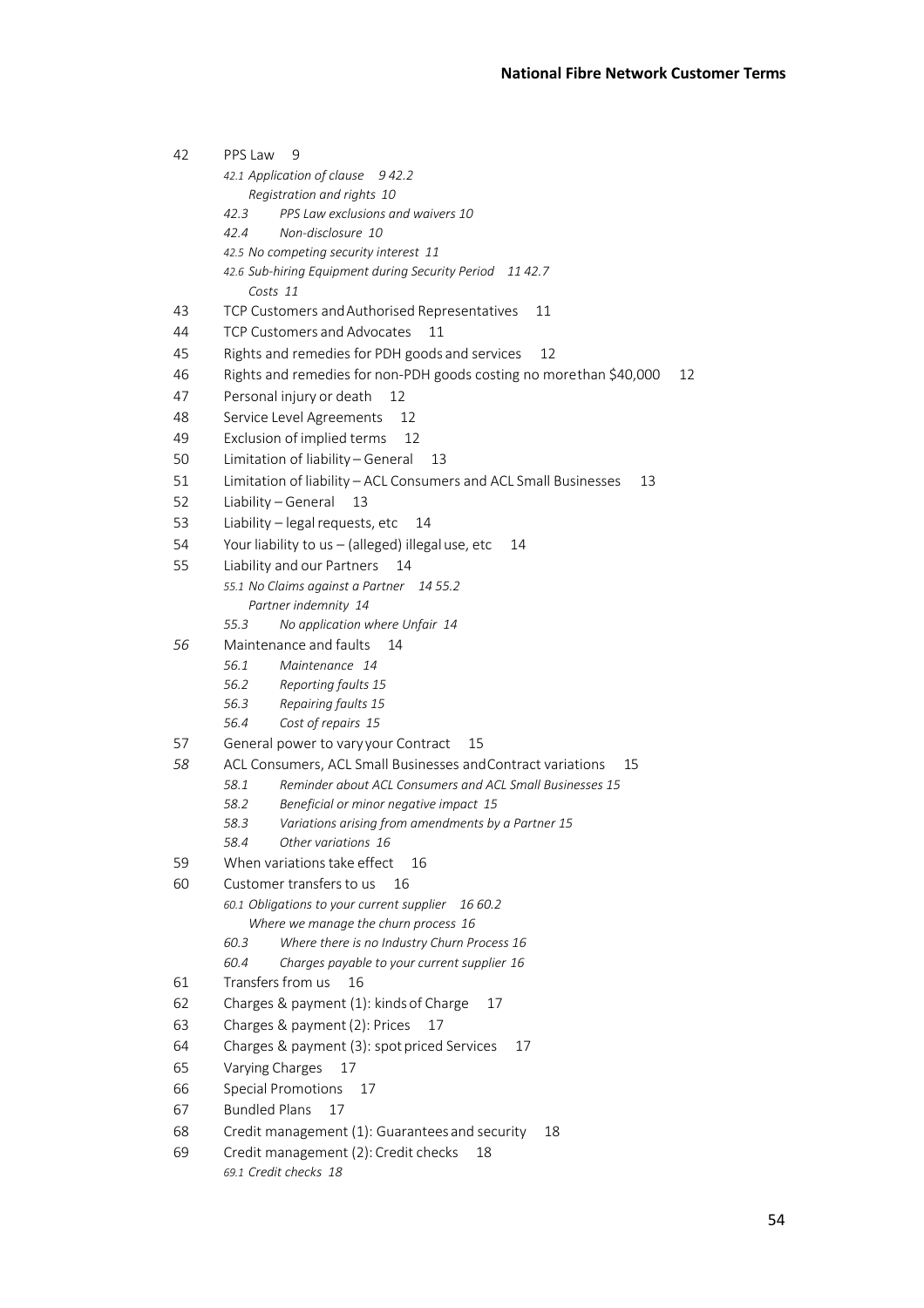|     | 69.2 Disclosure of information<br>18 69.3                                |  |  |  |
|-----|--------------------------------------------------------------------------|--|--|--|
|     | Other credit disclosures<br>18 69.4                                      |  |  |  |
|     | Your consents 18                                                         |  |  |  |
|     | Further acknowledgments 19<br>69.5                                       |  |  |  |
| 70  | Credit management (3): Services you acquirefor others<br>19              |  |  |  |
| 71  | When we can bill<br>19                                                   |  |  |  |
| 72  | Bills - General<br>20                                                    |  |  |  |
| 73  | Recharge Billing                                                         |  |  |  |
|     | 20                                                                       |  |  |  |
| 74  | Extra Charges for bills and information<br>20                            |  |  |  |
| 75  | Billing information - TCP Customers<br>20                                |  |  |  |
|     | 75.1 Requesting information 20 75.2                                      |  |  |  |
|     | Electronic Billing data<br>21 75.3                                       |  |  |  |
|     | Itemised Billing 21                                                      |  |  |  |
| 76  | Costs of telephone Billing Enquiries<br>21                               |  |  |  |
| 77  | Out-of-pocket expenses<br>21                                             |  |  |  |
| 78  | GST<br>21                                                                |  |  |  |
| 79  | Late billing<br>22                                                       |  |  |  |
| 80  | When you must pay<br>22                                                  |  |  |  |
| 81  | How you can Pay<br>22                                                    |  |  |  |
| 82  | Late payment (1)<br>22                                                   |  |  |  |
| 83  | Late Payment $(2)$ – accounts over 60 days<br>23                         |  |  |  |
| 84  | <b>Early Termination Fees</b><br>23                                      |  |  |  |
| 85  | <b>Billing disputes</b><br>23                                            |  |  |  |
| 86  | Billing for unauthorised use of your account<br>23                       |  |  |  |
| 87  | <b>Billing agents</b><br>23                                              |  |  |  |
| 88  | Calls to Mobiles<br>24                                                   |  |  |  |
| 89  | Payment for third party services<br>24                                   |  |  |  |
| 90  |                                                                          |  |  |  |
| 91  | Your cooperation<br>24                                                   |  |  |  |
|     | Complaints - General (but see clause 92 if you are a TCP Customer)<br>24 |  |  |  |
| 92  | TCP Customers and Complaints<br>24                                       |  |  |  |
| 93  | Termination & suspension by us (1): Early termination<br>25              |  |  |  |
| 94  | Termination & suspension by us (2): Other events<br>25                   |  |  |  |
| 95  | TCP Customers - Disconnection, Suspension and Restriction<br>26          |  |  |  |
| 96  | Early termination by you 26                                              |  |  |  |
| 97  | Termination by you<br>27                                                 |  |  |  |
| 98  | Post-termination<br>27                                                   |  |  |  |
| 99  | Suspension of Service<br>27                                              |  |  |  |
| 100 | Charges during a period of suspension<br>28                              |  |  |  |
| 101 | Insolvency Protection Stays 28                                           |  |  |  |
| 102 | Errors in our documents<br>28                                            |  |  |  |
| 103 | Carrier or Carriage Service Provider<br>28                               |  |  |  |
| 104 | Provision of Services by our Partners<br>28                              |  |  |  |
| 105 | Assignment<br>29                                                         |  |  |  |
| 106 | <b>Notices</b><br>29                                                     |  |  |  |
|     | 106.1 How we give notices 29                                             |  |  |  |
|     | Form of notice 29<br>106.2                                               |  |  |  |
|     | Address or number for notices 29<br>106.3                                |  |  |  |
|     | 106.4<br>Time of receipt 29                                              |  |  |  |
| 107 | Governing law<br>30                                                      |  |  |  |
| 108 | Entire agreement<br>30                                                   |  |  |  |
|     |                                                                          |  |  |  |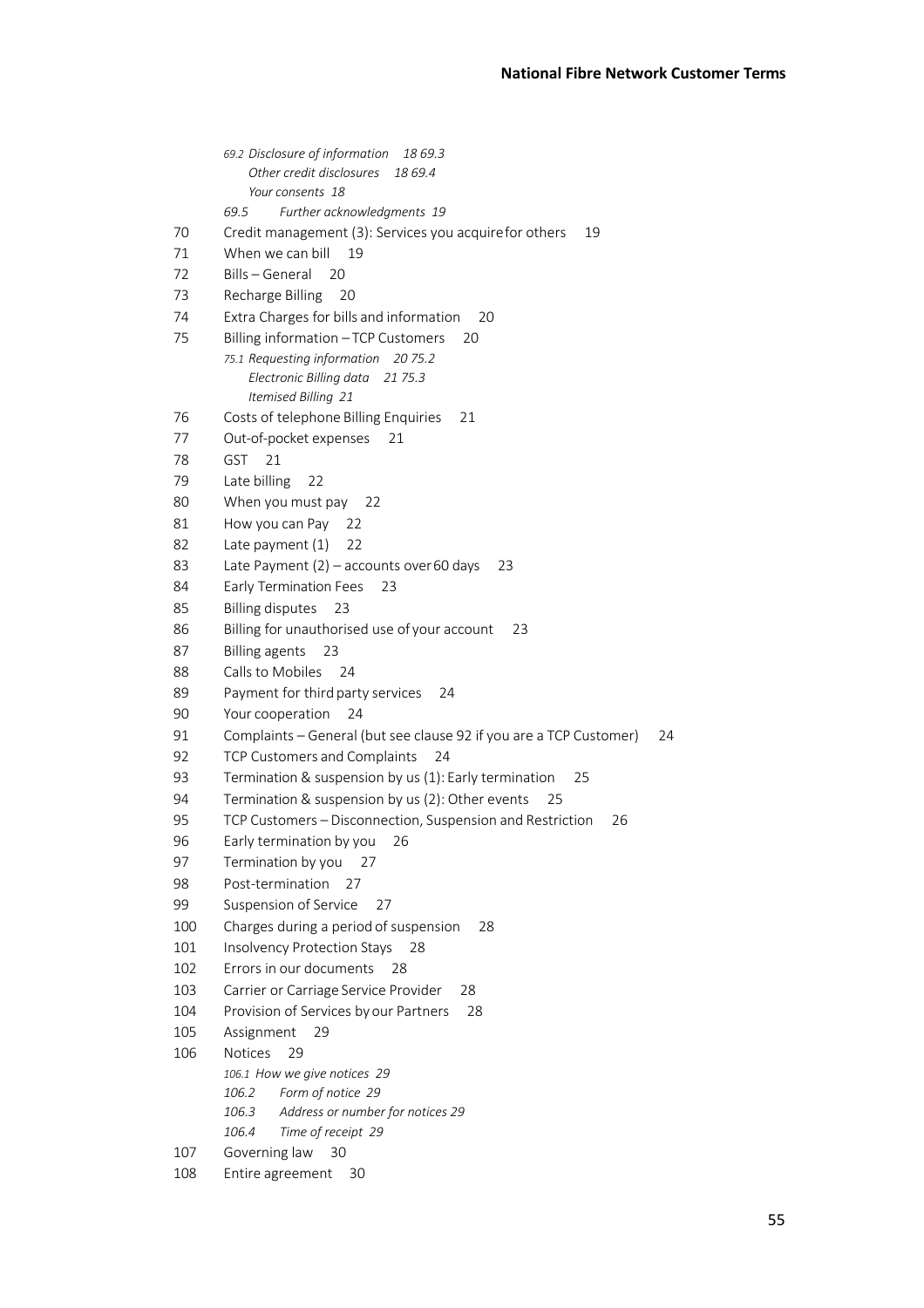- 109 Delays 30
- 110 No waiver 30
- 111 Commission 30
- 112 Information about your rights 30
- 113 Complaints and assistance services 31
- 114 Commercial Electronic Messaging 31
- 115 Interpreting your Contract 31
- 116 Dictionary 32

#### Part D – nbn Service Schedule 39

- 117 Application 39
- 118 nbn Service conditions 39
- 119 Providing information to nbn 39
- 120 Connecting your Service Address tothe nbn 39
	- *120.1 nbn connection charge 39*
	- *120.2 Landlord's consent 39*
	- *120.3 Consent – shared HFC sites 39*
	- *120.4 Consent – other shared sites 39*
	- *120.5 Withdrawn approval 39*
	- *120.6 Installing nbn Equipment 40*
	- *120.7 Your cooperation 40*
	- *120.8 Access 40*
	- *120.9 nbn Connection Box 40*
	- *120.10 FTTB Installations 40*
	- *120.11 FTTC Installations 40*
	- *120.12 Installation appointments 40*
	- *120.13 Missed appointments 41*
	- *120.14 Rescheduled appointments 41*
	- *120.15 Types of installation 41*
	- *120.16 Non-Standard and Subsequent Installations 41*
	- *120.17 Works you arrange 41*
- 121 nbn Mains Power Requirements 41
- 122 nbn Back-up Power 41
- 123 Effects of power failure 42 *123.1 nbn FTTP Service or nbn Fixed Wireless Service 42 123.2 nbn FTTN Service, nbn FTTB Service, nbn HFC Service or nbn Satellite Service 42*
- 124 Disruption to nfn FTTC Service 42
- 125 Priority Assistance Services 42
- 126 nbn Services using existing copper wiring 42
- 127 nbn Services using HFC technology 43
- 128 Incompatible services 43
- 129 Setting up your in-premises equipment 43
- 130 nbn Service speed 43
- 131 NBN Co liability 43
- 132 Our liability 43
- 133 Other terms applicable toall Customers 44
	- *133.1 nbn compliance 44*
	- *133.2 No pass through breaches 44*
	- *133.3 No unlawful use 44*
	- *133.4 No damage 44*
	- *133.5 No relocation of nbn Connection Box 44*
	- *133.6 Providing assistance and complying with directions 44*